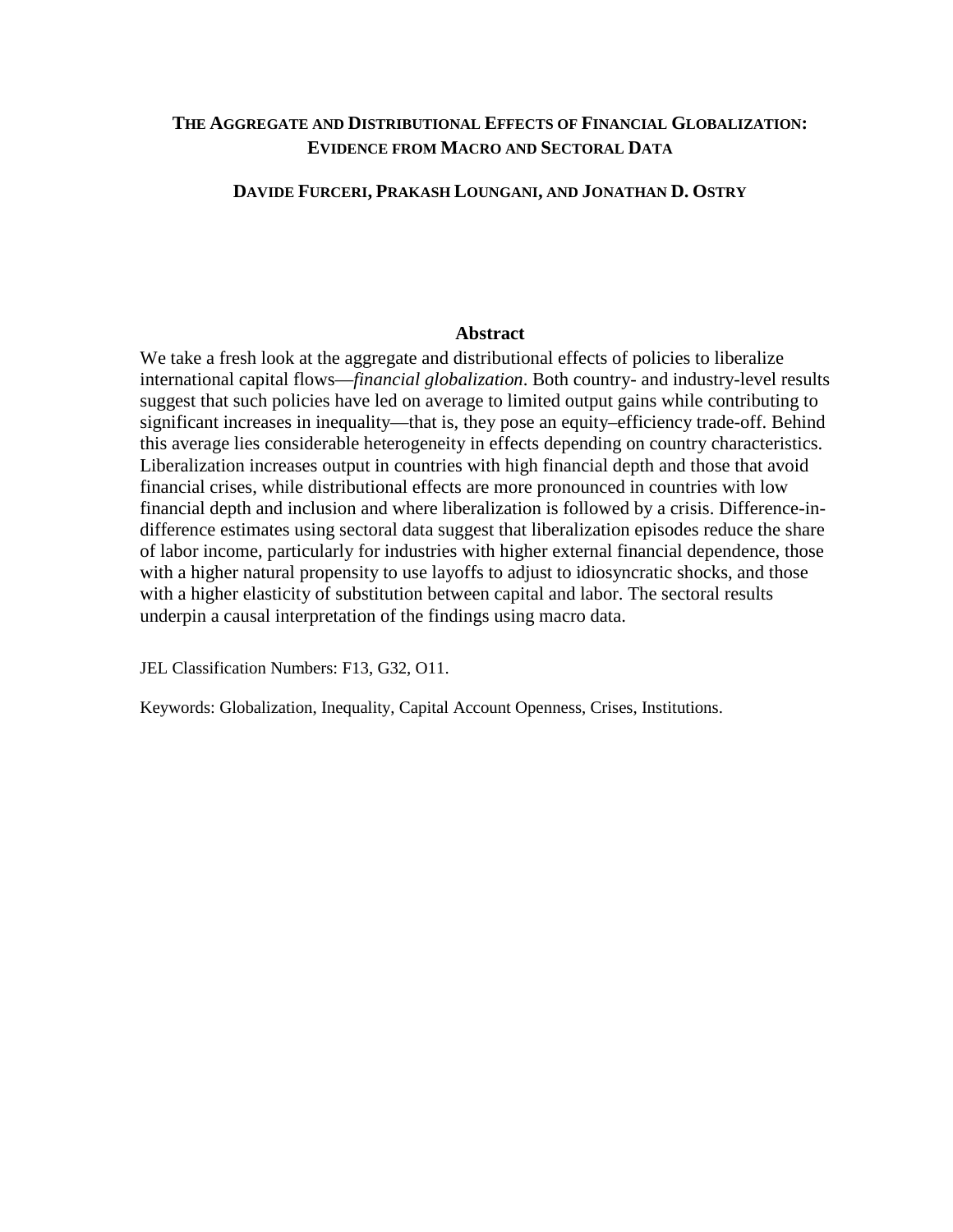## **I. INTRODUCTION**

This paper takes a fresh look at the aggregate and distributional effects of policies to liberalize international capital flows—*financial globalization*. <sup>[1](#page-1-0)</sup>The motivation is twofold. First, the efficiency (or output) benefits claimed for capital account liberalization reforms have often proven elusive, that is, difficult to identify in empirical studies. Second, while the fact that trade generates winners and losers is well recognized, the distributional impacts of financial globalization have received less scrutiny. Identifying these distributional effects is all the more critical if the aggregate benefits are weak or mixed.

As Obstfeld (1998) notes, "economic theory leaves no doubt about the potential advantages" of capital account liberalization. In the neoclassical model, liberalizing the capital account facilitates more efficient allocation of international capital. Resources flow from countries where the return of capital is low to countries where the return is high.<sup>[2](#page-1-1)</sup> This flow of resources reduces the cost of capital in the recipient economies, triggering a temporary increase in investment and growth and a permanent effect on the level of output. However, several empirical studies find that the growth benefits of capital account liberalization are uncertain (Eichengreen 2001; Prasad et al. 2003; Edison et al. 2004; Kose et al. 2009). Eichengreen (2001) finds at best ambiguous evidence on the effect of capital account liberalization on growth. Edison et al. (2004) survey 10 studies of liberalization and conclude that only three of these provide evidence of positive effects of capital account liberalization. Prasad et al. (2003) extend the coverage to 14 studies and find that in only three of these is financial integration positively associated with economic growth. Kose et al. (2009) further extend the coverage to 26 studies and find that in only three is there robust evidence of positive effects.

l

<span id="page-1-0"></span><sup>&</sup>lt;sup>1</sup> Some readers will prefer to refer to the process that we assess in this paper as external financial liberalization and the outcome of that process as financial globalization. In the following we will show that the effects on output (aggregate and sectoral) and distribution (aggregate and sectoral) depend on the evolution of capital flows that accompanies external liberalization. We thus use the terms interchangeably and have no issue with readers preferring to think of our results as pertaining more to liberalization than to globalization per se.

<span id="page-1-1"></span> $2$  As Alfaro, Kalemli-Ozcan, and Volosovych (2008) find, institutional quality, in addition to capital market imperfections and differences in returns, is a key factor driving capital flows to emerging and developing economies.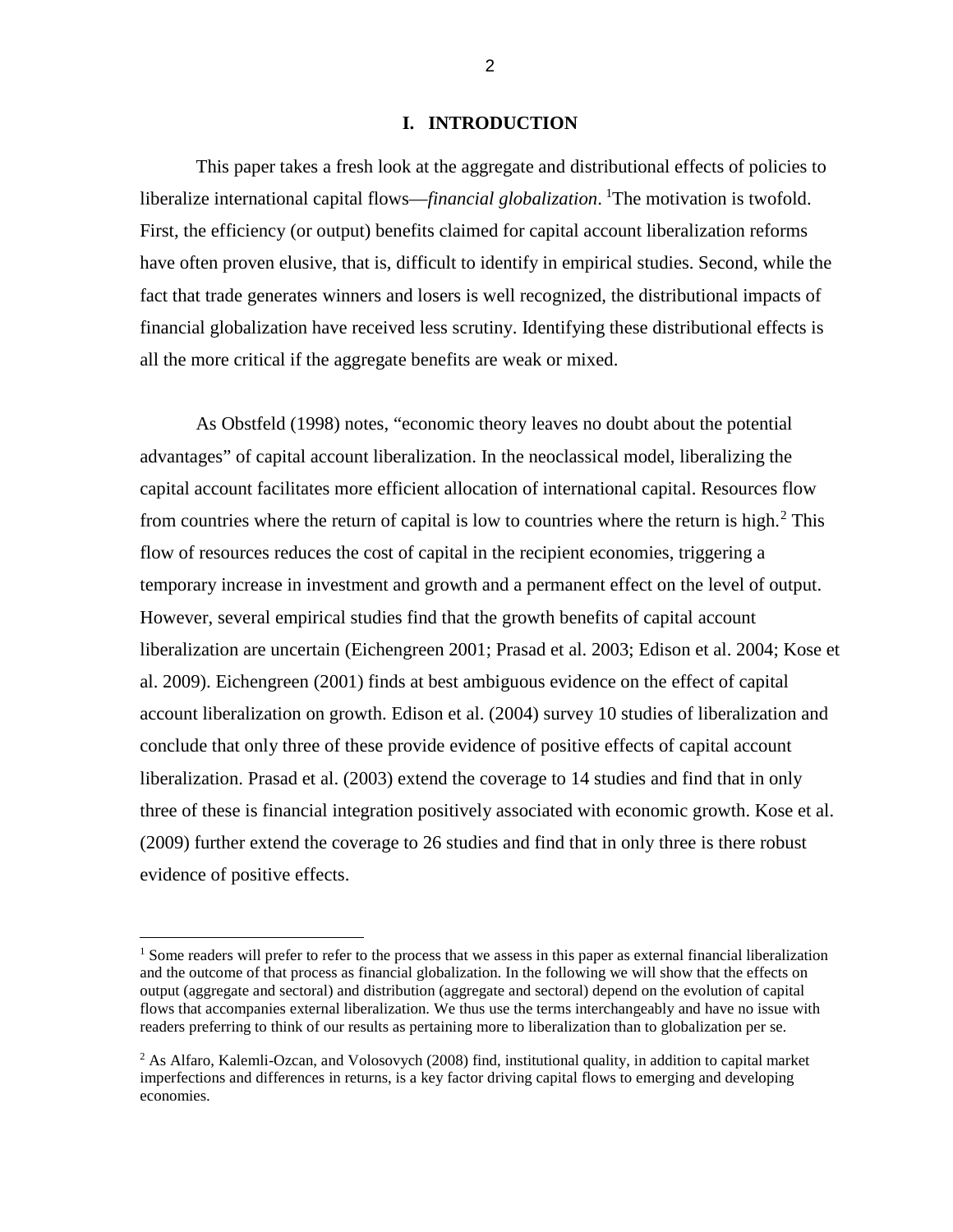Obstfeld also points to the "genuine hazards" of openness to foreign financial flows and concludes that "this duality of benefits and risks is inescapable in the real world." This indeed turns out to be the case. Since 1980 about 150 episodes of surges in capital inflows have taken place in more than 50 emerging market economies; about 20% of these episodes ended in a financial crisis, and many of them are associated with large output declines (Ghosh, Ostry, and Qureshi 2016). The uncertain aggregate benefits related to capital account liberalization and the pervasiveness of booms and busts have led some observers (e.g., Rodrik and Subramanian 2009) to conclude that the benefits of an open capital account are unclear.

As discussed by Henry (2007), the previous studies examining the macroeconomic effects of capital account liberalization suffer from two main limitations. First, many studies look for permanent growth effects rather than examining the evolution of output in the aftermath of a discrete change in the capital account policy. Second, identifying the causal effect of capital account liberalization is empirically challenging using aggregate macro data, particularly since liberalization episodes often take place alongside other reforms.

This paper takes a fresh look at the macro (output) and distributional (using the Gini coefficient and the labor share of income as proxies) impacts of capital account liberalization to address a number of limitations inherent in previous empirical work. In particular, our contributions are: (i) to identify large and discrete changes in capital account policy that may give rise to aggregate and distributional effects; (ii) to trace the response of the level of output and inequality in the aftermath of these changes; (iii) to identify some of the factors that may shape the macro and distributional impacts of capital account liberalization; and (iv) to provide causal evidence on the effect of capital account liberalization using an IV approach and industry-level data.

Specifically, we apply a difference-in-difference identification strategy à la Rajan and Zingales (1998)—using three alternative identification strategies from theory—to examine the effect of liberalization episodes on industry output and labor share. First, following Gupta and Yuan (1999), among others, we exploit the cross-sectoral heterogeneity in external financial dependence. According to theory, the output and distributional effects of capital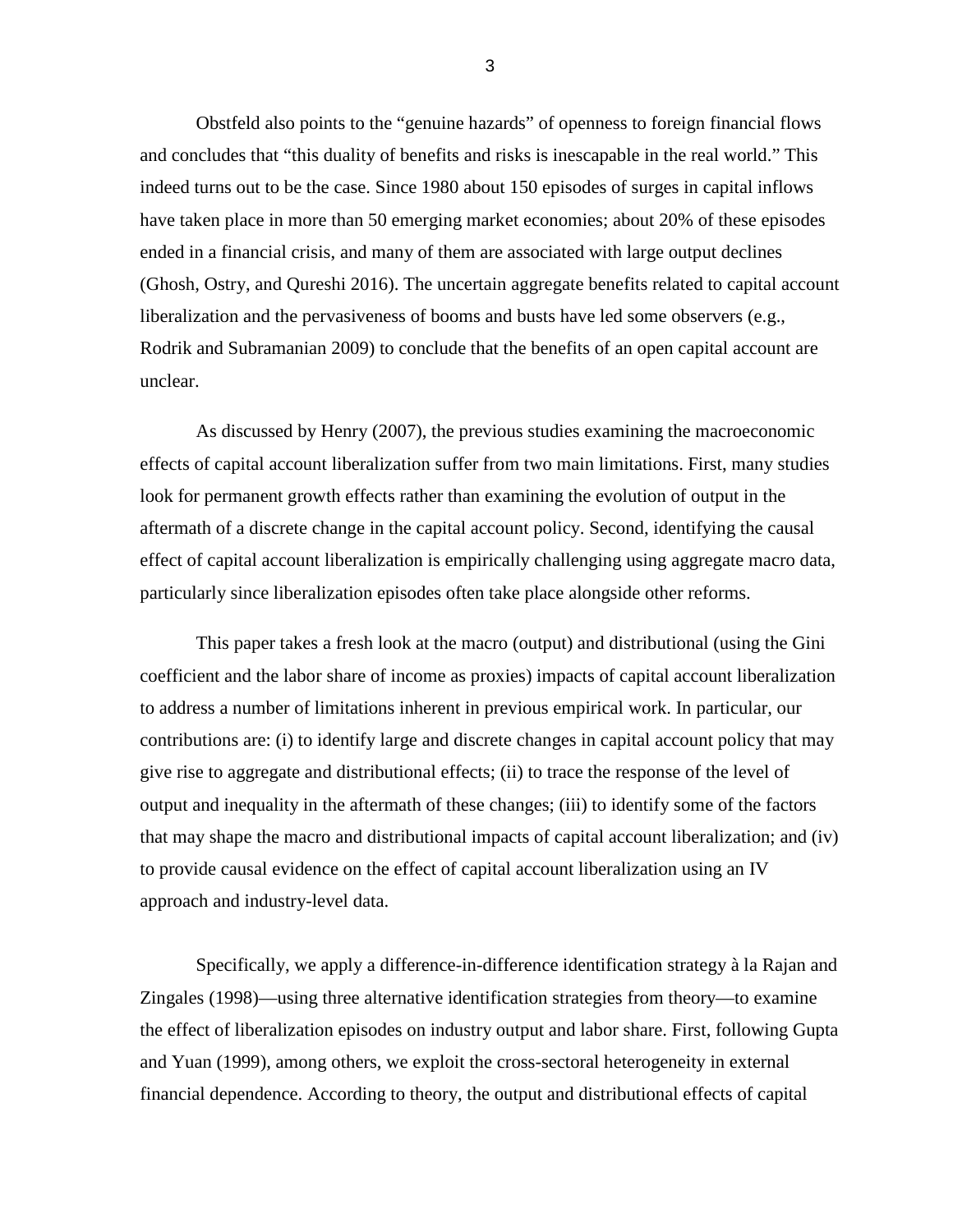account liberalization should be larger in industries with higher external financial dependence. Second, insofar as capital account liberalization reduces the bargaining power of workers (by presenting a credible threat to relocate production abroad), we should expect liberalization episodes to have larger effects on the labor share in industries in which the propensity to use layoffs to adjust to economic conditions is higher. Finally, by reducing the cost of capital, capital account liberalization would lead to a reduction in the labor share in those industries in which the elasticity of substitution between capital and labor is larger than one.

The advantage of using industry-level data—that is, having a three-dimensional (*j* industries, *i* countries, and *t* time periods) data set—and using a difference-in-difference strategy is twofold:

- First, it allows us to control for aggregate and country sector shocks by including country–time, country–industry, and industry–time fixed effects. The inclusion of the country–time fixed effect is particularly important, as it absorbs any unobserved crosscountry heterogeneity in the macroeconomic shocks that affect countries' output and income distribution. In a pure cross-country analysis, this would not be possible, leaving open the possibility that the impact attributed to capital account liberalization may be due to other unobserved macroeconomic shocks.
- Second, it mitigates concerns about reverse causality. While it is typically difficult to identify the causal effects using macro panel data, it is much more likely that capital account liberalization will affect the cross-industry differences in output (or labor share) than the other way around; since we control for country–time fixed effects—and therefore for aggregate output (or labor share)—reverse causality in our set-up would imply that differences in the output (or labor share) across sectors influence the probability of reforms at the aggregate level—which seems to be implausible. Moreover, our main independent variable is the interaction between capital account liberalization reforms and industry-specific factors, and this makes it even less plausible that causality runs from the industry-level output (labor share) to this composite variable.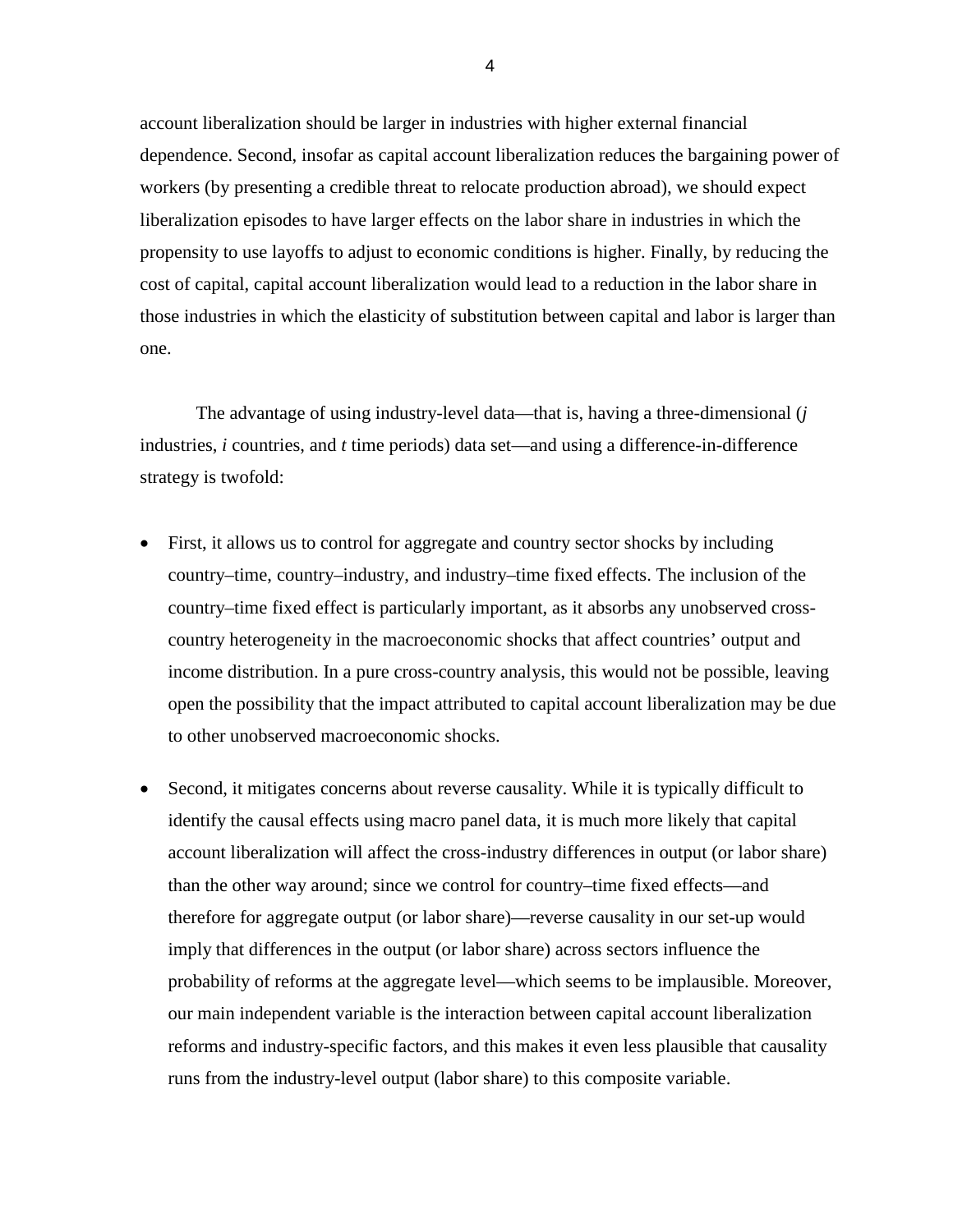Our main findings based on country-level data suggest that capital account liberalization on average has had a limited effect on output but has led to an (economically and statistically) significant increase in inequality. These aggregate and distributional effects vary across countries, depending on the strength of financial institutions, and over time, depending on whether liberalization episodes are followed by financial crises. In particular, while liberalization episodes increase output in countries with high financial depth, the effects on inequality are magnified in countries with lower levels of financial depth and inclusion. Similarly, capital account liberalization episodes lead to significant output contractions and increases in inequality when followed by financial crises, while these adverse effects are greatly reduced when they are not followed by crises.

The evidence obtained using industry-level data corroborates these findings and underpins a causal interpretation of them. We find that, while the output gains associated with capital account liberalization are small and short-lived, the distributional (labor share) effects are economically and statistically significant and long-lasting. In particular, the results suggest that liberalization episodes reduce the share of labor income, particularly for industries with higher levels of external financial dependence, those with a higher natural propensity to use layoffs to adjust to idiosyncratic shocks, and those with a higher elasticity of substitution between capital and labor. [3](#page-4-0)

Our paper relates to three streams of the literature. The first is related to the macroeconomic effects of capital account liberalization (Eichengreen 2001; Prasad et al. 2003; Edison et al. 2004; Kose et al. 2009) and the way in which these effects depend on the strength of financial institutions (Ostry, Prati, and Spilimbergo 2009; Kose, Prasad, and Taylor 2011; IMF 2012). The second relates to the effect of capital account and stock market

<span id="page-4-0"></span><sup>&</sup>lt;sup>3</sup> Whether the elasticity of substitution at the aggregate level is above or below one is a debated issue. As discussed by Karabarbounis and Neiman (2014), while the range of estimates in previous studies is quite wide, these estimates typically refer to short-term elasticities and not long ones. In contrast, exploiting cross-sectional variation focusing on long-term term trends, Karabarbounis and Neiman (2014) find estimates of the elasticity of substitution significantly larger than 1. Importantly in the context of our paper, their estimates at the aggregate level based on KLEMS sectoral data (as used in our paper) range between 1.17 and 1.49.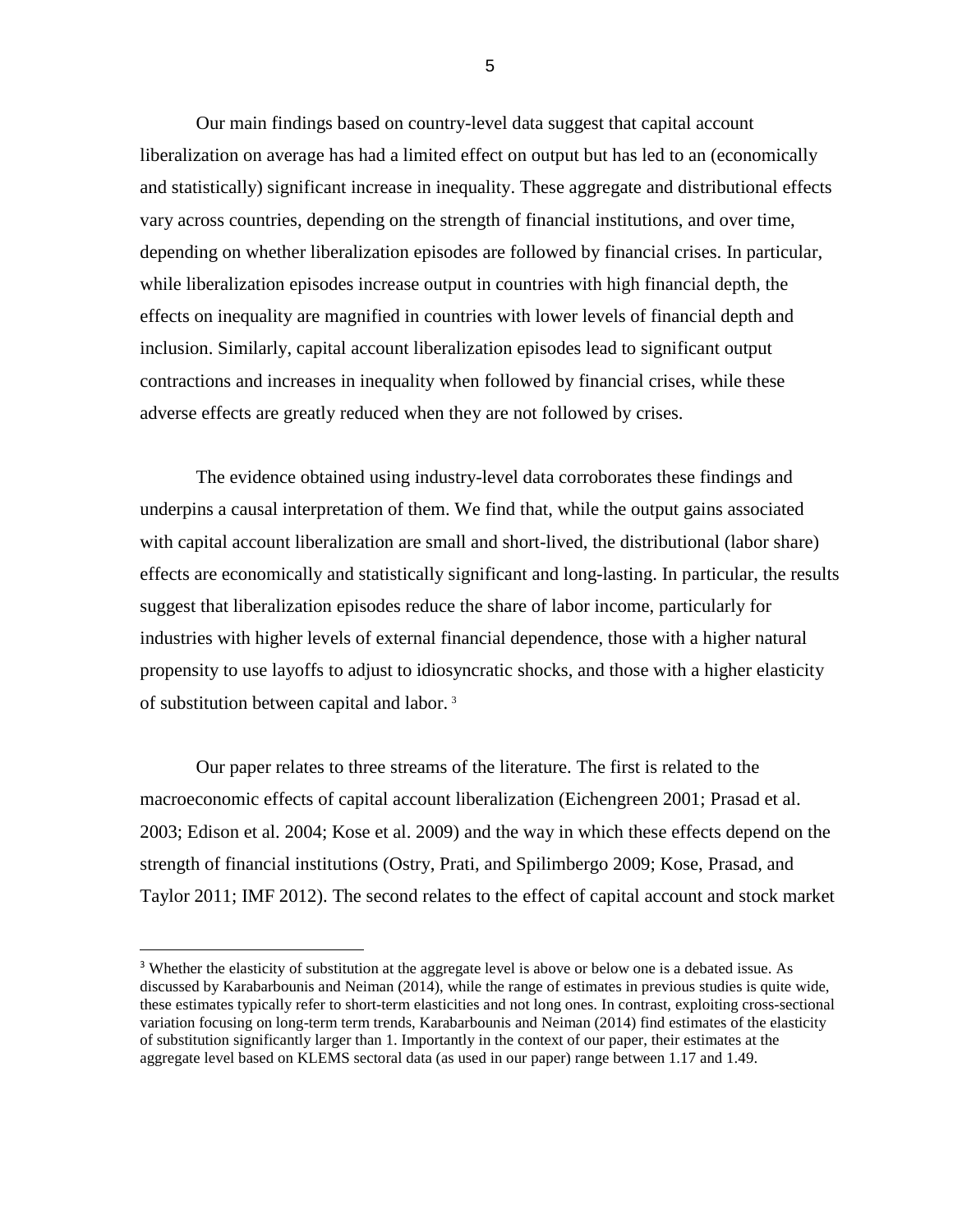liberalization on income distribution (Das and Mohapatra 2003; Jayadev 2007; Larrain 2015; De Haan and Sturm forthcoming; Furceri and Loungani 2018). The third is on the drivers of the labor share, which mostly focused on the roles of technological progress in equipment goods and implied substitution of capital for routine labor tasks (Karabarbounis and Neiman, 2013; Alvarez-Cuadrado *et al.*, 2015; Eden and Gaggl, 2015; Acemoglu and Restrepo, 2016; Dao *et al.*, 2017); rising concentration and pricing power across markets (Autor *et al.,* 2017; Barkai, 2017); globalization of trade and production (Elsby *et al.* 2013; Boehm *et al.*, 2017; Dao *et al.*, 2017; measurement issues (Rognlie, 2015; Koh *et al.,* 2016; Bridgman, 2017); and labor market institutions (Bentolila and Saint-Paul, 2003; Ciminelli *et al*. 2018); but much less so on the role of capital account liberalization.

The remainder of the paper is structured as follows. Section 2 presents the data. Section 3 discusses the empirical methodology. Section 4 describes and discusses the results. Section 5 concludes and provides policy implications.

## **II. DATA**

#### **A. Country-Level Data**

l

## **1. Capital Account Liberalization**

The measure of capital account liberalization used in this paper is based on a *de jure* indicator of capital account restrictions. While *de jure* measures are noisy indicators of the true degree of openness of the capital account, they have the advantage of being less sensitive to reverse causality issues in panel regressions (Collins 2007). The data for capital account openness are taken from the Chinn and Ito (2008) database. While the literature proposes alternative *de jure* measures of capital account openness (e.g. Quinn 1997; Quinn and Toyoda 2008), the Chinn and Ito index (Kaopen) provides the largest country and time period coverage. The index measures a country's degree of capital account openness based on binary dummy variables that codify the restrictions on cross-border transactions that the IMF's *Annual Report on Exchange Arrangements and Exchange Restrictions (AREAER)*  database reports.<sup>[4](#page-5-0)</sup> The index is available for an unbalanced panel of 182 countries from 1970

<span id="page-5-0"></span><sup>4</sup> See Chinn and Ito (2008) for the details of the methodology.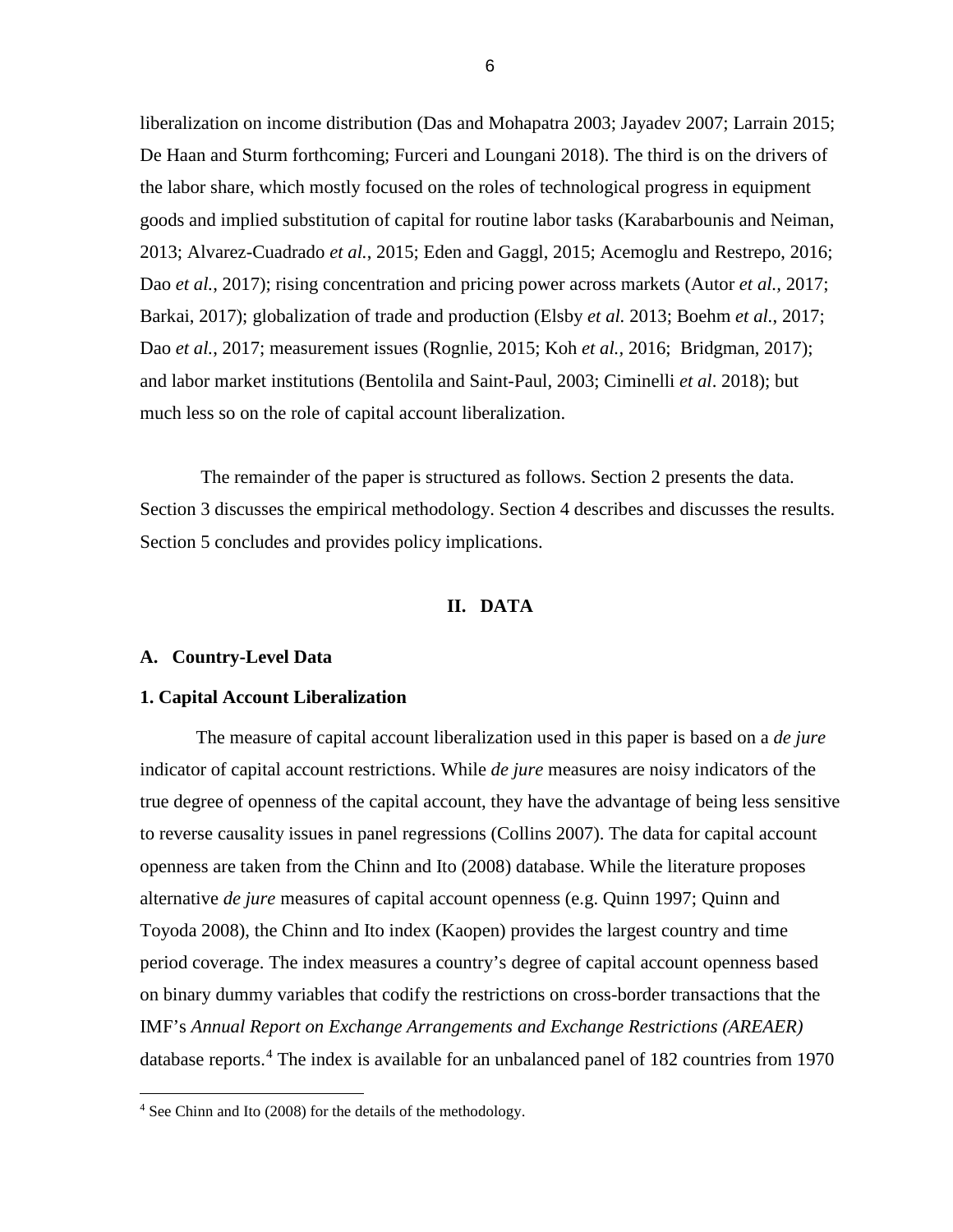to 2010 and ranges from -1.9 (a more restricted capital account) to 2.5 (a less restricted one) (Table A1). The capital account openness index varies greatly across income groups, with stronger restrictions typically recorded in low-income and lower-middle-income countries (Table A2).

Examining the behavior of inequality before and after the removal of restrictions on the capital account requires information about the date on which the country lifted the restrictions. This information is difficult to obtain for a large set of countries, as ideally the study would require information on the dates of policy decrees or legislative changes. To infer the timing of major policy changes, we identify capital account liberalization episodes by large changes in the Kaopen index, specifically changes that exceed by two standard deviations the average annual change over all the observations (i.e.  $0.76$ ).<sup>[5](#page-6-0)</sup> This criterion identifies 224 episodes, the majority of which occurred in the last two decades.

## **2. Output and Inequality**

l

We obtain data on real GDP growth from the IMF's WEO database. We use data for Gini coefficients from the Standardized World Income Inequality Database (SWIID), which combines information from the United Nations World Income Database (UNWIDER) and the Luxembourg Income Study (LIS). The SWIID provides comparable estimates of market income inequality for 173 countries for as many years as possible from 1970 to  $2010<sup>6</sup>$  $2010<sup>6</sup>$  $2010<sup>6</sup>$  The Gini coefficients theoretically fall between 0 (each reference unit receives an equal share of the income) and 100 (a single unit receives all the income). In our sample they range from 18 to 78.

<span id="page-6-0"></span><sup>5</sup> Previous papers follow a similar strategy to identify episodes of stock market liberalization (Henry 2007).

<span id="page-6-1"></span> $6$  See Solt (2016) for the details of the methodology. Details on the country coverage are provided in Table (A3).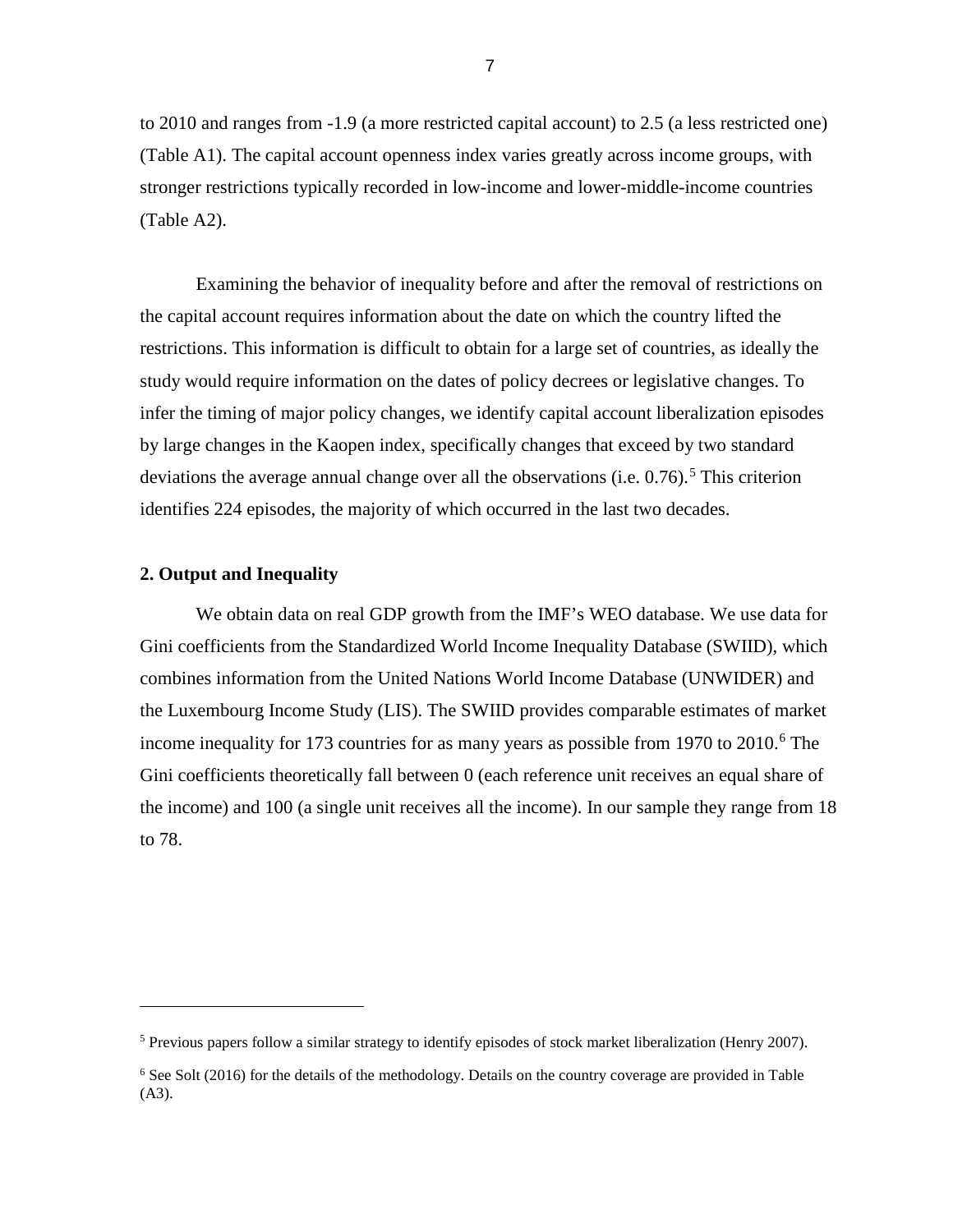## **B. Industry-Level Data**

We compute the industry-level labor shares using the harmonized data on value added and labor compensation contained in the 2012 release of the EUKLEMS database (for details see O'Mahony and Timmer 2009).<sup>[7](#page-7-0)</sup>

To identify the effects of capital account reforms on sectoral output, we use data on external financial dependence. We analyze the effect of liberalization on the industry labor share through data on external financial dependence, "natural" layoff rates, and the elasticity of substitution between capital and labor. Importantly, these industry-specific factors are weakly correlated among each other (Table A4), suggesting that the channels through which we identify the effect of capital account liberalization on the labor share can be considered as independent.

### **1. External Financial Dependence**

The measure of external financial dependence—constructed for each industry as the median across all the firms in a given industry—is the ratio of total capital expenditures minus current cash flow to total capital expenditures.<sup>[8](#page-7-1)</sup> Figure A1 presents the industryspecific measures of external financial dependence.

#### **2. Natural Layoff Rate**

l

As a proxy for job destruction rates, we use layoff rates computed by Bassanini, Nunziata and Venn (2009) using US layoff rates data from the 2004 CPS Displaced Workers Supplement. US layoff rate data are available for 22 industries categorized according to the ISIC Rev. 3 classification. The latest vintage of the EU KLEMS database instead follows the

<span id="page-7-0"></span><sup>7</sup> The EU KLEMS database provides data on added value and labor compensation in 33 industries, classified according to the ISIC Rev. 4 classification. Next, we define the labor share as the percentage of labor compensation relative to the added value. We drop two industries from the sample, namely the activity of households as employers and the activities of extraterritorial organizations and bodies, as for most countries labor compensation and/or added value data are not available. Further, we exclude observations for Ireland and Luxembourg for the years from 1970 to, respectively, 1990 and 1985, since both added value and labor compensation are flat for all the industries during these periods.

<span id="page-7-1"></span><sup>&</sup>lt;sup>8</sup> Hui Tong kindly provided the data. For details, see Tong and Wei (2011).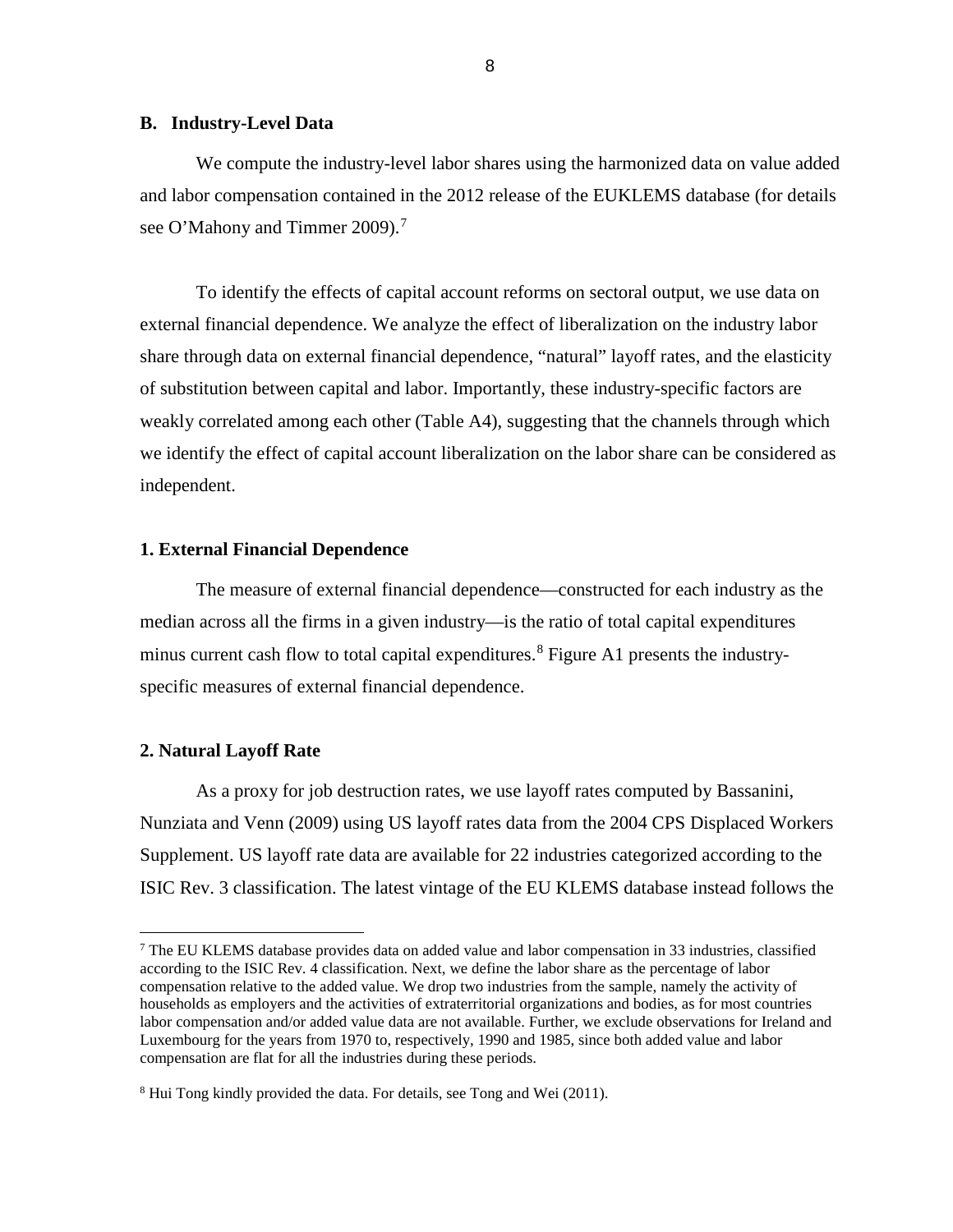ISIC Rev. 4 classification. Hence, we match the US layoff rates of Bassanini, Nunziata, and Venn (2009) from the ISIC Rev. 3 to the ISIC Rev. 4 classification using the many-to-one method that O'Mahony and Timmer (2009) use to backcast value-added data. Additionally, since post and telecommunications were categorized as a single industry under the ISIC Rev. 3 classification, whereas they account for two industries under the ISIC Rev. 4 classification, we impose the same lay-off rate for the postal and courier industry and the telecommunications industry. After matching, we have layoff data for 21 of the 31 industries in our sample. Figure A2 shows the US layoff rates by industry.

### **3. Elasticity of Substitution between Capital and Labor**

To estimate the industry-specific elasticities of substitution, we assume that production in each industry follows a general multiplicative production function featuring capital, labor, and labor- and capital-augmenting technical progress. In this setting it can be shown that the labor share responds to changes in the capital/output ratio in a way that depends on the elasticity of substitution between labor and capital (Bentolila and Saint-Paul 2003):

$$
\frac{ds_i}{dk_i} = -\frac{(1 + \sigma_{KL,i})}{(k_i \mu_i)}\tag{1}
$$

where the subscript *i* denotes industry, *s* is the share of value added accruing to labor,  $\sigma_{KL}$  is the elasticity of substitution between labor and capital, holding the price of inputs constant, *k* is the capital to value added ratio, and  $\mu$  is the elasticity of the labor demand with respect to wages, holding capital and the real price of inputs constant. Our approach to derive industryspecific elasticities of substitution consists of estimating the  $\frac{ds_i}{dt}$  $ak_i$ relationship while using external estimates for the elasticity of the labor demand.

We define the labor share according to the following multiplicative function (for details, see Bentolila and Saint-Paul 2003):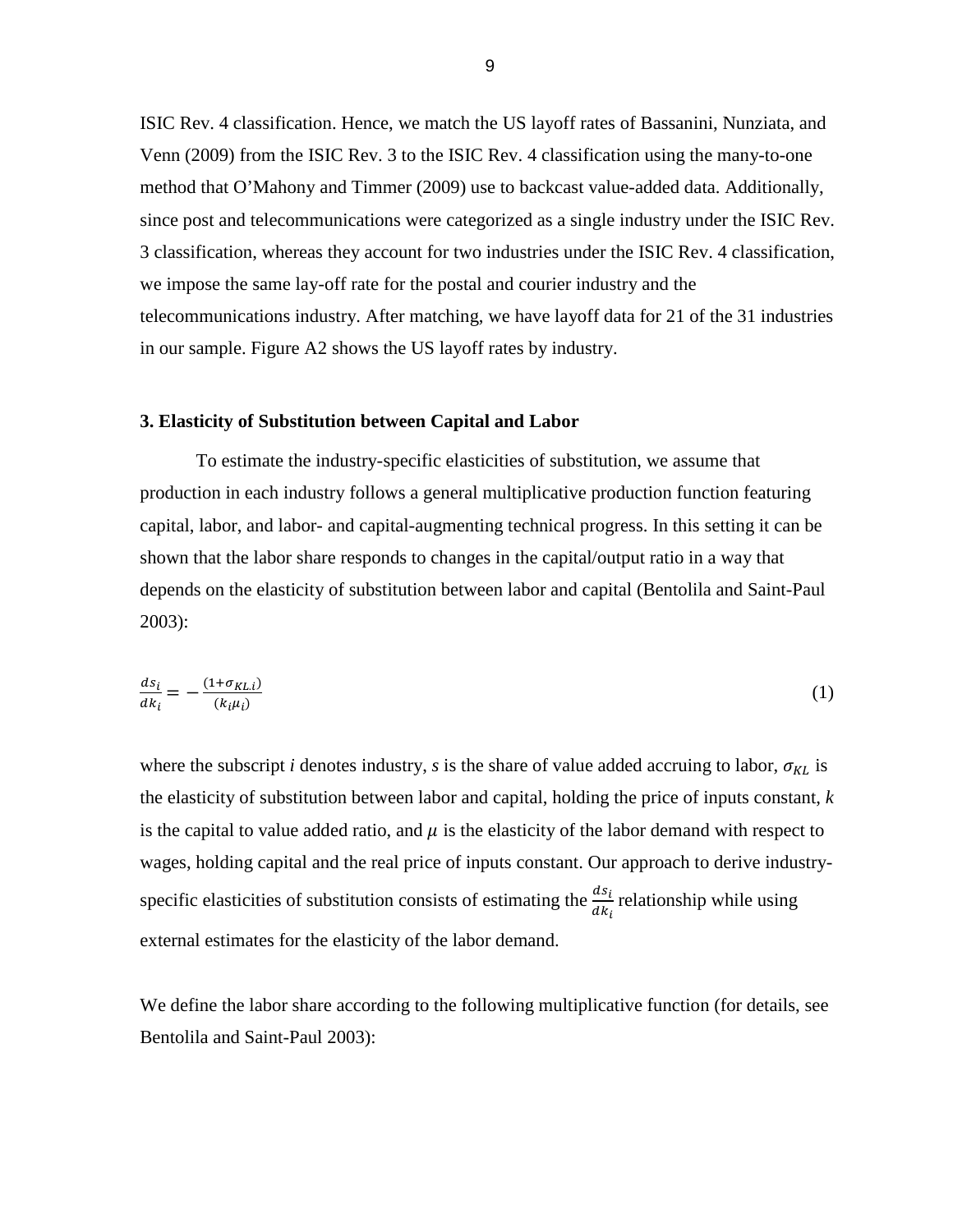$$
s_{ijt} = A_{ijt}^{\beta_0} (k_{ijt})^{\beta_{1i}} ((q_{ijt}/p_{ijt}))^{\beta_{2i}} \vartheta_{ijt}^{\beta_3}
$$
 (2)

where subscripts *i*, *j*, and *t* refer, respectively, to industry, country, and time; *s* is the share of value added accruing to labor; *A* is capital-augmenting technical change; *q/p* is the real price of inputs; *k* is the capital to value added ratio;  $\vartheta$  is a residual term (so that  $\beta_3$  is 1); and the  $\beta_{0-2}$  are technological parameters. Taking the logs, Equation (2) becomes:

$$
\ln s_{ijt} = \beta_0 \ln A_{ijt} + \beta_{1i} d_i \ln k_{ijt} + \beta_{2i} d_i \ln (q_{ijt}/p_{ijt}) + \vartheta_{ijt}
$$
\n(3)

where we allow the  $\beta$ s to vary across industries.

In estimating Equation (3), we treat the right-hand side as potentially endogenous. We characterize this potential endogeneity by assuming the following specification for the error term:

$$
\vartheta_{ijt} = \gamma_{it} + \delta_{jt} + \theta_{it} + \epsilon_{ijt} \tag{4}
$$

where  $\gamma$ ,  $\delta$ , and  $\theta$  are, respectively, industry–time, country–time, and country–industry effects that are potentially correlated with the explanatory variables (for instance, they may relate to the economic cycle and time-invariant institutional factors). Further,  $\epsilon$  is an industry–country–time shock that we assume to be uncorrelated with the regressors.

Hence, the equation that we estimate becomes:

$$
\ln s_{ijt} = \beta_0 \widetilde{A_{ijt}} + \beta_{1i} d_i k_{ijt} + \beta_{2i} d_i (q_{ijt}/p_{ijt}) + \gamma_{it} + \delta_{jt} + \theta_{it} + \epsilon_{ijt}
$$
\n<sup>(5)</sup>

where the accent  $\check{\phantom{\phi}}$  denotes our proxy for capital-augmenting technical change, that is, TFP.

We compute (i) the labor share using labor compensation and value-added data from the EUKLEMS database; (ii) the capital–output ratio using gross capital stock and value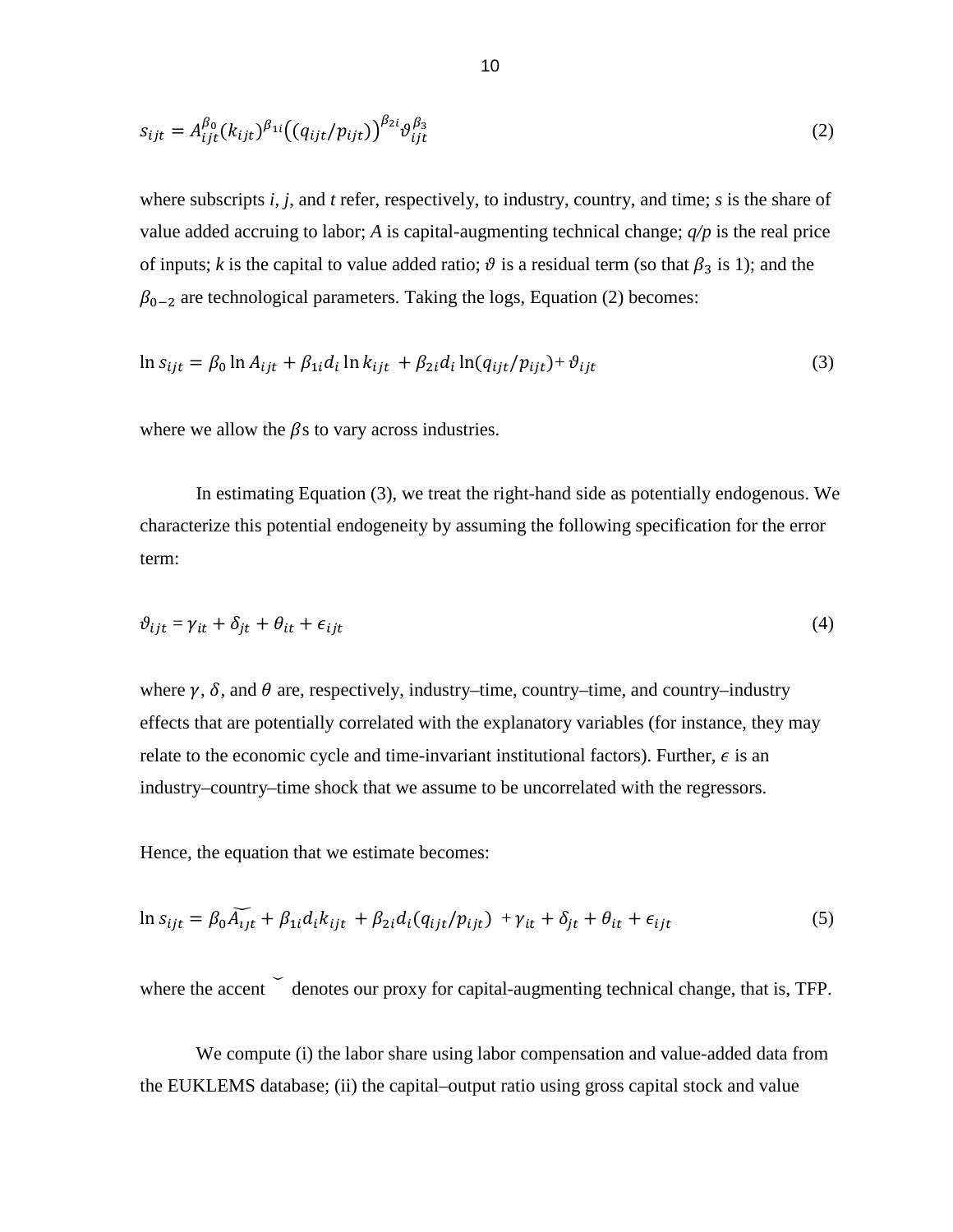added data (both in volumes) from the OECD STAN database; and (iii) the real price of inputs using data for the price deflators of intermediate inputs and gross output, again from the OECD STAN database. We obtain the data for TFP from the EUKLEMS database.

After estimating Equation (5), we derive elasticities of substitution by rearranging Equation (1) in the following form:

$$
-\sigma_{KL,i} = 1 + \frac{ds_i}{dk_i} k_i \mu_i \tag{6}
$$

To proceed, however, we need estimates of the elasticity of the labor demand with respect to wages, holding capital and the price of inputs constant. Following Bentolila and Saint-Paul (2003), we make the further assumption that this does not vary across industries and rely on the average estimate from the 70 studies that Hamermesh (1993) reviews, that is, -0.39. Figure A3 presents industry-specific estimates of the elasticities of substitution between capital and labor.

## **III. EMPIRICAL METHODOLOGY**

This section describes the empirical methodologies used to examine the aggregate and distributional effects of capital account liberalization at the country and the industry level.

## **A. Country-Level Approach**

#### **1. Baseline**

To assess the impact of capital account liberalization, we estimate the following specification:

$$
g_{it} = a_i + \gamma_t + \sum_{j=0}^l \delta_k D_{i,t-k} + \sum_{k=0}^l \vartheta_k X_{i,t-k} + \varepsilon_{it}
$$
\n<sup>(7)</sup>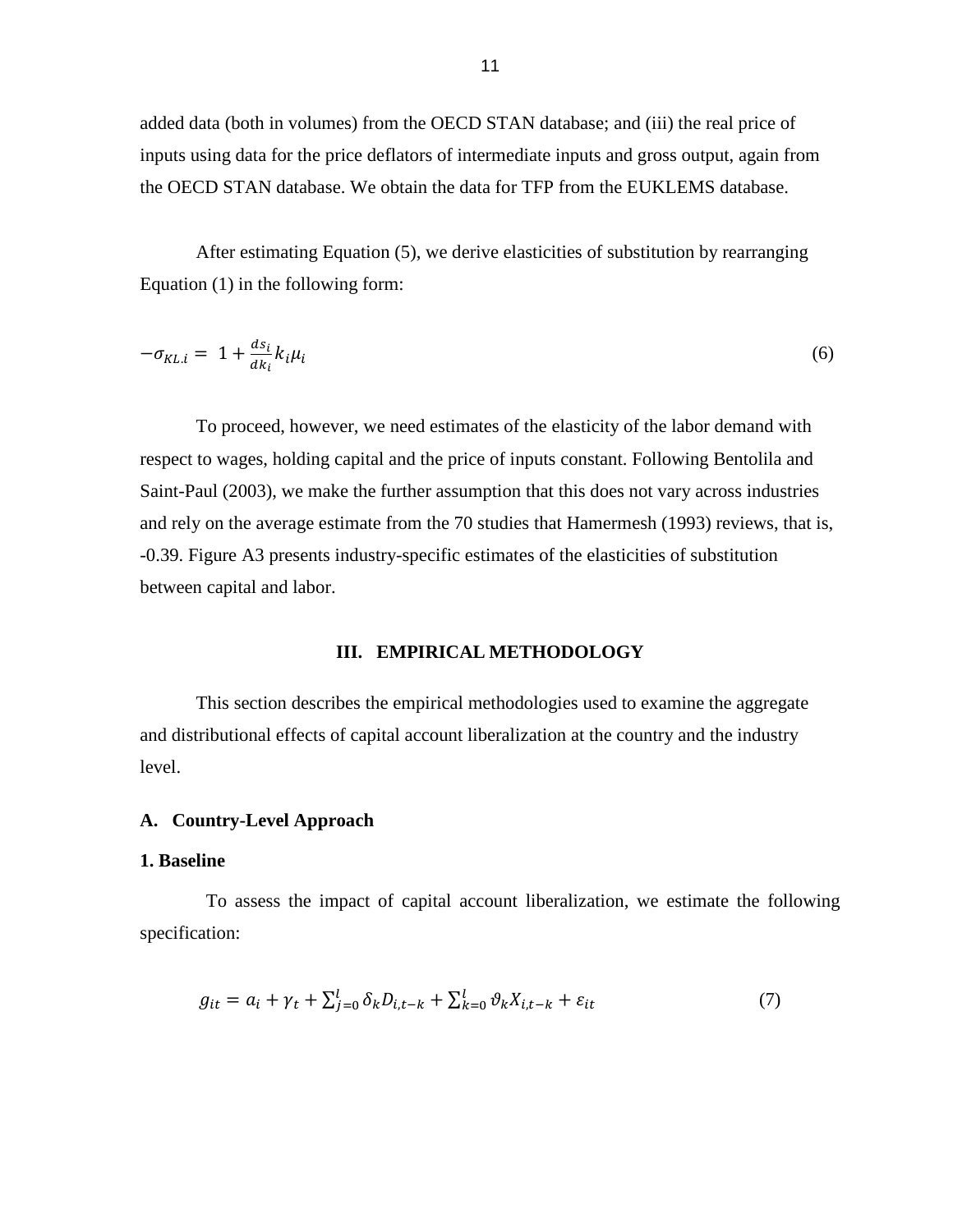where  $g$  is the annual change in the log of output (or Gini)<sup>[9](#page-11-0)</sup>;  $D$  is a dummy variable that is equal to one at the start of a capital account liberalization episode and zero otherwise;  $a_i$  are country fixed effects included to control for unobserved cross-country heterogeneity<sup>10</sup>;  $\gamma_t$  are time fixed effects to control for global shocks; and X is a vector of control variables including reforms in trade, the current account, the product market and the labor market (employment protection legislation). [11](#page-11-2)

As a baseline, we estimate Equation (7) using OLS on an unbalanced panel of annual observations from 1970 to 2010 for 149 advanced and developing economies.<sup>[12](#page-11-3)</sup> The number of lags that we choose to capture the medium effect of reforms is 5. In addition to the regression results, we present the impulse response functions (IRFs) to describe the response of output (inequality) following a capital account liberalization episode. We obtain the confidence bands associated with the estimated impulse response functions using the standard errors of the estimated coefficients based on clustered (at the country level) robust standard errors.

## **2. Accounting for Differential and Threshold Effects**

It is commonly argued that the benefits of financial globalization depend on the quality of financial institutions (Ostry, Prati, and Spilimbergo 2009; Kose, Prasad, and Taylor 2011; IMF 2012). Kose, Prasad, and Taylor (2011), for example, identify certain threshold levels of financial development (proxied by the depth of the credit market) that an economy needs to attain before it can benefit from, and reduce the risks associated with, financial globalization. Capital account liberalization may facilitate consumption smoothing and reduce volatility for countries with strong financial institutions, but where institutions are weak and access to credit is not inclusive, it may result in limited output gains.

l

<span id="page-11-0"></span><sup>&</sup>lt;sup>9</sup> The data on real GDP are from the IMF WEO 2016.

<span id="page-11-1"></span><sup>&</sup>lt;sup>10</sup> In the case of inequality, country-fixed effects also help to control for the fact that in some countries inequality is measured using income data while in other countries using consumption data.

<span id="page-11-2"></span><sup>&</sup>lt;sup>11</sup> The data are from Ostry, Prati, and Spilimbergo (2009).

<span id="page-11-3"></span><sup>&</sup>lt;sup>12</sup> See Table A3 for the list of countries.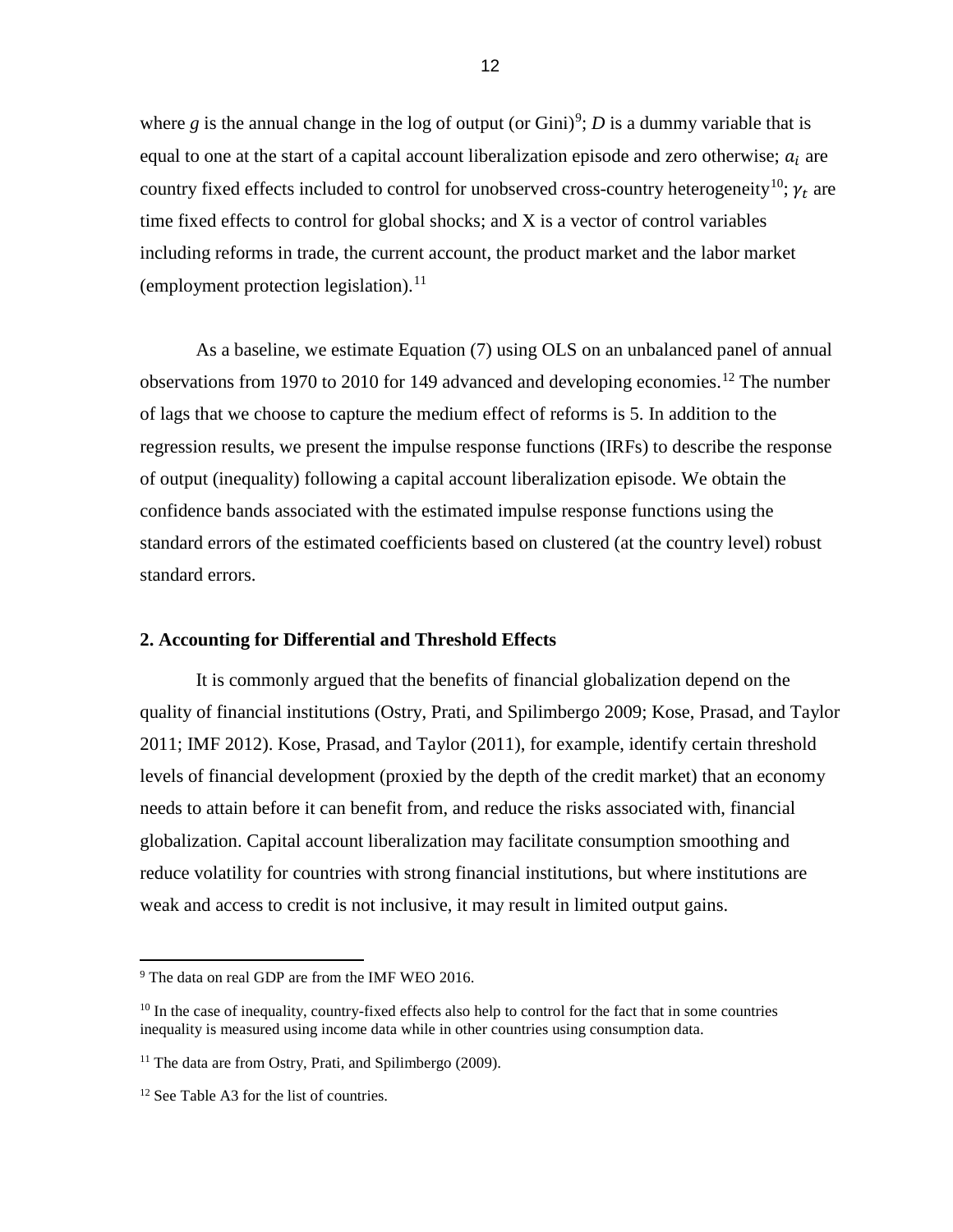We examine this hypothesis by assessing whether the effect of capital account liberalization depends on the strength of financial institutions and whether liberalization episodes are followed by crises. Specifically, we estimate the following equation:

$$
g_{it} = a_i + \gamma_t + \sum_{j=0}^{l} \vartheta_j M_{i,t-j} + \sum_{j=0}^{l} \delta_j^{-} D_{i,t-j} G(z_{it}) + \sum_{j=0}^{l} \delta_j^{+} D_{i,t-j} (1 - G(z_{it})) + \varepsilon_{it}
$$
\n(8)

with 
$$
G(z_{it}) = \frac{\exp(-\gamma z_{it})}{1 + \exp(-\gamma z_{it})}
$$
,  $\gamma > 0$ ,

in which *z* is an indicator of financial development, normalized to have zero mean and unit variance, and G( $z<sub>it</sub>$ ) is the corresponding *smooth transition function* of the degree of financial development (financial liberalization and inclusion), which takes the value 1 (0) when z goes to minus (plus) infinity. We also check whether the aggregate and distributional effects depend on whether capital account liberalization episodes are followed by crises. In this case we replace  $G(z)$  with a dummy variable.  $M_{it}$  is the same set of control variables used in the baseline specification but now also including  $G(z_{it})$ 

The use of the smooth transition function is equivalent to the smooth transition autoregressive (STAR) model developed by Granger and Teravirta (1993) to assess nonlinear effects above/below a given threshold or regime. The main advantage of this approach relative to estimating SVARs for each regime is that it uses a larger number of observations to compute the impulse response functions, improving the stability and precision of the estimates. In addition, this estimation strategy can also handle the potential correlation of the standard errors within countries more easily by clustering at the country level.

## **B. Industry-Level Approach**

We extend the specification applied to the aggregate data using a three-way (industry–country–time) panel. The identification strategy relies on a specific channel through which capital account liberalization may affect sectoral outcomes: (i) dependence on external finance—for output and the labor share; (ii) the rate of job turnover (natural layoff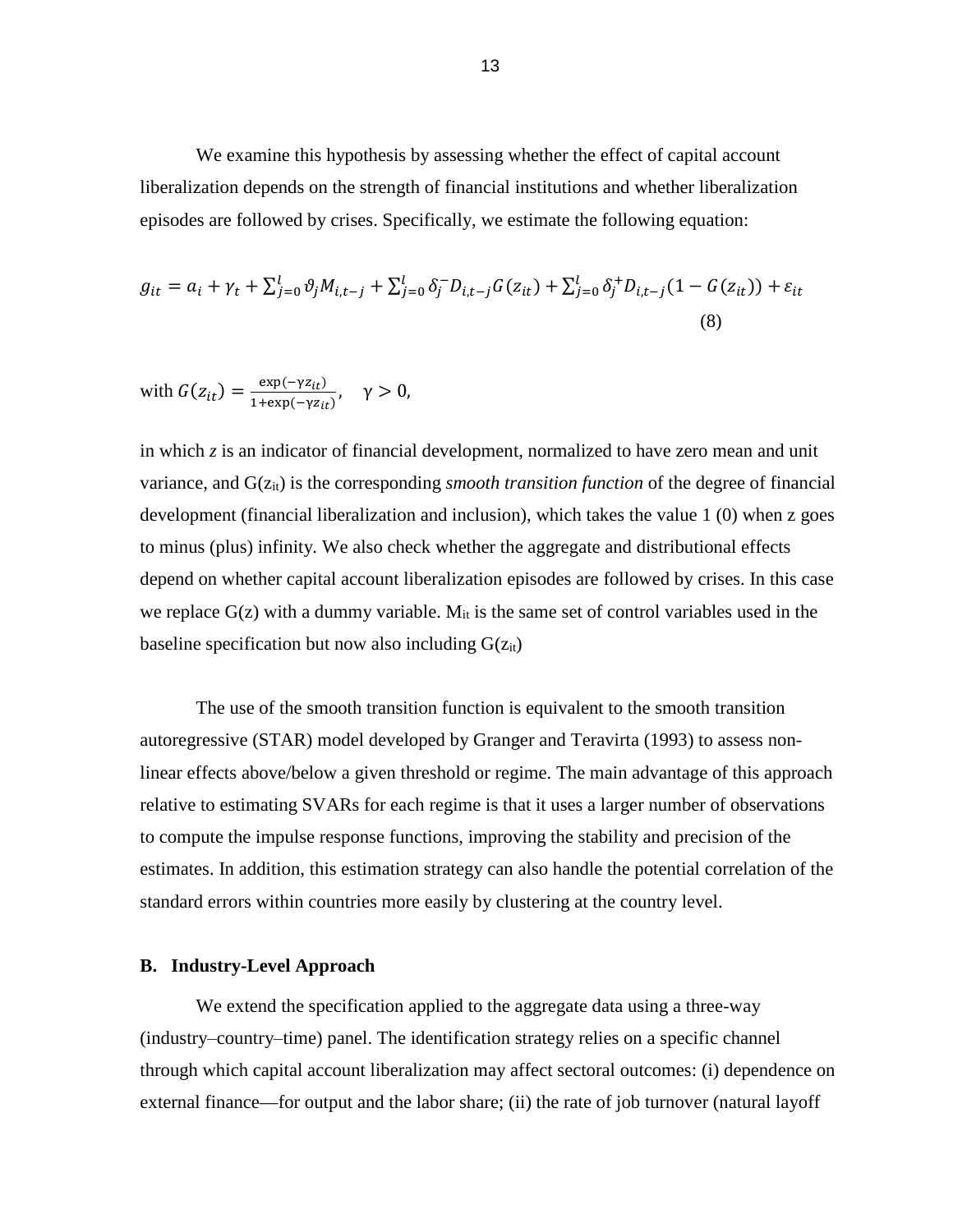rate)—for the labor share; and (iii) the elasticity of substitution between capital and labor for the labor share. In particular, we estimate the following specification:

$$
g_{jit} = a_{ij} + \gamma_{it} + \rho_{jt} + \sum_{k=0}^{l} \delta_k S_j D_{i,t-k} + \varepsilon_{jit}
$$
\n(9)

where  $a_{ij}$  are country–industry fixed effects, which allow us to control for industry-specific factors, including for instance cross-country differences in the growth of certain sectors that could arise from differences in comparative advantages;  $\gamma_{it}$  are country-year fixed effects, included to control for any variation that is common to all the sectors of a country's economy, including reforms as well as macroeconomic shocks;  $\rho_{it}$  are industry-time fixed effects, which allow us to control for common factors affecting specific industries—such as factors that are common across countries driving sectoral reallocation; and *S* denotes the sector-specific channels discussed in the previous section.

The specification is estimated for an unbalanced panel of 23 advanced economies and 25 industries over the period  $1975-2010$ .<sup>[13](#page-13-0)</sup>

#### **IV. RESULTS**

## **A. Country-Level Analysis**

Figure 1 shows the estimated dynamic response of output and inequality to major capital account liberalization episodes over the five-year period following reform implementation, together with the 90% confidence interval around the point estimate. The results suggest that these episodes have not had a significant impact on output but have led to a sizeable and statistically significant increase in inequality of about 4 percentage points five years after the liberalization (see also Table 1). This effect is economically significant, as it

<span id="page-13-0"></span><sup>&</sup>lt;sup>13</sup> It is important to note that this specification allows us to estimate the impact of capital account liberalization on output and labor shares *within* industries and therefore ignores potential effects due to changes in industrial composition (*between* effects). However, as discussed by Dao *et al.* 2017 and Ciminelli *et al.* 2018, withinindustry changes are more important than changes in industrial composition to explain movements of the labor share at the country level.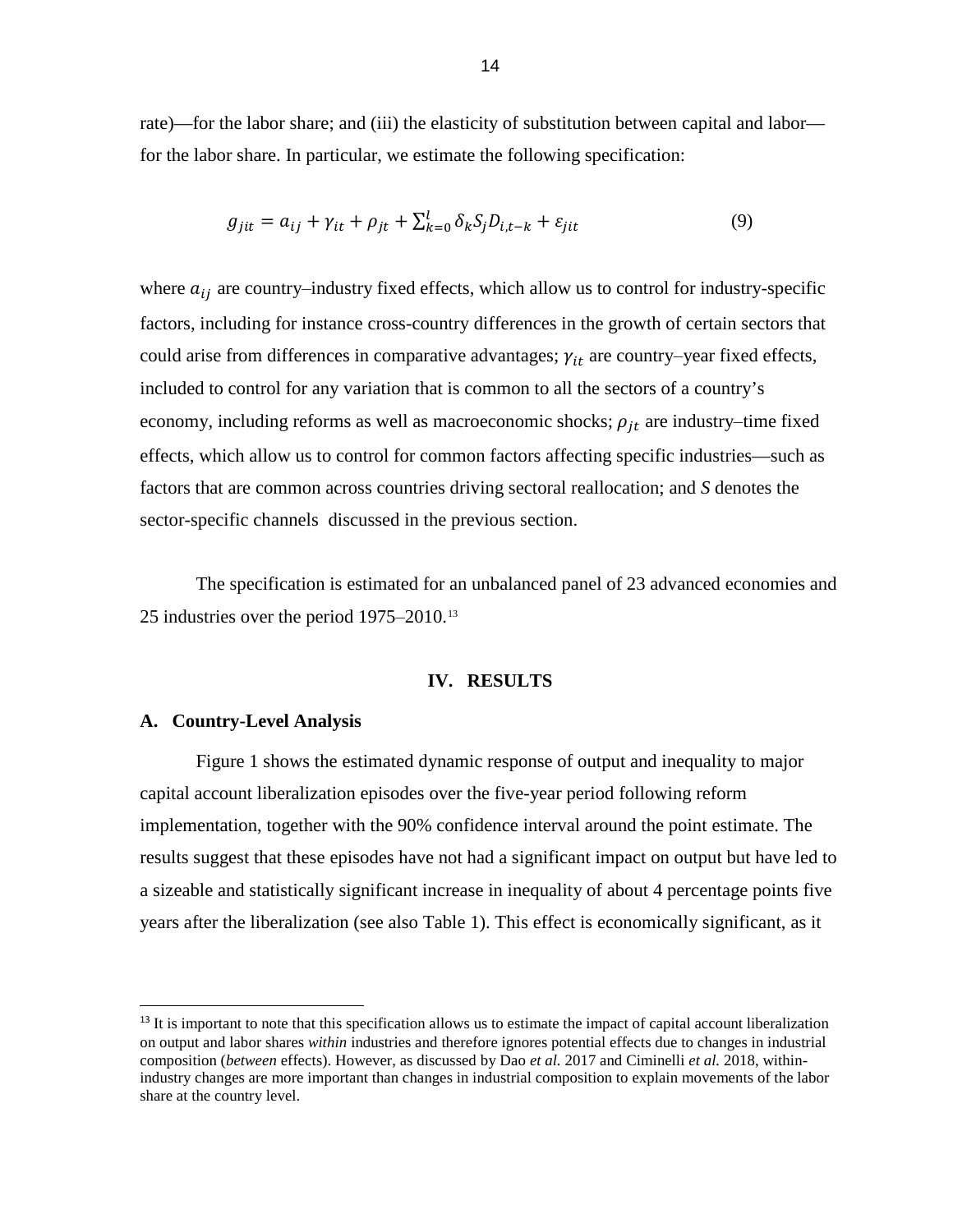corresponds to about one standard deviation of the average increase in the Gini coefficient in our sample.

#### **1. Addressing Endogeneity**

A potential limitation of our approach is that capital account liberalization episodes are not "pure" shocks and therefore could be correlated with unobserved factors (omitted bias). While including reforms in other areas mitigates this issue, it could still be the case that unobserved factors influence the probability of financial liberalization and our outcomes of interest. For example, governments that choose to liberalize the capital account may be more right-wing and less likely to implement redistributive policies. Similarly, capital account liberalization can be associated with more prudent fiscal policies or with the process of development (Obstfeld 1998). To check the robustness of our results, we expand our set of controls to include: (i) a discrete variable for left-, center-, and right-wing governments; (ii) changes in the share of redistributive policies—using changes in the difference between gross and net Gini coefficients as a proxy; (iii) the level and the square of the log of GDP per capita; (iv) changes in the share of government expenditures in GDP; and (v) changes in the share of industry and agriculture in value added. Figure 2 suggests that the inclusion of these additional controls does not affect the results.

Another possible concern is that countries implement capital account liberalization reforms because of concerns regarding future weak economic growth. To address this issue, we also estimate a specification that controls for past growth as well as for the expected growth at *t-1* of the future GDP growth rates (using the IMF WEO forecasts) over periods *t* to *t+5—*that is, the time horizon over which we compute the impulse response functions. The results reported in Figure 3 are very close to and not statistically different from those that we obtained for the baseline, suggesting that this issue is not empirically important.

Another potential concern is that inequality (as well as GDP growth) may start to increase before the occurrence of major liberalization episodes. While inspection of the data suggests that, on average, this is not the case, we check the robustness of the results to the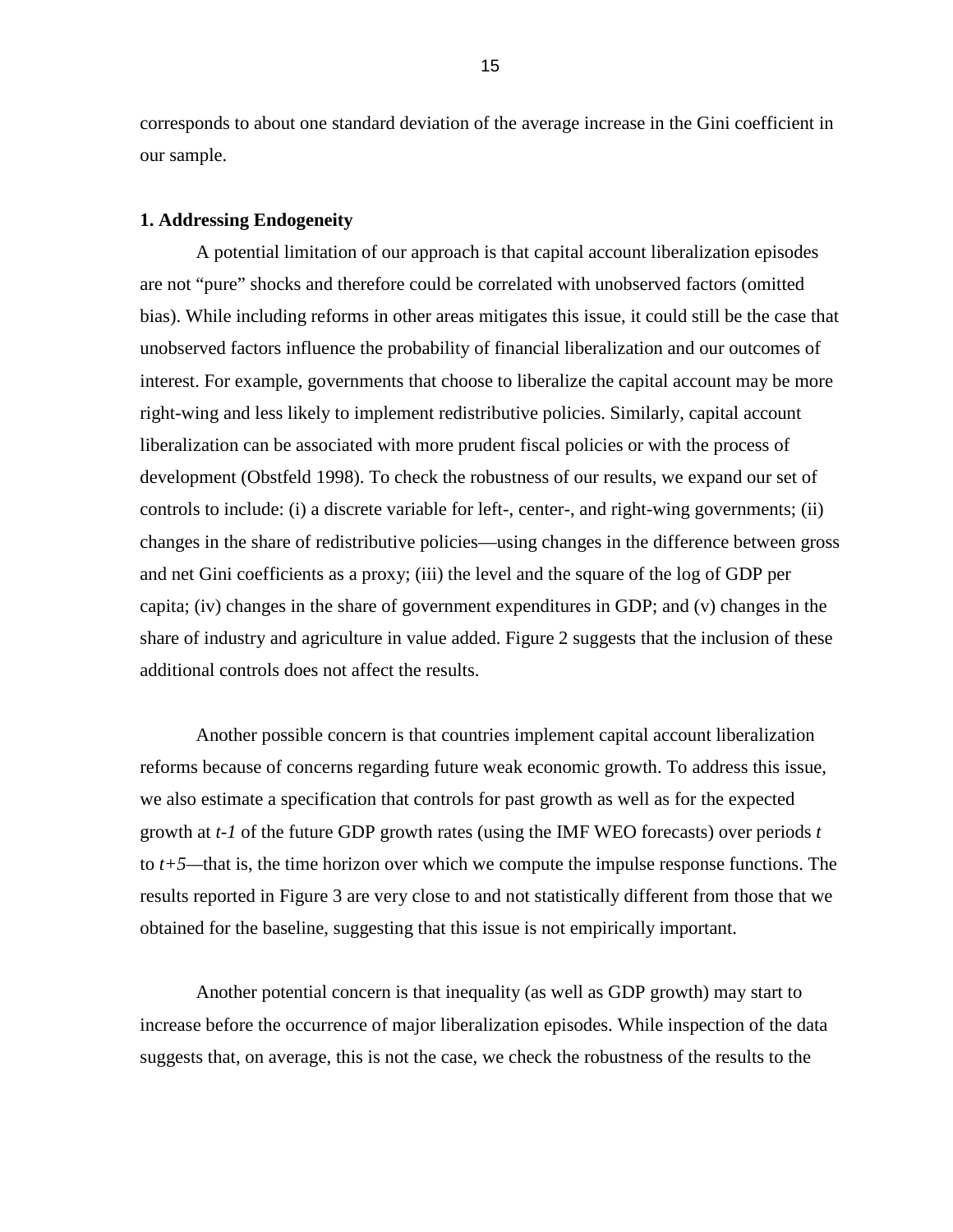inclusion of (two) lags of the dependent variables.<sup>[14](#page-15-0)</sup> The results that we obtain following this approach (Figure 4) are similar to and not statistically different from the baseline.

Finally, to address the endogeneity concerns further, we implement an instrumental variable (IV) approach using two instruments that capture the scope of reforms and the peer pressure to reform. We capture the scope of capital account liberalization reform using the initial stance of capital account regulation—with the four-year lagged value of the capital account openness indicator as a proxy (see also Larrain 2015 for an application of this instrument). The idea is that the lower is the indicator of capital account openness, the more scope there is to reform. The second instrument, peer pressure, is proxied by a weightedaverage of current and lagged capital account liberalization episodes in other countries, where the weights are determined by the strength of trade linkages between other countries and the country undertaking capital account liberalization. The conjecture is that a country is more likely to implement capital account liberalization when its main trading partners are undertaking or have undertaken capital account liberalization. We use bilateral trade weights given the limited data availability to construct bilateral capital flow weights for most of the observations in the sample. For the country-time observations for which bilateral capital flows are available, the correlation between bilateral trade and capital flow linkages is high (about 0.7) and statistically significant. Specifically, the instrument is computed as follows:

$$
I_{i,t} = \sum_{j=1,n} (j \neq i)} D_{j,t} w_{i,j,t}
$$
\n(10)

where  $I_{i,t}$  is the instrument of capital account liberalization reform for country *i* at time *t*  $(D_{i,t})$ ;  $D_{j,t}$  is the capital account liberalization reform for country *j* at time *t*; and  $W_{i,j,t}$  is the share of total exports and imports between country *i* and country *j* in the total exports and imports for country *i*:  $\frac{Export_{i,j,t} + Import_{i,j,t}}{Fermout + Impart}$ , Export<sub>i,t</sub>+Import<sub>i</sub> .

l

<span id="page-15-0"></span><sup>&</sup>lt;sup>14</sup> Looking at the Gini coefficient before and after the beginning of capital account liberalization episodes suggests that, on average, the Gini coefficient has remained broadly stable up to 5 years before the liberalization, while it has increased by about 0.8 percentage point five years after (see Furceri and Loungani, 2018). The results are robust to different lag parametrization.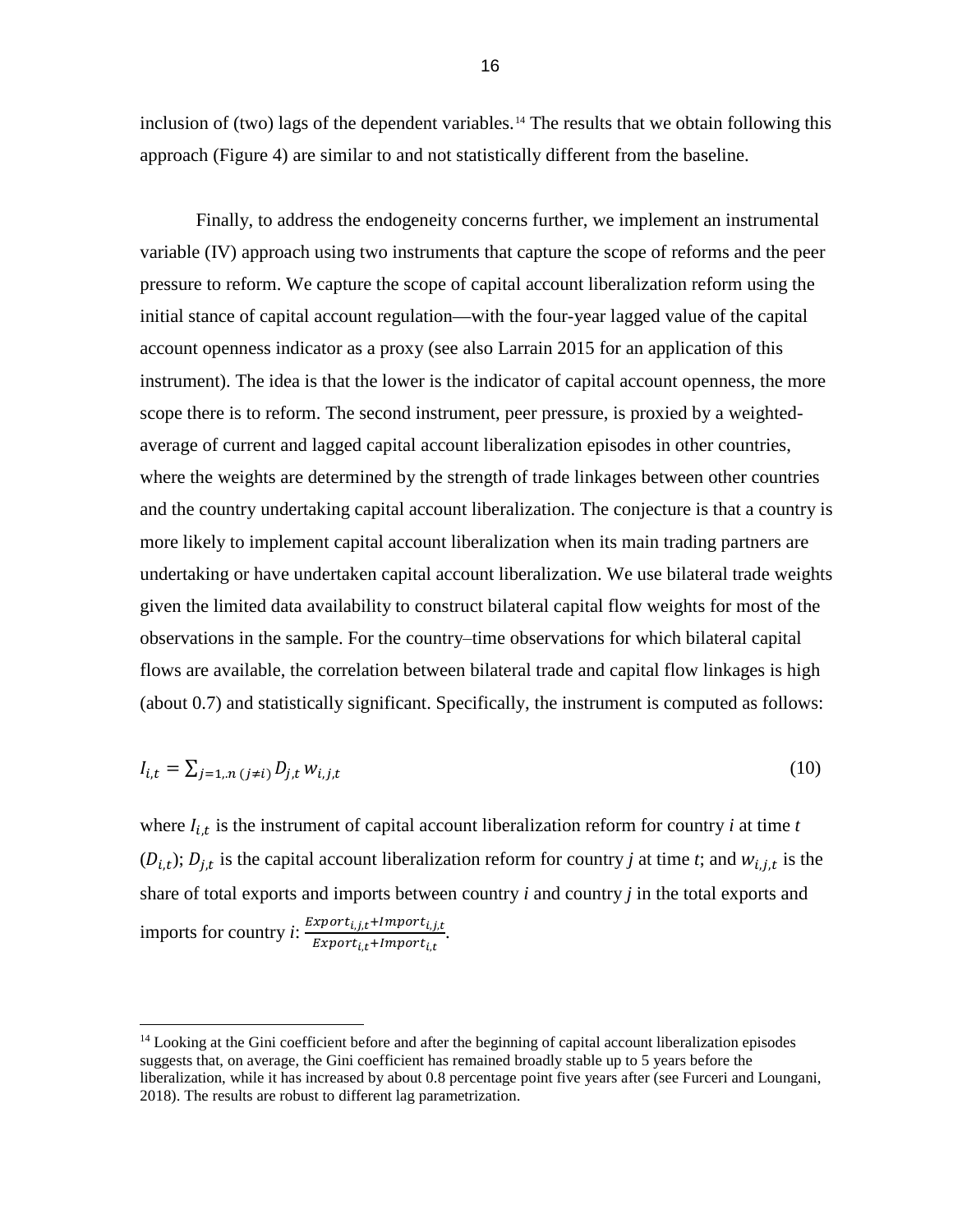The first-stage estimates of capital account liberalization reforms using these instruments suggest that these are statistically significant and exhibit the expected sign.<sup>[15](#page-16-0)</sup> In addition, we can plausibly consider both instruments to be exogenous. For example, reforms in other countries do not drive the reforms in the country considered and do not have any effect on the latter other than through pressure on domestic authorities to undertake reforms. [16](#page-16-1)

The results that we obtain following this approach are also similar to and not statistically different from the baseline (Figure 5).

## **2. Liberalization vs Flows**

We have focused on de jure measures of capital account liberalization to isolate policy changes that are likely to have led to an increase in capital flows. Interesting questions are whether these policy changes are associated with a sizeable increase in capital flows and whether the output and distributional effects of liberalization depend on the magnitude of capital flows. To address these issues, we re-estimate Equation (8) by interacting our measures of liberalization episodes with the extent of the change in capital flows that occurred in the five years after liberalization—the same horizon as our IRFs. The results suggest that the size of the flows shapes the distributional effects of liberalization (Figure 6). In particular, while the output effects are not statistically significant in both cases, the impact of liberalization on inequality is much stronger and statistically significant in cases of higher flows.

$$
D_{i,t} = 0.239I_{i,t} + 0.105I_{i,t-1} - 0.010 Kaopen_{i,t-4}
$$
  
(5.62) (2.77) (-6.28)

with t-statistics in parentheses.

 $\overline{a}$ 

<span id="page-16-1"></span><sup>16</sup> The Kleibergen–Paap rk Wald F statistic of weak exogeneity and the Hansen J statistic p-value for overidentification suggest that we can consider these variables to be strongly exogenous. In addition, the estimates of the effects of these instruments on output are not statistically significant once we have controlled for episodes of capital account liberalization, suggesting that they do not directly affect the output.

<span id="page-16-0"></span><sup>&</sup>lt;sup>15</sup> In particular, the estimation results are the following: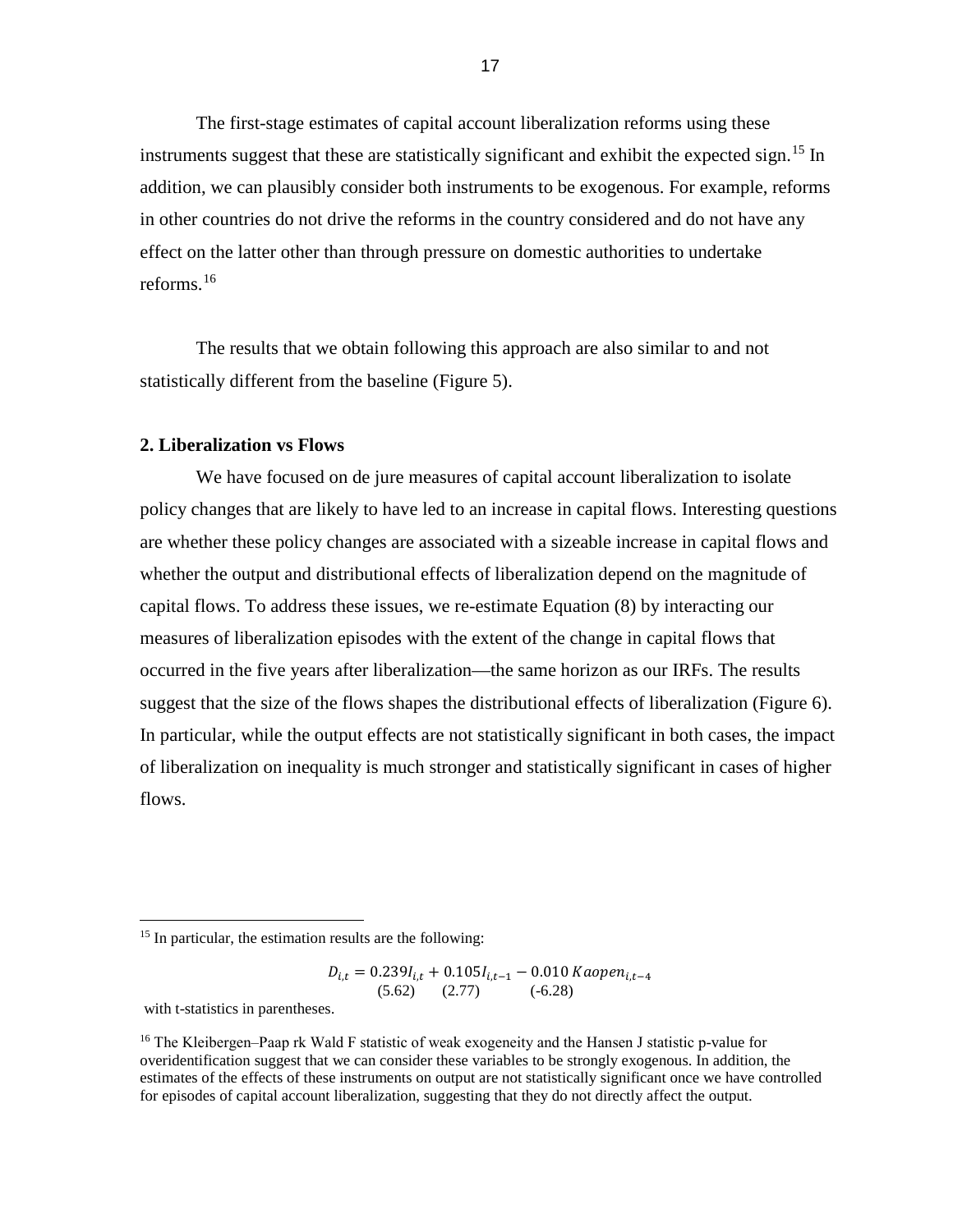## **3. Threshold Effects**

As previously discussed, the existing literature suggests that the output gains from financial globalization depend on the strength of financial institutions (Ostry, Prati, and Spilimbergo 2009; Kose, Prasad, and Taylor 2011; IMF 2012). The results that we present in Figure 7 and Table 2 corroborate these findings but also show that the strength of financial institutions influences the distributional effects of capital account liberalization.

The figure presents the medium-term response of output and inequality for the following cases: (i) high versus low domestic financial liberalization—based on the structural reform indicator of Ostry, Prati, and Spilimbergo (2009); (ii) high versus low financial inclusion—identified as the ratio of adults in the population who have borrowed from a formal financial institution in past years (Demirguc-Kunt et al. 2015); and (iii) episodes that financial crises have followed in the five years after liberalization—the same time horizon considered in the analysis—versus episodes that have not led to crises.

We find positive output effects in cases in which the domestic financial market is highly liberalized and negative (but not significant) effects when it remains largely restricted. This suggests that the small overall effects might reflect offsetting effects that depend on the extent of domestic financial liberalization. The output effects are also positive (but not statistically significant) in cases where liberalization is not followed by a crisis, but these are outweighed by the sharply negative output effects in cases in which a crisis occurs.

Similarly, we find that the effect of capital account linearization on inequality is magnified in countries with largely restricted domestic financial markets and limited financial inclusion and when a crisis follows liberalization.

## **B. Industry-Level Analysis**

The industry-level analysis corroborates the evidence that we obtained using countrylevel data. In particular, while we find that the output gains associated with capital account liberalization are small and short-lived, the distributional effects (that is, the effects on the labor share of income) are economically and statistically significant and long-lasting.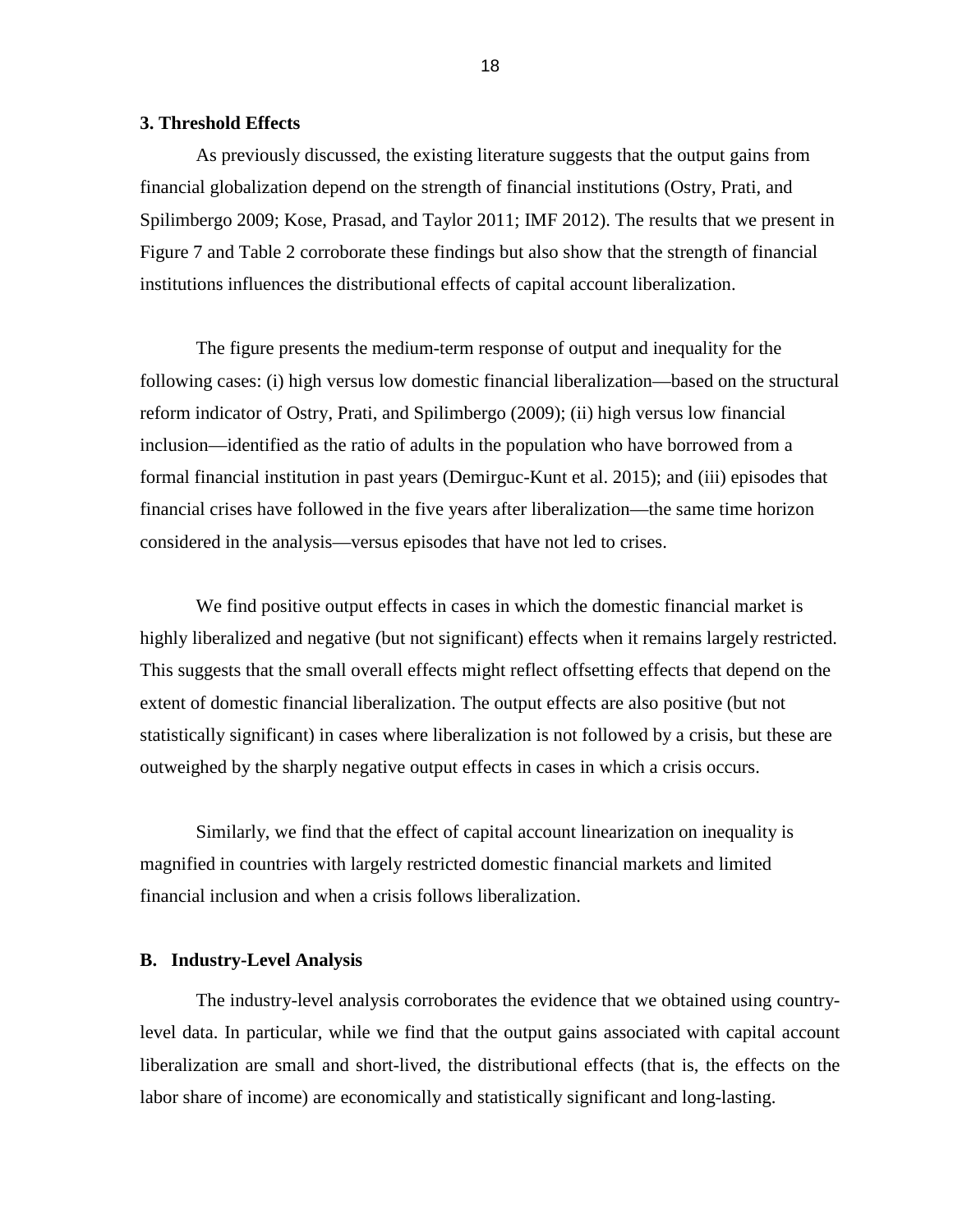Figure 8 and Table 3 present the differential output effect resulting from the estimation of Equation (9). They show that the short-term output effects of capital account liberalization reforms vary across sectors depending on the degree of dependence on external finance. In particular, the results suggest that the differential medium-term output gain associated with liberalizing the capital account for an industry with relatively low dependence (at the  $25<sup>th</sup>$  percentile of the distribution of external financial dependence—such as transport equipment) compared with an industry with relatively high external financial dependence (at the  $75<sup>th</sup>$  percentile of the distribution—such as construction) is about 1%. The effect is statistically significant—at the 10% confidence level—for up to 2 years after the capital account liberalization reform, but it vanishes in the medium term. The estimates of the effects on labor productivity and employment are quite imprecise, but the point estimates suggest a positive (differential) effect for productivity and a negative one for employment.

Figure 9 and Table 4 present the differential effects of capital account liberalization on the industry-level labor share that we obtained for the three identification strategies, which rely respectively on industry heterogeneity in: (i) external financial dependence; (ii) the natural layoff rate; and (iii) the elasticity of substitution between capital and labor.

Panel A shows that, over the medium term—that is, five years after the reform takes place—capital account liberalization episodes tend to reduce the labor share in industries with higher external financial dependence. The results suggest that the differential medium-term reduction in the labor share between an industry with relatively high external financial dependence (at the  $75<sup>th</sup>$  percentile of the cross-sector distribution) and one with relatively low external financial dependence (at the  $25<sup>th</sup>$  percentile) is about 2 percentage points. This effect is not only statistically but also economically significant. In particular, under the conservative assumption that capital account liberalization episodes did not have any impact on the labor share in sectors with external financial dependence in the  $25<sup>th</sup>$  percentile of the distribution, the results suggest that capital account liberalization episodes have on average reduced through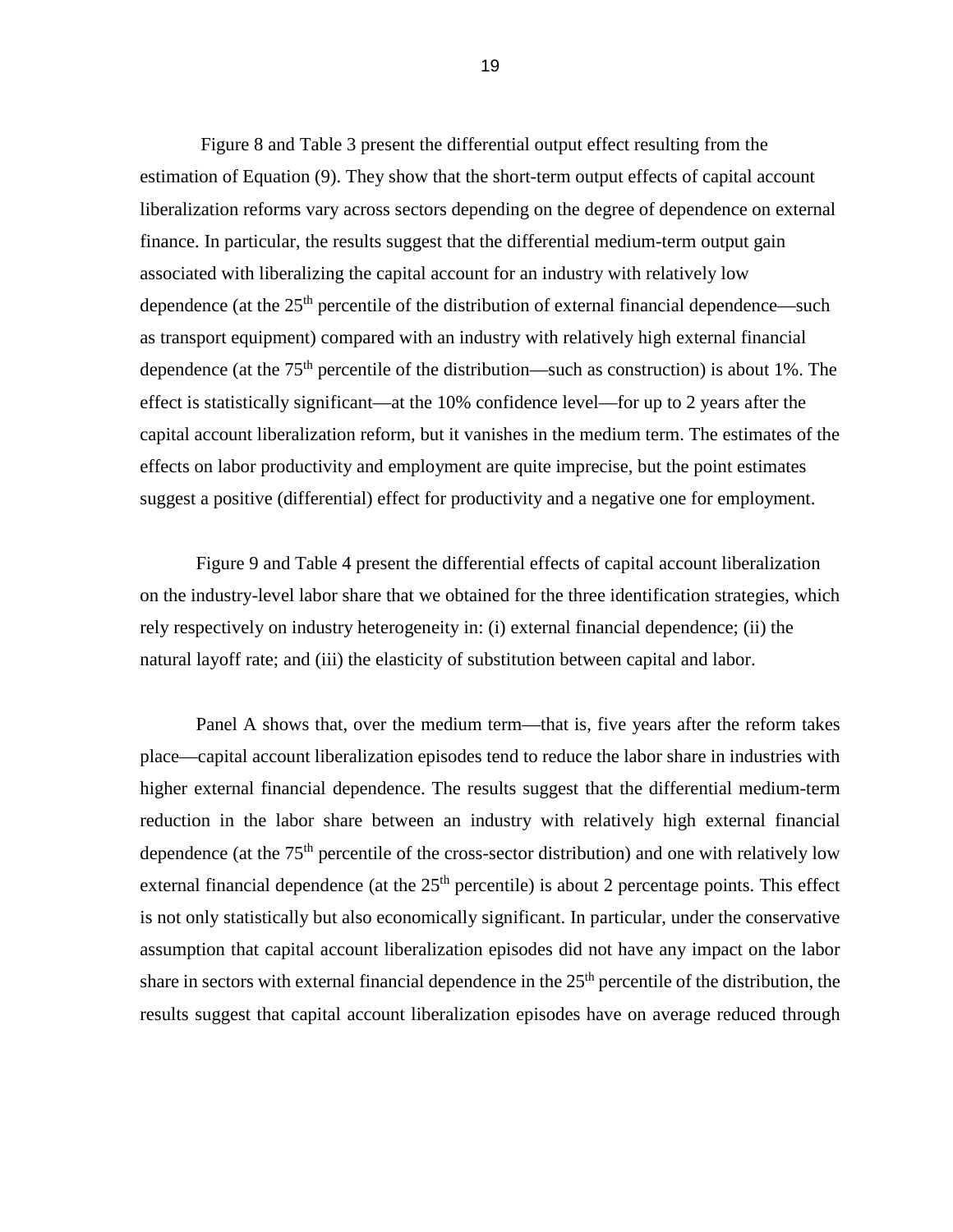the external dependence channel the labor share in a reform country by about 1¾ percentage points. [17](#page-19-0)

The results presented in Panel B suggest that capital account liberalization episodes also tend to reduce the labor share of income in those sectors with a higher natural layoff rate. In particular, the differential medium-term reduction in the labor share associated with liberalizing the capital account for an industry with a relatively high natural layoff rate (at the 75th percentile of the distribution of the natural layoff rate—such as textiles) compared with an industry with a relatively low layoff rate (at the  $25<sup>th</sup>$  percentile—such as chemicals) is about 2 percentage points. Under similar assumptions made for the external financial dependence, we find that the medium-term reduction in the labor share in a reform country through the natural layoff rate is about 1½ percentage points.

Finally, we also find that the effect of capital account liberalization on the labor share is higher (in absolute values) in industries with higher elasticity of substitution between capital and labor (Panel C). The differential medium-term reduction in the labor share between an industry with relatively high elasticity of substitution (at the 75th percentile of distribution such as machinery and equipment) and one with relatively low elasticity of substitution (at the 25th percentile—such as accommodation) is about 2.5 percentage points. Interestingly, and consistent with theory, we find that this effect is only significant in industries with elasticity of substitution between capital and labor greater than 1 (Panels C1 and C2). Using the mediumterm estimates of the differential effect in these figures—that is, -3.3 (0) for industries with elasticity of substitution above (below) 1, the results suggest that capital account liberalization episodes have on average reduced the labor share in a reform country by about 2½ percentage points.

 $\overline{\phantom{a}}$ 

<span id="page-19-0"></span><sup>&</sup>lt;sup>17</sup> This effect is computed as  $\sum_i \delta_{\varsigma} I_i w_i$ , where  $\delta_{\varsigma}$  is the medium-term coefficient estimates in equation (9),  $I_i$  is an indicator variable which takes value 1 for industries with a level of external financial dependence above the  $25<sup>th</sup>$  percentile of distribution,  $w_i$  is average (across countries and time) share of value added in total value added for industry *i*.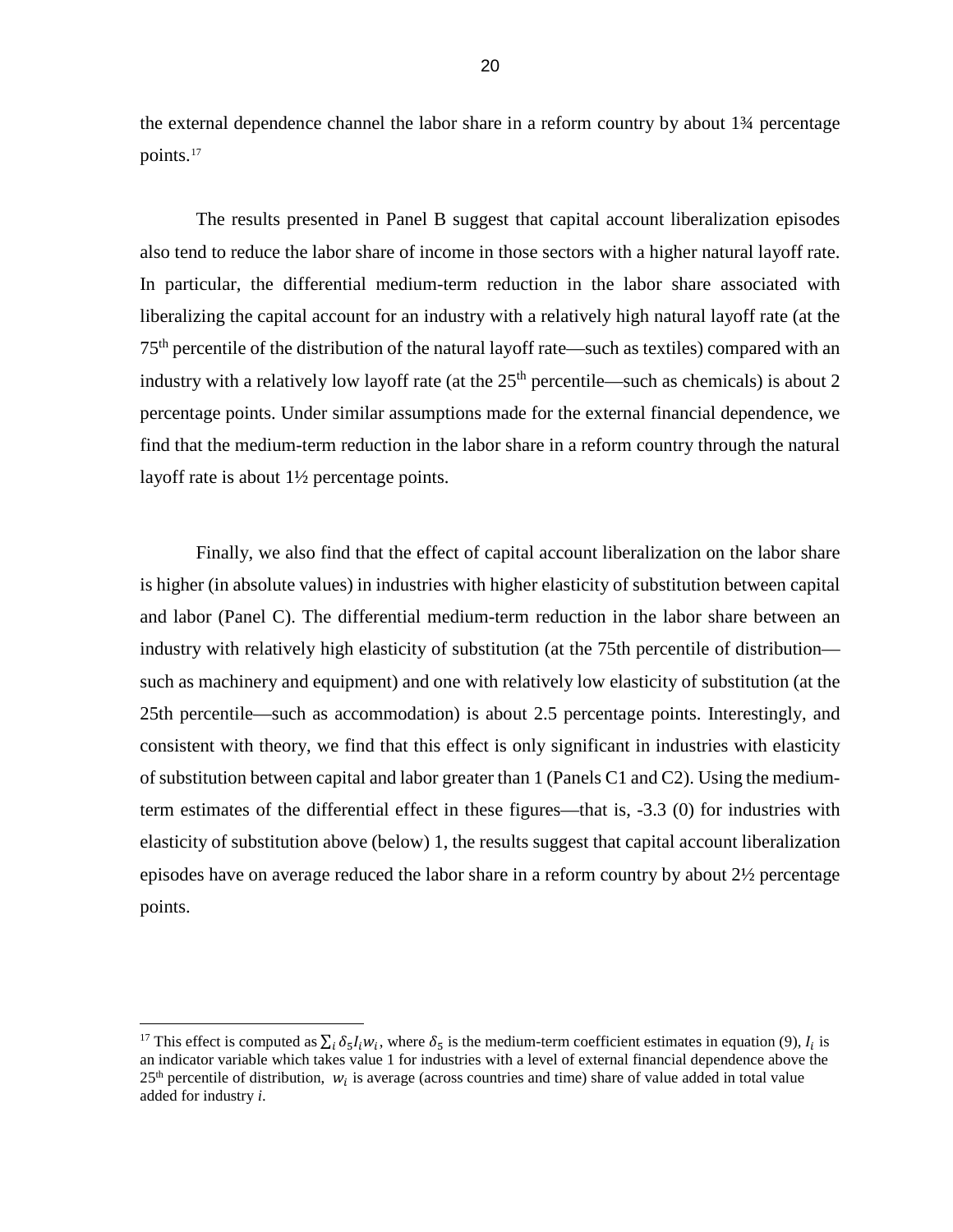## **1. Robustness Checks**

A possible concern in estimating Equation (9) is that the results are biased due to the omission of other macroeconomic variables affecting output and the labor share of income through the dependence on external finance (or natural layoff rates or elasticity of substitution) that are at the same time correlated with capital account liberalization episodes.

The first obvious candidate is trade liberalization. However, even though trade costs have continued to decrease in recent decades, in many countries the big push for trade liberalization occurred in the 1970s, well before capital account liberalization (in the 1990s). Moreover, even allowing for the possibility of simultaneous external trade and financial liberalization, this will lead to a bias in the estimates only if trade opening engenders larger output (or labor share) effects in industries with greater dependence on external finance (natural layoff propensity, elasticity of substitution between capital and labor). To check the robustness of our results, we re-estimate Equation (9) adding the interaction between the index of external finance (natural layoff, elasticity of substitutions) and trade reforms. The results of this exercise are similar to those that we obtained in the baseline specification (Figure 10).

Another possible omitted variable is current account liberalization. As Quinn and Toyoda (2008) discuss, current and capital account liberalization have proceeded in parallel. However, the results are robust to the inclusion of this variable interacted with the industryspecific channels (Figure 11).

Domestic financial liberalization tends to increase financial depth and therefore may affect output through sectoral external financial dependence. To check whether the inclusion of this variable alters our results, we augment Equation (9) by interacting domestic financial liberalization with the degree of dependence on external finance. The results are again similar to those in the baseline (Figure 12).

Product market deregulation can also affect output and the labor share of income, particularly for regulations directed at the privatization of large public network monopolies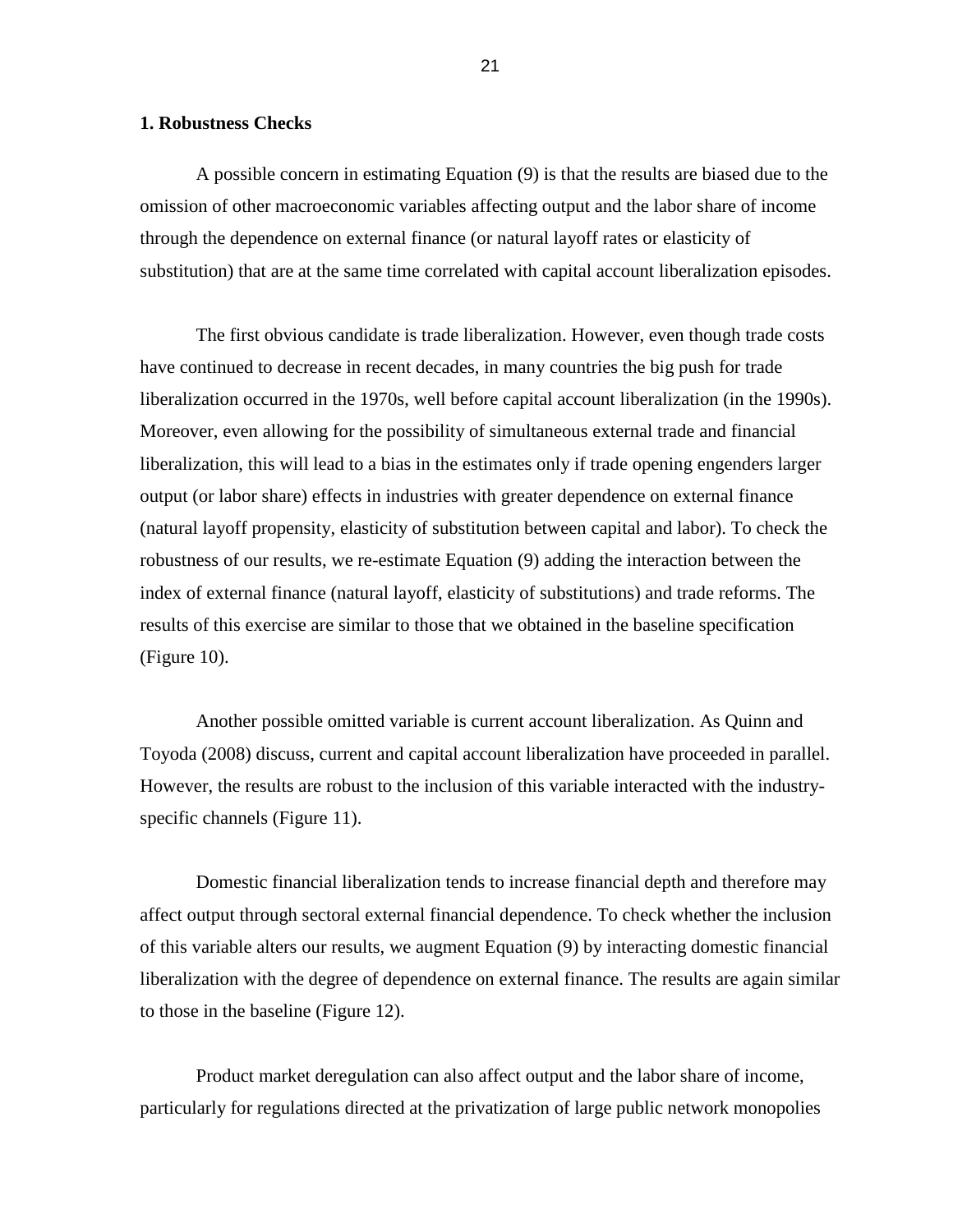(Ciminelli et al. forthcoming). Deregulations in product markets would bias our results only if they have larger effects on the output and the labor share in industries with greater dependence on external finance (natural layoff propensity, elasticities of substitution). Estimating Equation (9) by adding the interaction between the index of external finance (natural layoff propensity, elasticity of substitution) and the index of product market regulation does not change the results (Figure 13).

Another potential variable that may affect the industrial labor share through the layoff rate and the elasticity of substitution is employment protection legislation, EPL (Ciminelli et al. forthcoming). The results accounting for the differential effect of EPL on the labor share are again similar to those in the baseline (Figure 14).

Union density can affect the labor share by influencing the bargaining power of workers and be correlated with capital account liberalization (see Scruggs and Lange 2002, for a review).[18](#page-21-0) Estimating Equation (9) by adding the interaction between the index of external finance (natural layoff propensity, elasticity of substitution) and the union density variable does not change the results (Figure 15). Interestingly, we find that union density has a positive effect and statistically significant effect on the labor share through the natural layoff rate.

Technology (using the relative price of investment as a proxy), by reducing the cost of capital, can increase output and reduce the labor share (IMF WEO 2017) in industries with elasticity of substitution between capital and labor greater than one. Estimating Equation (9) by adding the interaction between the index of external financial dependence (natural layoff propensity, elasticity of substitution) and the relative price of investment again does not change the results (Figure 16).

<span id="page-21-0"></span><sup>&</sup>lt;sup>18</sup> Indeed, we estimate that union density in advanced economies has, on average, declined following major capital account liberalization episodes (see Figure C in the Annex).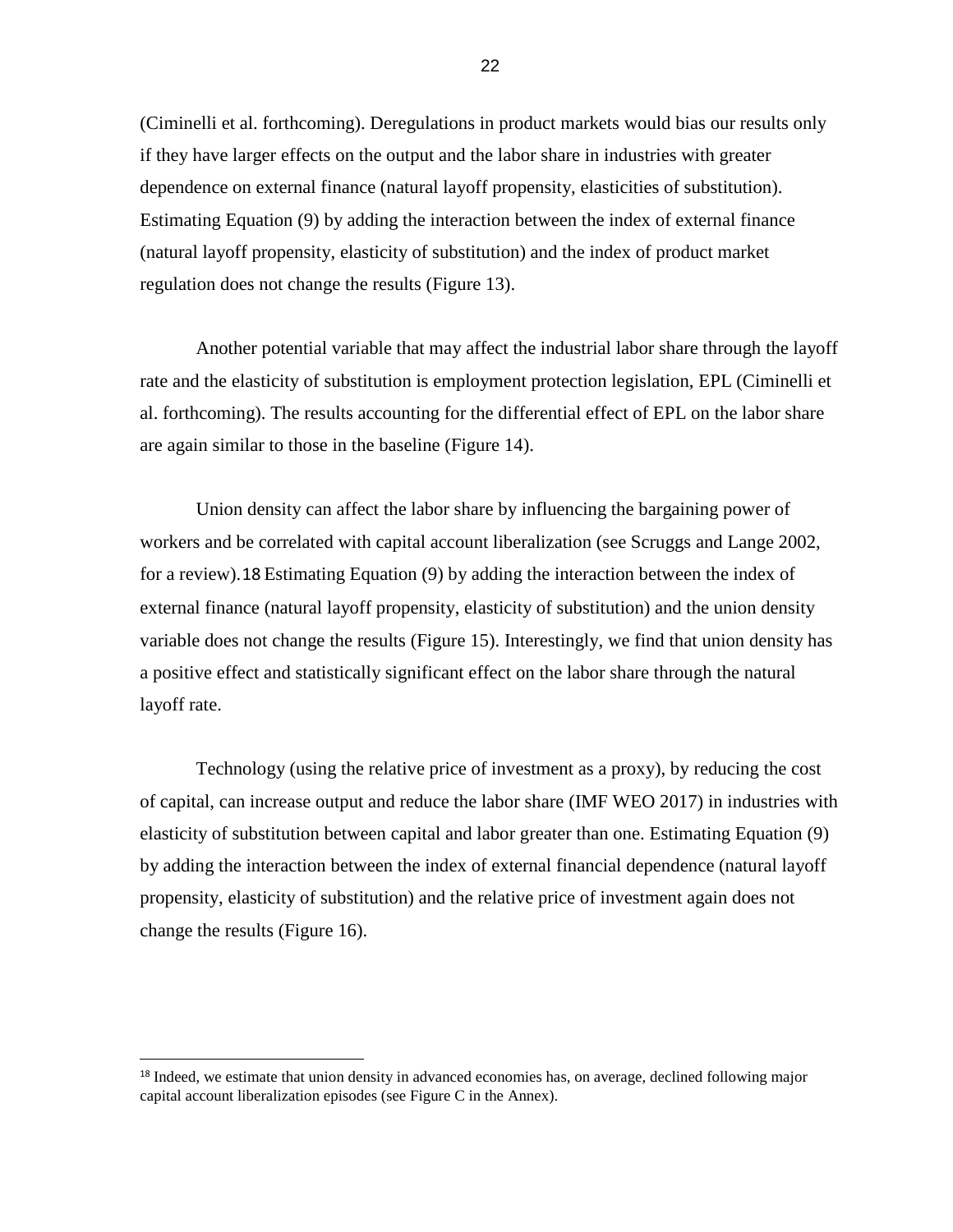Finally, since the labor share is typically countercyclical (Kehrig and Vincent 2017), we check whether the effect on the labor share is robust when controlling for sectoral growth. While the results based on this analysis should not be interpreted as the overall effect of capital account liberalization on the labor share, since part of this effect may materialize through growth effects, they are still statistically significant and close to those obtained in the baseline (Figure 17).

#### **V. CONCLUSIONS**

This paper takes a fresh look at the economic effects of policies to liberalize international capital flows. It uses aggregate and sector-level data to re-examine the effects of capital account liberalization policies on output and inequality and to determine how these effects depend on the strength of financial institutions.

The results suggest that capital account liberalization reforms on average have led to limited output gains but contributed to significant increases in inequality. These average estimates, however, mask differences across countries and over time. In particular, while liberalization episodes have tended to increase the output in countries with well-liberalized domestic financial sectors, the macroeconomic effects on output have been adverse in cases in which domestic financial markets remain largely restricted or when liberalization episodes have been followed by a crisis. With respect to inequality, our results suggest salient adverse effects on average, particularly when domestic financial liberalization is low and not-inclusive or when a crisis follows liberalization.<sup>[19](#page-22-0)</sup> The results also suggest that capital account liberalization episodes reduce the share of labor income, especially for industries that have a high level of external financial dependence or that are characterized by a higher natural propensity to adjust their workforce in response to idiosyncratic shocks or when the elasticity of substitution between capital and labor is relatively high (and greater than unity).

 $\overline{a}$ 

<span id="page-22-0"></span><sup>&</sup>lt;sup>19</sup> The analysis also controls for the direct effect of financial crises, which we find to reduce output and increase inequality.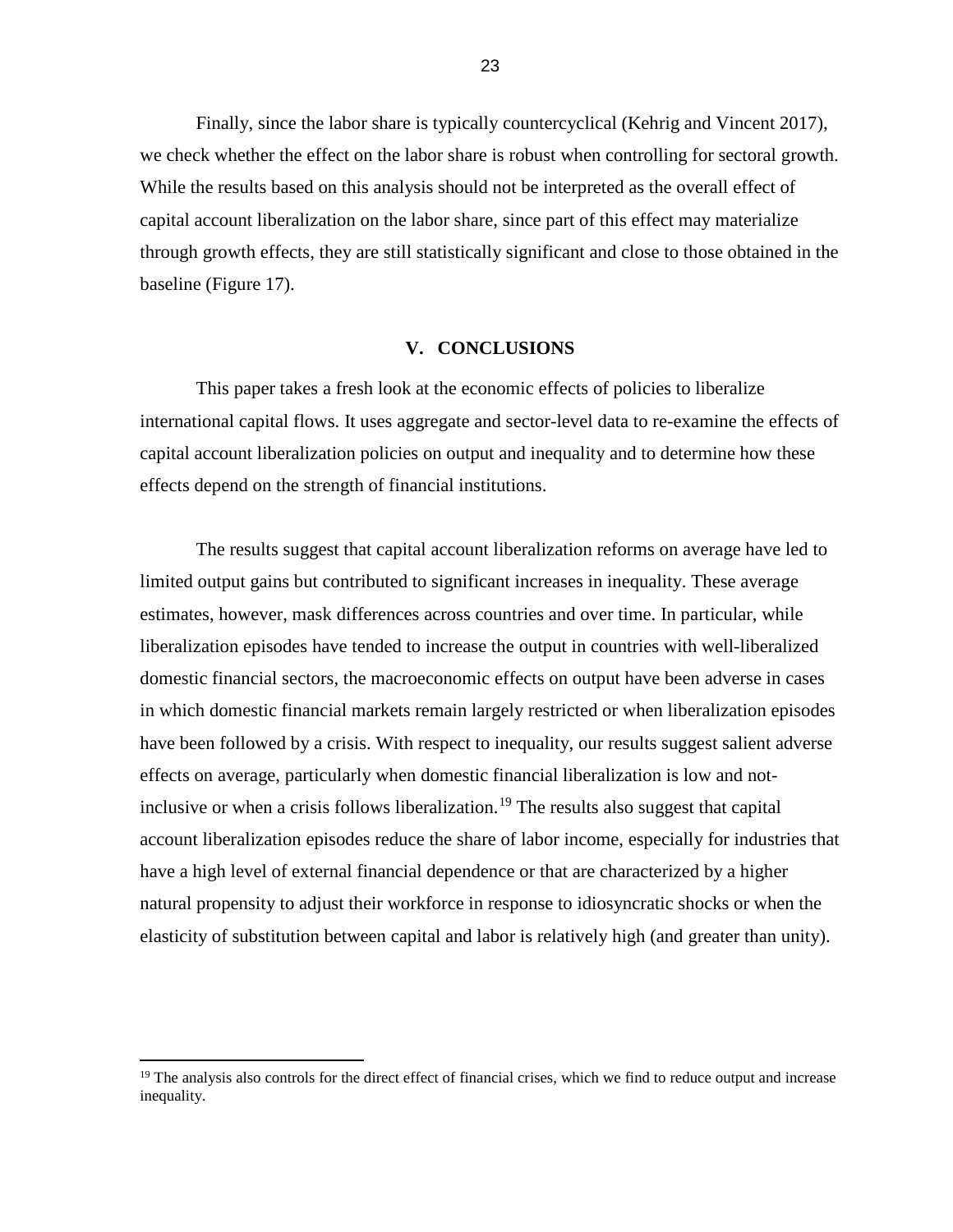These findings do not imply that countries should not undertake (or have undertaken) capital account liberalization, but the results regarding distribution do suggest an additional reason for caution (particularly when set against the weak efficiency gains). In particular, our findings suggest that countries where a reduction in inequality is an important policy goal may need to design liberalization in a manner that balances the equity impact against the other effects. This might require specifically the restriction of certain types of flows that generate adverse equity–efficiency trade-offs (such as carry-trade flows or flows that give rise to unhealthy asset price or credit booms) and the encouragement of other types of flows (particularly those that give rise to durable increases in investment and growth, such as greenfield investments)—Ostry (et al., 2012). Beyond this, our paper highlights a number of areas requiring attention in trying to mitigate the undesirable consequences of capital account liberalization. Steps to develop domestic financial institutions as well as depth and inclusion are clearly important in this connection. Fiscal redistribution can also help to mitigate the adverse distributional consequences of financial globalization without exerting much of an effect on economic efficiency unless such redistribution is extreme (Ostry et al. 2014). Finally, in addition to redistribution, policies could be designed to mitigate some of the anticipated effects in advance—for instance, through increased spending on education and training (so-called pre-distribution policies) to foster greater equality of opportunity.

## **Acknowledgements**

We are grateful to Gabriele Ciminelli for excellent research assistance. We would like to thank Gian-Maria Milesi Ferretti, Mauricio Larrain, Mahvash Qureshi, Paul Samik and participants at the IMF-RESDM seminar, at the USC Dornsife Conference on Inequality, Globalization, and Macroeconomics, at the 2018 IMF Annual Research Conference, and at the at the Asian Development Bank Institute conference on Conference on Globalization, Development, and Economic and Financial Stability. This paper was supported in part through a research project on macroeconomic policy in low-income countries with the UK's Department for International Development. The views expressed in this paper are those of the authors and should not be reported as representing the views of the IMF or DFID.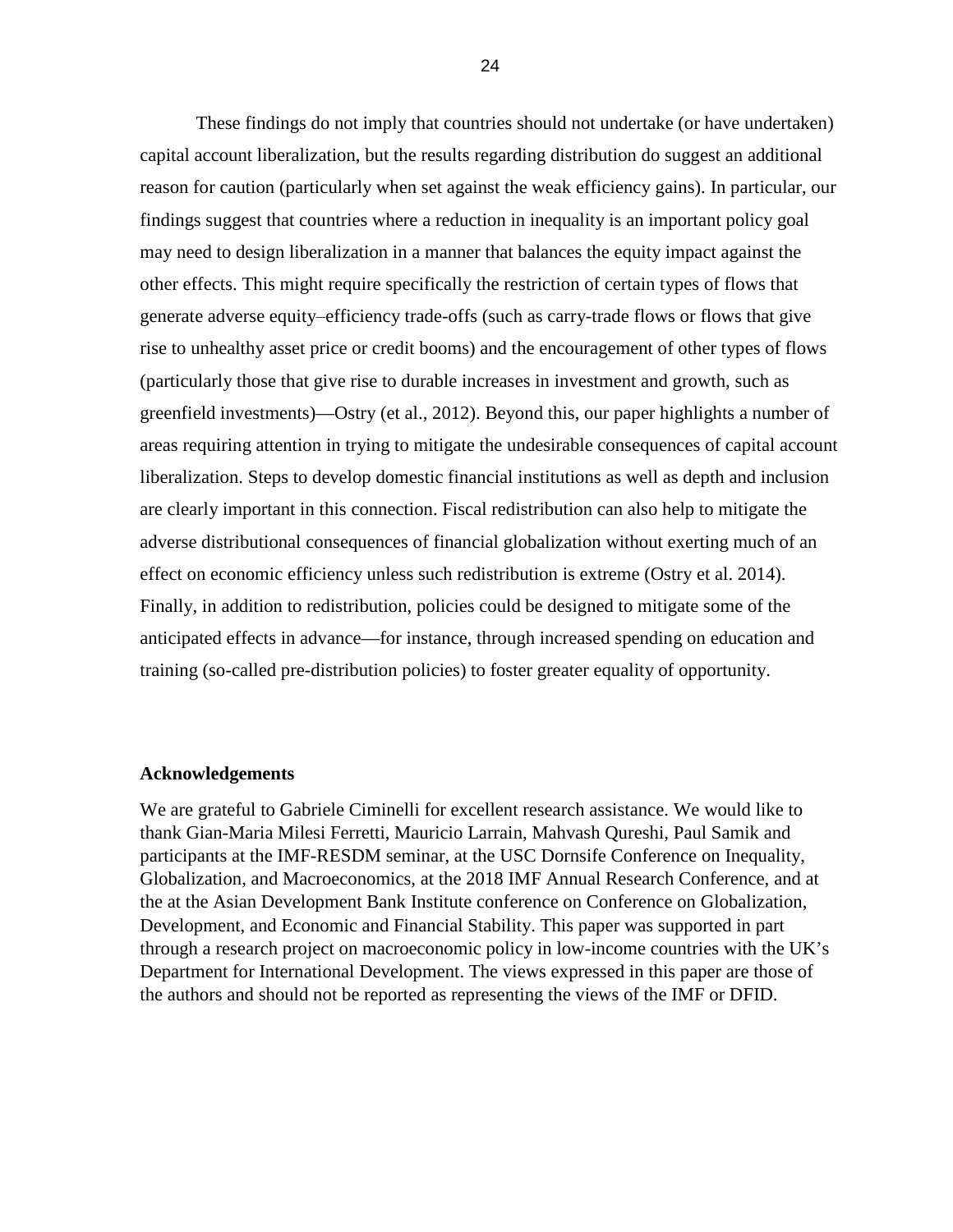|                                | (I)       | (II)       |
|--------------------------------|-----------|------------|
|                                | Output    | Gini       |
| Capital account reform (t)     | $-0.223$  | $1.452***$ |
|                                | $(-0.62)$ | (4.45)     |
| Capital account reform $(t-1)$ | 0.434     | $0.944**$  |
|                                | (1.28)    | (2.28)     |
| Capital account reform (t-2)   | $-0.149$  | $0.699*$   |
|                                | $(-0.30)$ | (1.79)     |
| Capital account reform (t-3)   | 0.312     | $-0.020$   |
|                                | (0.75)    | $(-0.05)$  |
| Capital account reform (t-4)   | 0.603     | 0.414      |
|                                | (1.51)    | (1.01)     |
| Capital account reform $(t-5)$ | 0.371     | 0.529      |
|                                | (0.988)   | (1.13)     |
| Medium-term effect             | 0.665     | 4.018***   |
| F-test medium-term effect      | 0.95      | 9.78       |
| ${\bf N}$                      | 2,001     | 1,789      |
| R <sub>2</sub>                 | 0.38      | 0.13       |

| Table 1. The Aggregate and Distributional Effects of Capital Account Liberalization |  |
|-------------------------------------------------------------------------------------|--|
|-------------------------------------------------------------------------------------|--|

Note: T-statistics based on robust clustered standard errors at the country level are in parentheses. \*\*\*, \*\*, and \* denote significance at 1%, 5%, and 10%, respectively. We identify capital account reforms as episodes when, for a given country at a given time, the annual change in the Kaopen indicator exceeds by two standard deviations the average annual change over all the observations. The medium-term differential effect denotes the effect of capital account liberalization episodes five years after the reform. The estimates are based on equation (7).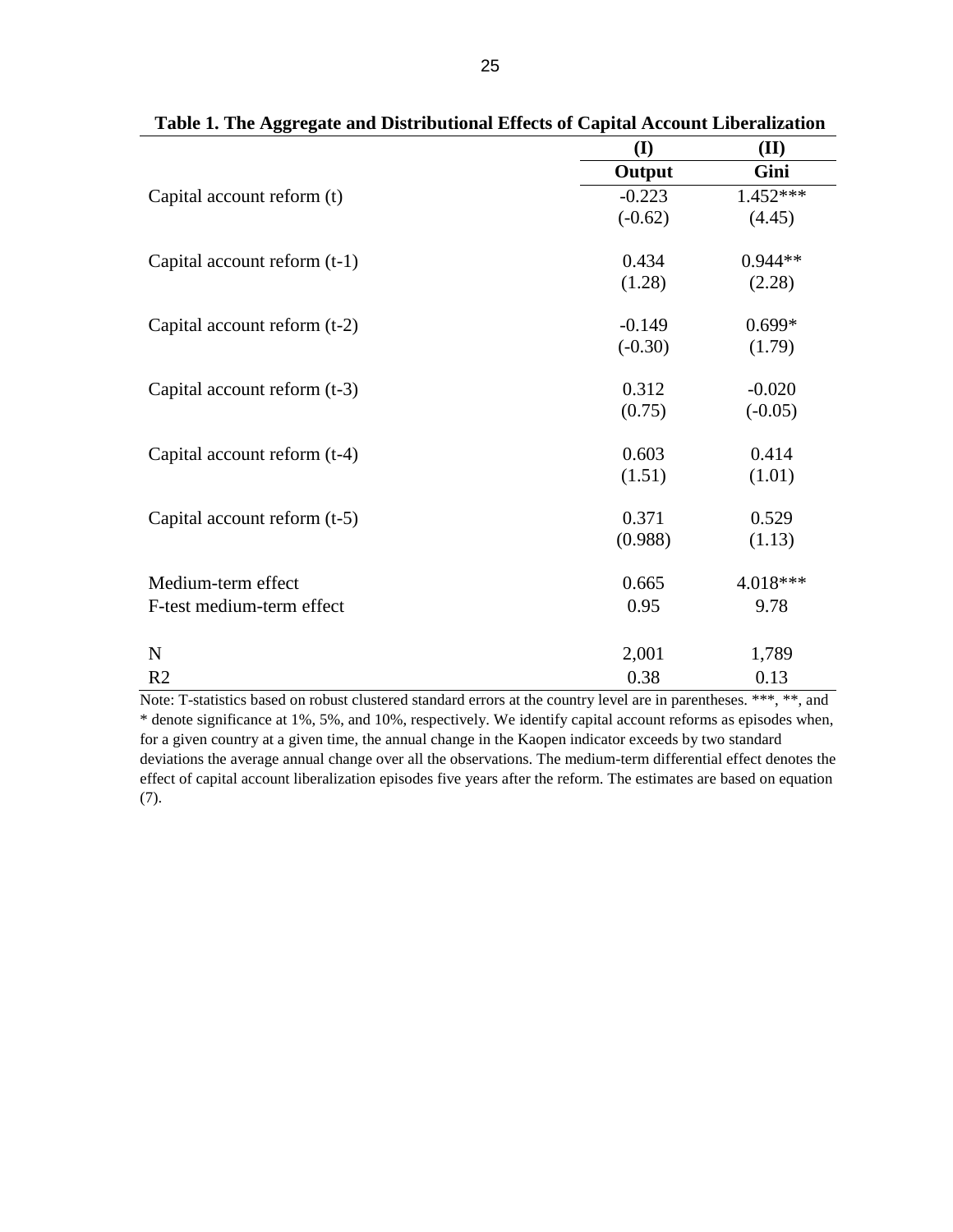|                                      |                  | <b>Crises</b>    |               |                  |                  |               |
|--------------------------------------|------------------|------------------|---------------|------------------|------------------|---------------|
|                                      | (I)              | (II)             | (III)         | (IV)             | (V)              | (VI)          |
|                                      |                  | Output           |               |                  | Gini             |               |
|                                      | <b>Financial</b> | <b>Financial</b> | <b>Crises</b> | <b>Financial</b> | <b>Financial</b> | <b>Crises</b> |
|                                      | Liberalization   | <b>Inclusion</b> |               | Liberalization   | <b>Inclusion</b> |               |
| Medium-term effect* $G(Z)$           | $-2.558$         | 0.666            | $-3.790*$     | $4.341**$        | $3.959**$        | $4.288**$     |
|                                      | (1.95)           | (0.09)           | (3.42)        | (4.47)           | (4.34)           | *             |
|                                      |                  |                  |               |                  |                  | (10.21)       |
| Medium-term effect*[1- $G(Z)$ ]      | $3.924*$         | 0.378            | 2.190         | 2.769            | 3.050            | 1.793         |
|                                      | (3.03)           | (0.04)           | (2.28)        | (1.97)           | (2.30)           | (0.46)        |
| F-test difference medium-term effect | $3.73*$          | 0.01             | $6.96***$     | 0.25             | 0.09             | 0.83          |
| N                                    | 2,001            | 2,001            | 2,001         | 1,789            | 1,789            | 1,789         |
| R <sub>2</sub>                       | 0.38             | 0.38             | 0.38          | 0.13             | 0.13             | 0.13          |

#### **Table 2. The Aggregate and Distributional Effects of Capital Account Liberalization—The Role of Financial Institutions and**   $\sim$

Note: F-statistics based on robust clustered standard errors at the country level are in parentheses. \*\*\*, \*\*, and \* denote significance at 1%, 5%, and 10%, respectively. We identify capital account reforms as episodes when, for a given country at a given time, the annual change in the Kaopen indicator exceeds by two standard deviations the average annual change over all the observations. The medium-term differential effect denotes the effect of capital account liberalization episodes five years after the reform. The estimates are based on equation (8). G(Z)=1 (0) for low (high) levels of financial liberalization and financial inclusion and when reforms are (not) followed by crises. The estimates are based on equation (8).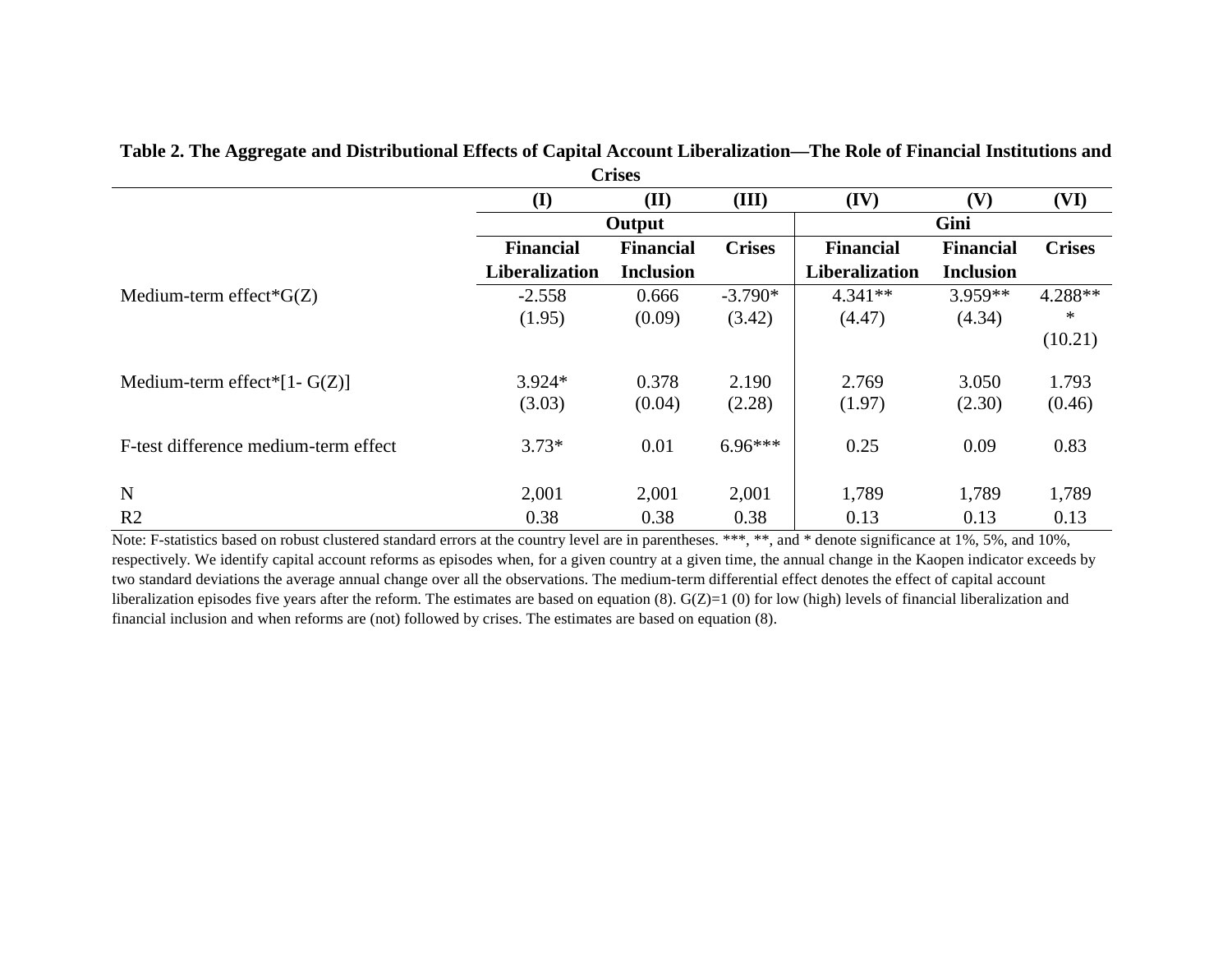|                                                        | (II)      | (III)        | (IV)              |
|--------------------------------------------------------|-----------|--------------|-------------------|
|                                                        | Output    | Labor        | <b>Employment</b> |
|                                                        |           | Productivity |                   |
| Capital account reform <sub>it</sub> *S <sub>i</sub>   | 1.802**   | 5.990        | $-5.694$          |
|                                                        | (1.95)    | (0.92)       | $(-0.88)$         |
| Capital account reform <sub>it-1</sub> $^*S_i$         | 0.652     | 1.331        | $-1.127$          |
|                                                        | (0.80)    | (0.22)       | $(-0.18)$         |
| Capital account reform <sub>it-2</sub> *S <sub>i</sub> | $-0.006$  | 2.516        | $-2.020$          |
|                                                        | $(-0.01)$ | (0.44)       | $(-0.35)$         |
| Capital account reform <sub>it-3</sub> *S <sub>i</sub> | $-1.399$  | 0.461        | $-0.224$          |
|                                                        | $(-1.55)$ | (0.08)       | $(-0.04)$         |
| Capital account reform <sub>it-4</sub> $^*S_i$         | $-0.128$  | $-1.004$     | 1.029             |
|                                                        | $(-0.17)$ | $(-0.20)$    | (0.20)            |
| Capital account reform <sub>it-5</sub> $^{\ast}S_i$    | 0.886     | $-0.080$     | 0.213             |
|                                                        | (1.18)    | $(-0.02)$    | (0.05)            |
| Medium-term differential effect                        | 0.520     | 5.251        | $-4.641$          |
| F-test medium-term effect                              | 0.21      | 0.14         | 0.10              |
| $\mathbf N$                                            | 16,616    | 16,616       | 16,616            |
|                                                        |           |              |                   |

| Table 3. The Effect of Capital Account Liberalization on Sectoral Output and its |
|----------------------------------------------------------------------------------|
| <b>Components</b>                                                                |

Note: T-statistics based on robust clustered standard errors at the country\*sector level are in parentheses. \*\*\*, \*\*, and \* denote significance at 1%, 5%, and 10%, respectively. We identify capital account reforms as episodes when, for a given country at a given time, the annual change in the Kaopen indicator exceeds by two standard deviations the average annual change over all the observations. The medium-term differential effect denotes the effect of capital account liberalization episodes between a sector with high external financial dependence (at the 75th percentile of the distribution) and a sector with low external financial dependence (at the  $25<sup>th</sup>$  percentile of the distribution). The estimates are based on equation (9).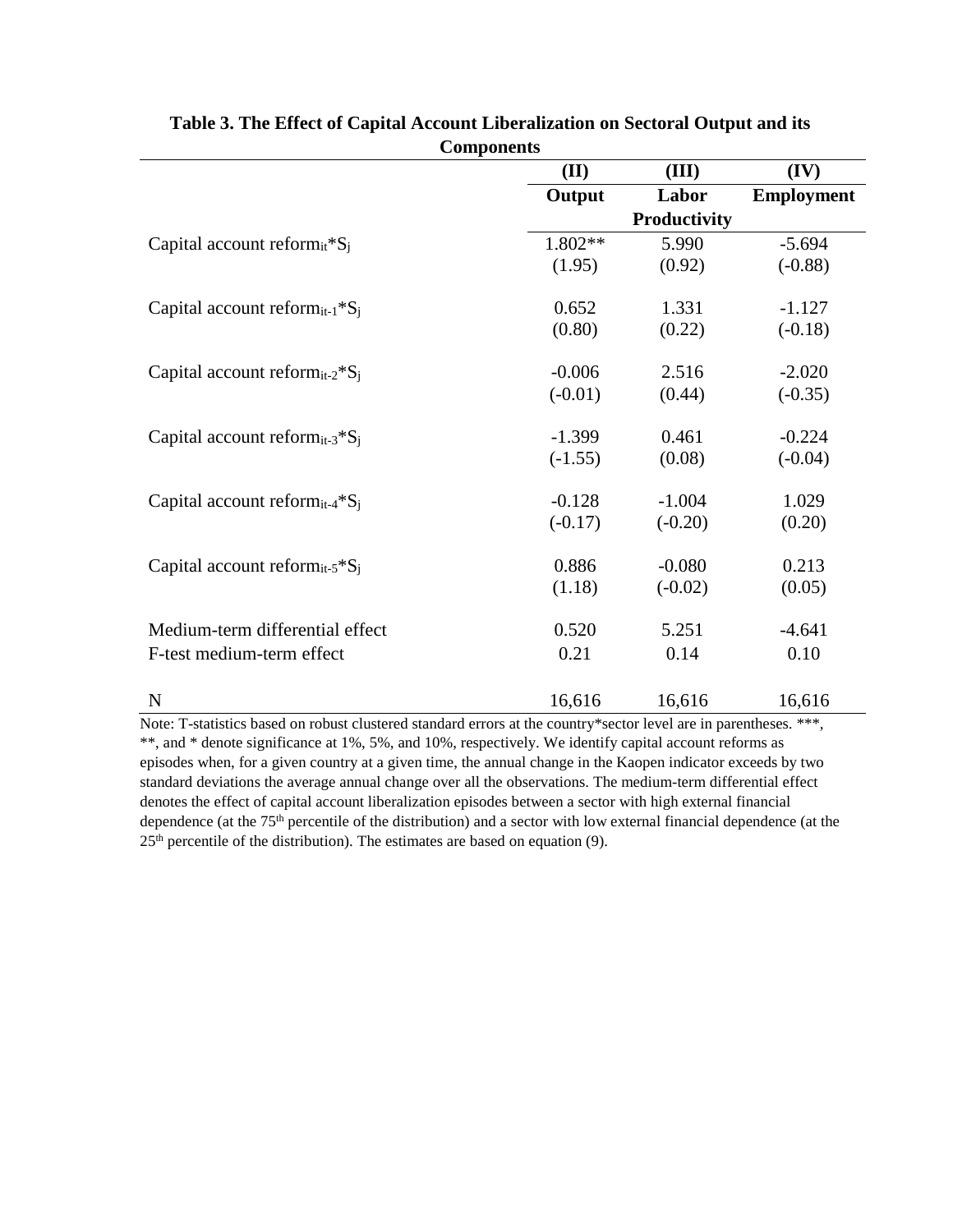|                                                                    | (II)              | (III)              | (IV)                 |
|--------------------------------------------------------------------|-------------------|--------------------|----------------------|
|                                                                    | <b>External</b>   | <b>Layoff Rate</b> | <b>Elasticity of</b> |
|                                                                    | <b>Financial</b>  |                    | <b>Substitution</b>  |
|                                                                    | <b>Dependence</b> |                    |                      |
| Capital account reform $_{it}$ <sup>*</sup> S <sub>i</sub>         | $-1.835***$       | $-0.023$           | $-0.208***$          |
|                                                                    | $(-2.82)$         | $(-0.15)$          | $(-3.59)$            |
| Capital account reform <sub>it-1</sub> $^*S_i$                     | $-0.223$          | $-0.009$           | 0.034                |
|                                                                    | $(-0.32)$         | $(-0.06)$          | (0.55)               |
| Capital account reform <sub>it-2</sub> *S <sub>i</sub>             | 0.176             | $-0.270$           | $-0.103$             |
|                                                                    | (0.22)            | $(-1.42)$          | $(-1.56)$            |
| Capital account reform <sub>it-3</sub> <sup>*</sup> S <sub>i</sub> | $-0.266$          | $-0.202$           | 0.117                |
|                                                                    | $(-0.41)$         | $(-1.32)$          | (0.78)               |
| Capital account reform <sub>it-4</sub> $^*S_i$                     | $-0.788$          | $-0.175$           | $-0.057$             |
|                                                                    | $(-1.53)$         | $(-1.32)$          | $(-0.83)$            |
| Capital account reform <sub>it-5</sub> ${}^*S_i$                   | $-1.013*$         | $-0.087$           | $-0.116**$           |
|                                                                    | $(-1.89)$         | $(-0.62)$          | $(-1.94)$            |
| Medium-term differential effect                                    | $-2.230***$       | $-2.078*$          | $-2.580*$            |
| F-test medium-term effect                                          | 7.31              | 3.21               | 2.85                 |
| N                                                                  | 16,616            | 16,616             | 16,616               |

**Table 4. The Effect of Capital Account Liberalization on Sectoral Labor Share**

Note: T-statistics based on robust clustered standard errors at the country\*sector level are in parentheses. \*\*\*, \*\*, and \* denote significance at 1%, 5%, and 10%, respectively. We identify capital account reforms as episodes when, for a given country at a given time, the annual change in the Kaopen indicator exceeds by two standard deviations the average annual change over all the observations. The medium-term differential effect denotes the effect of capital account liberalization episodes between a sector with high external financial dependence (at the 75th percentile of the distribution) and a sector with low external financial dependence (at the  $25<sup>th</sup>$  percentile of the distribution). The estimates are based on equation (9).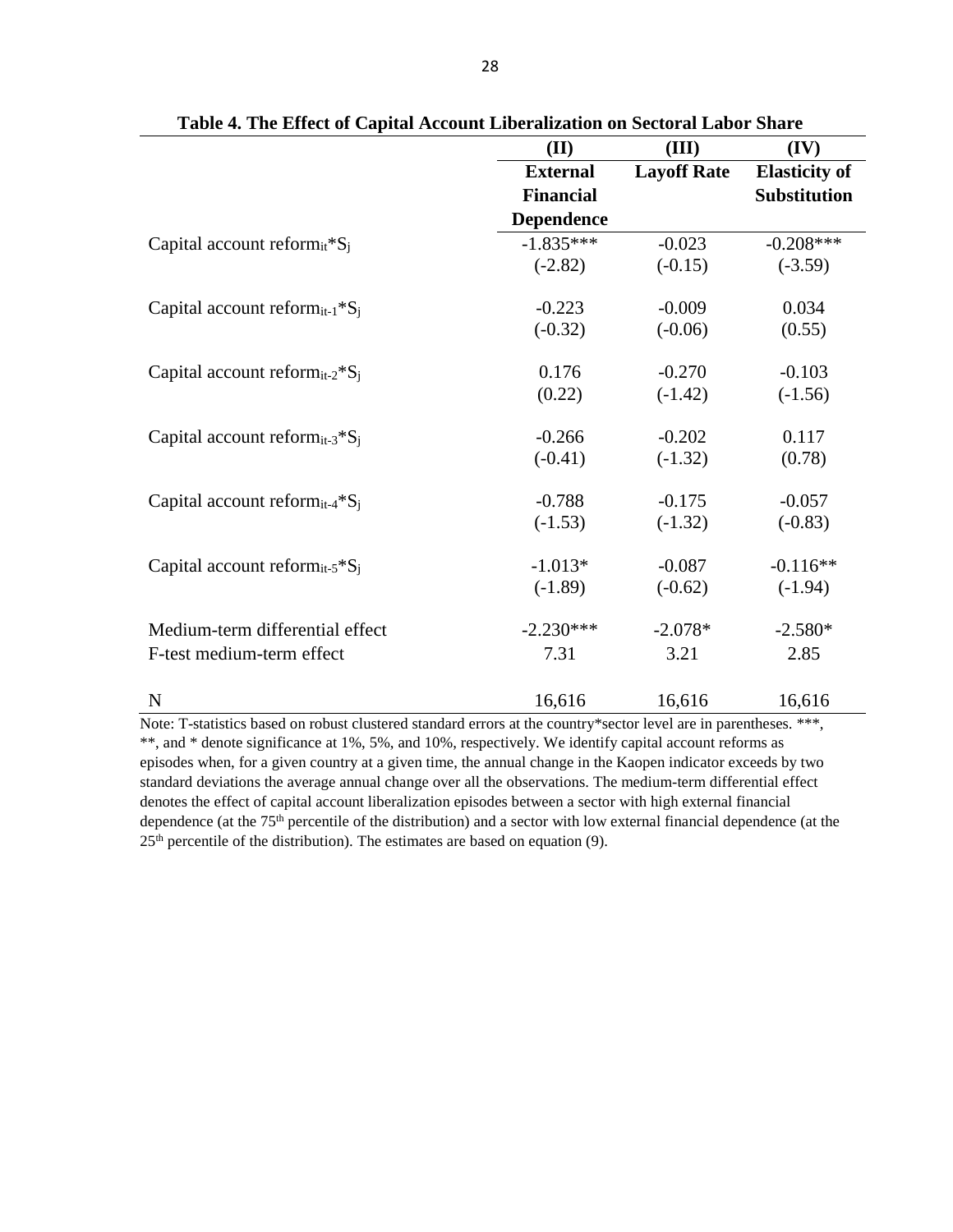

**Figure 1. The Aggregate and Distributional Effects of Capital Account Liberalization**  (%)

Note: The solid lines indicate the response of output (inequality) to a capital account liberalization episode; the dotted lines correspond to 90% confidence bands. The x-axis denotes time. t=0 is the year of the reform. The estimates are based on equation (7).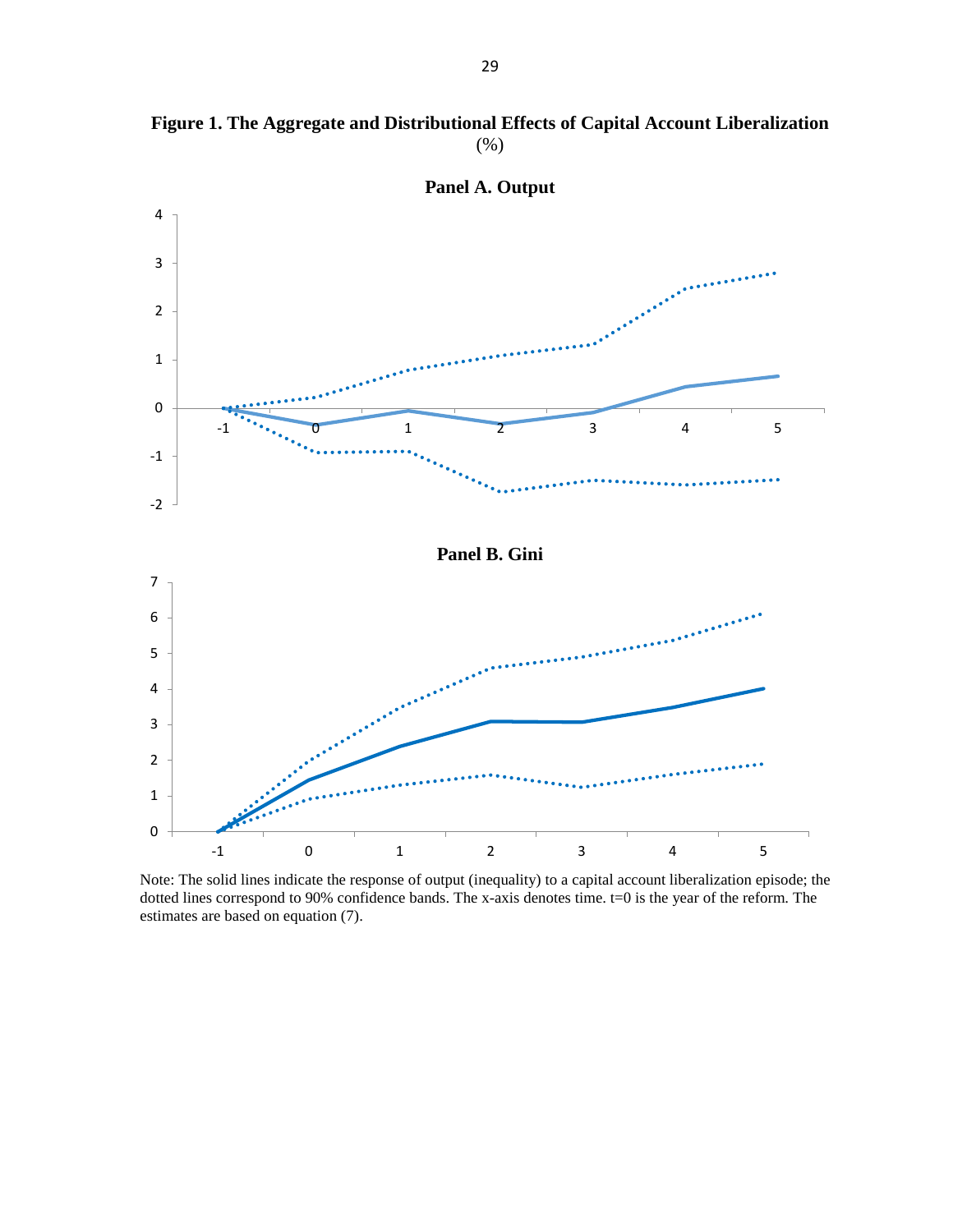## **Figure 2. The Aggregate and Distributional Effects of Capital Account Liberalization— Additional Controls**

(%)



Note: The solid lines indicate the response of output (inequality) to a capital account liberalization episode; the dotted lines correspond to 90% confidence bands. The solid black lines denote the baseline effect reported in Figure 1. The x-axis denotes time. t=0 is the year of the reform. The estimates are based on equation (7).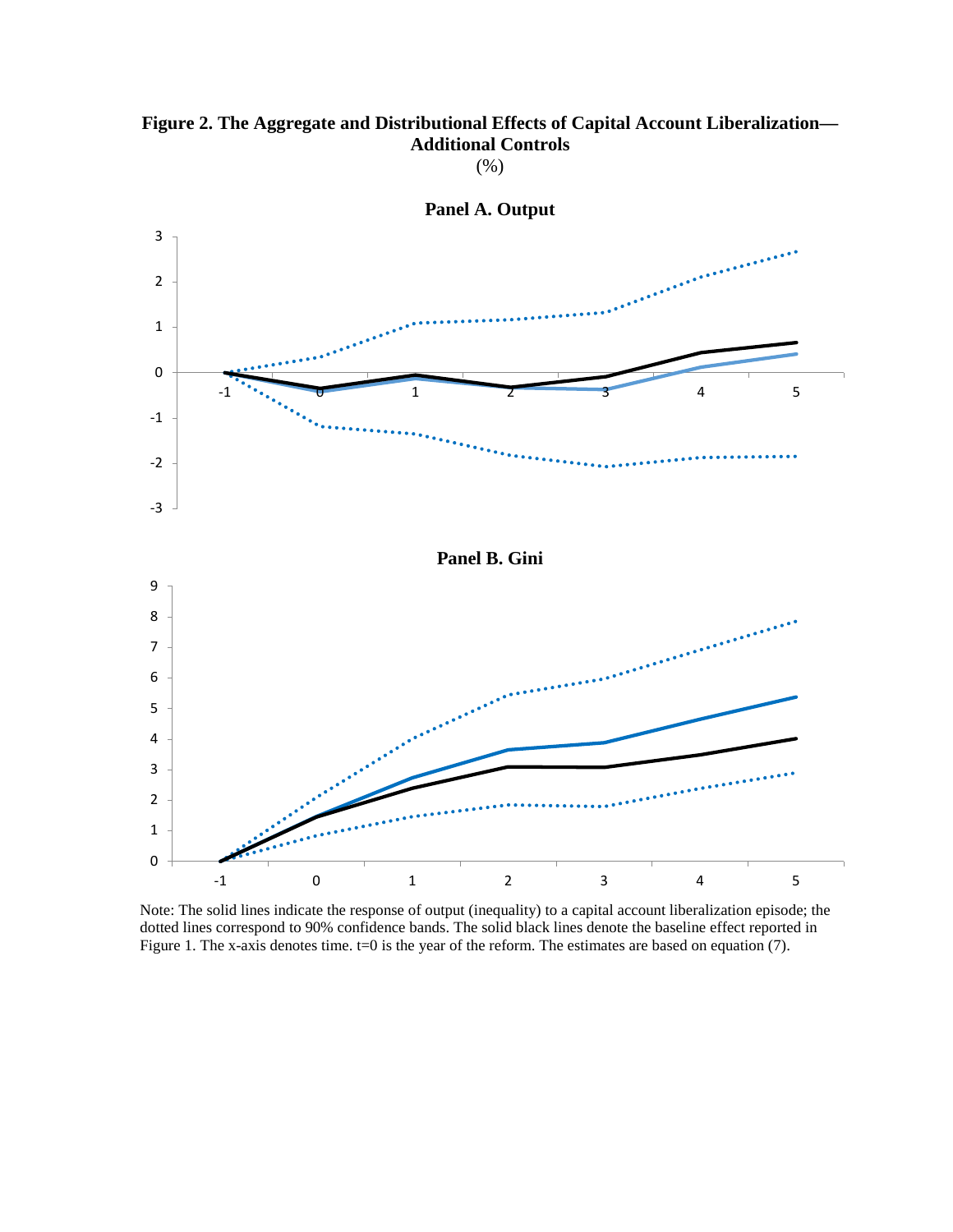

(%)



**Panel A. Output**

Note: The solid lines indicate the response of output (inequality) to a capital account liberalization episode; the dotted lines correspond to 90% confidence bands. The solid black lines denote the baseline effect reported in Figure 1. The x-axis denotes time.  $t=0$  is the year of the reform. The estimates are based on equation (7).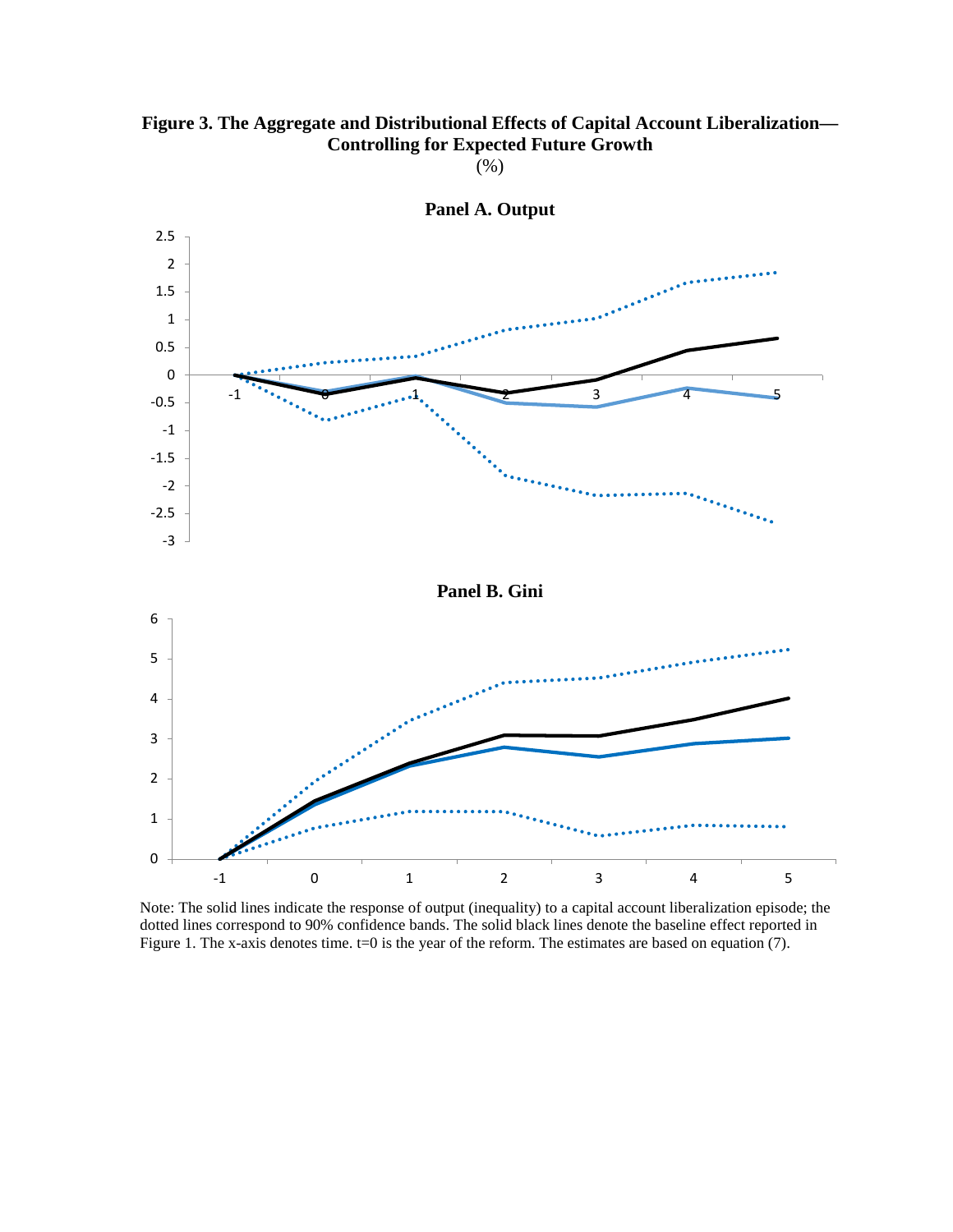

(%)



**Panel A. Output**

Note: The solid lines indicate the response of output (inequality) to a capital account liberalization episode; the dotted lines correspond to 90% confidence bands. The solid black lines denote the baseline effect reported in Figure 1. The x-axis denotes time. t=0 is the year of the reform. The estimates are based on equation (7).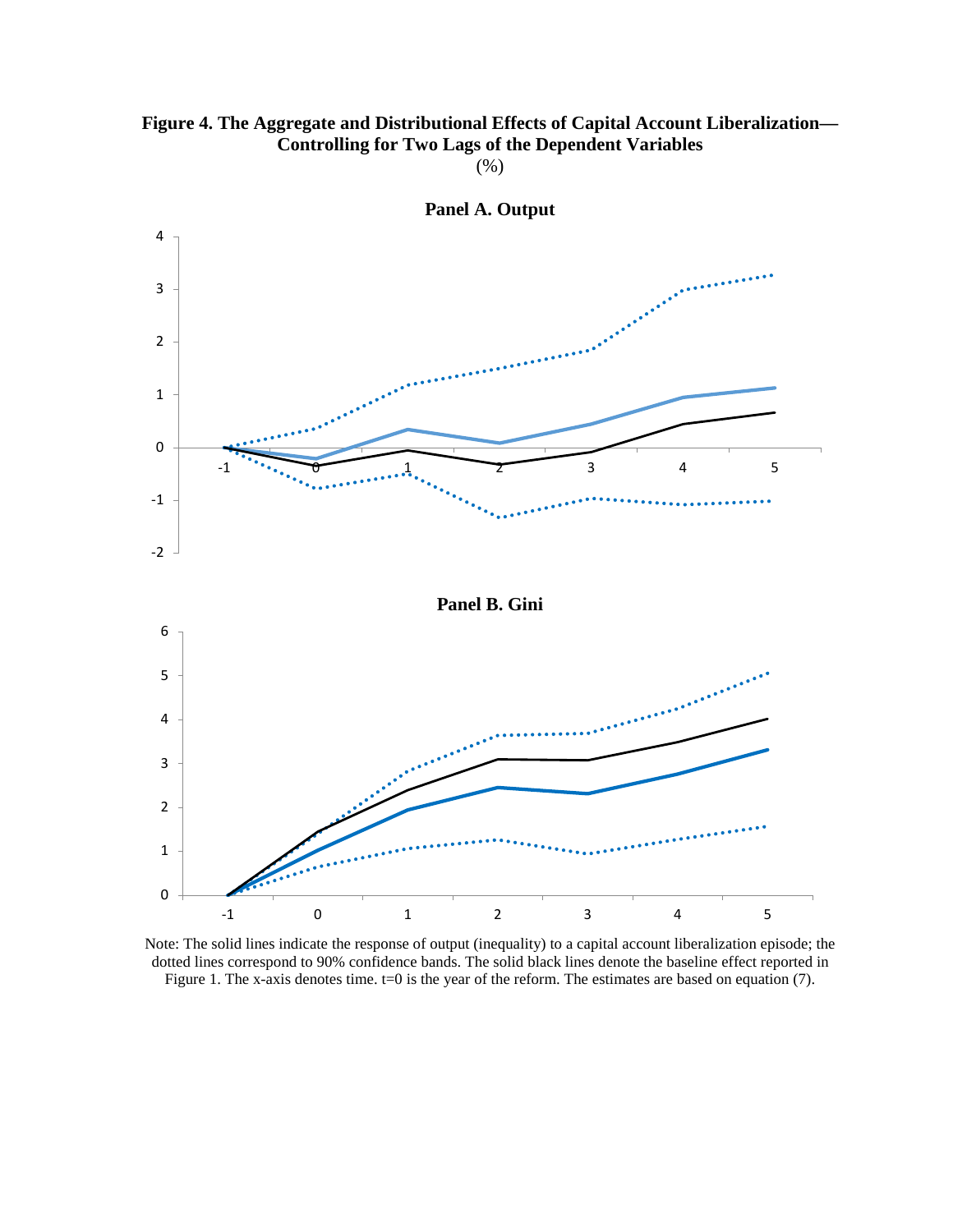

**Figure 5. The Aggregate and Distributional Effects of Capital Account Liberalization— IV**

(%)

Note: The solid lines indicate the response of output (inequality) to a capital account liberalization episode; the dotted lines correspond to 90% confidence bands. The solid black lines denote the baseline effect reported in Figure 1. The x-axis denotes time. t=0 is the year of the reform. The estimates are based on equation (7).

-1 0 1 2 3 4 5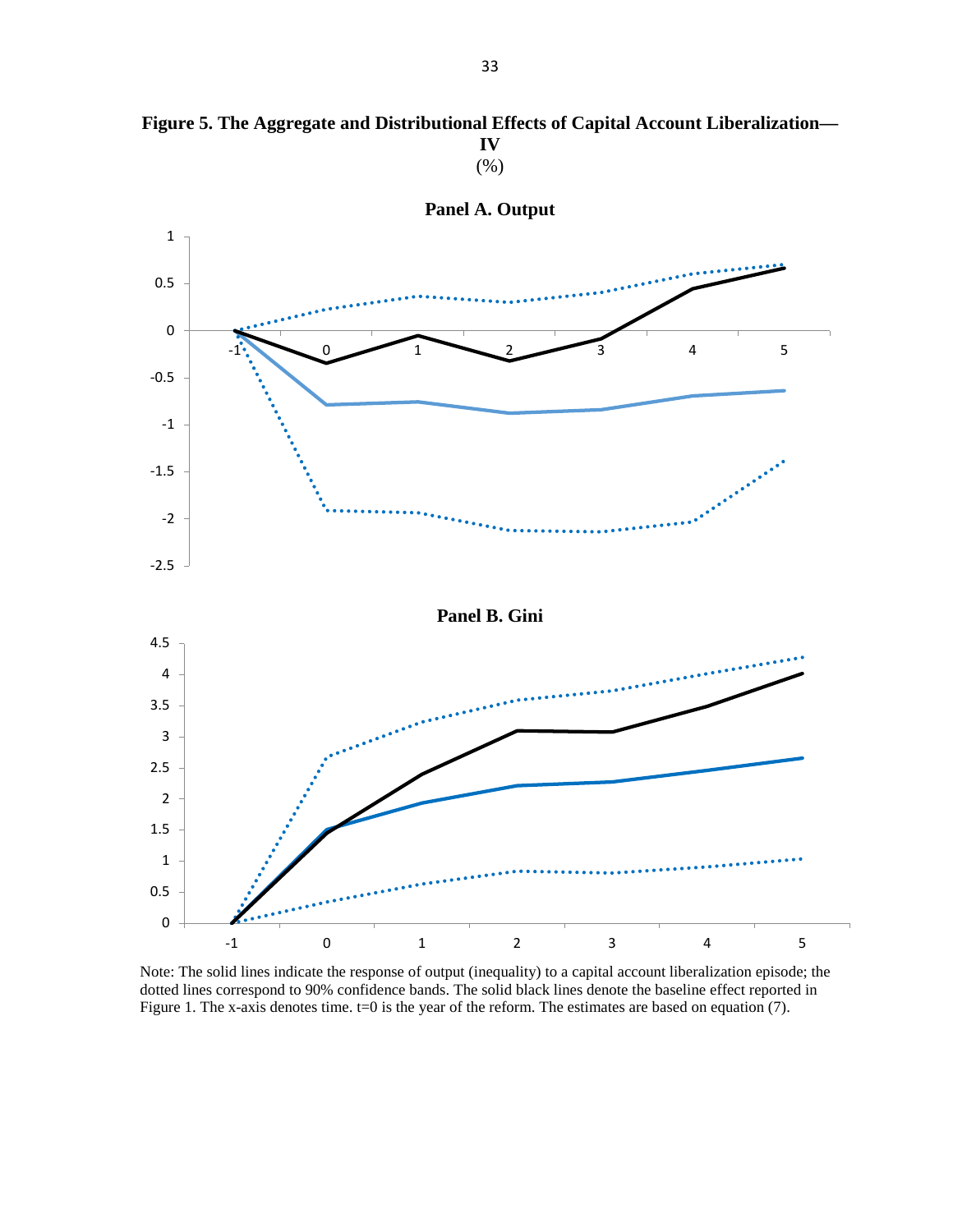## **Figure 6. The Medium-Term Aggregate and Distributional Effects of Capital Account Liberalization—High vs Low Flows**

(%)



Note: Medium-term effects (that is, five years after the reform) are estimated as described in equation (8). \*\*\*, \*\*, and \* denote significance at 1%, 5% and 10%, respectively. Blue (red) bars denote the medium-term response (that is, five years after the reform) of output (inequality). We define flows as the cumulative five-year change in total asset and liabilities as a percentage of GDP after the reform.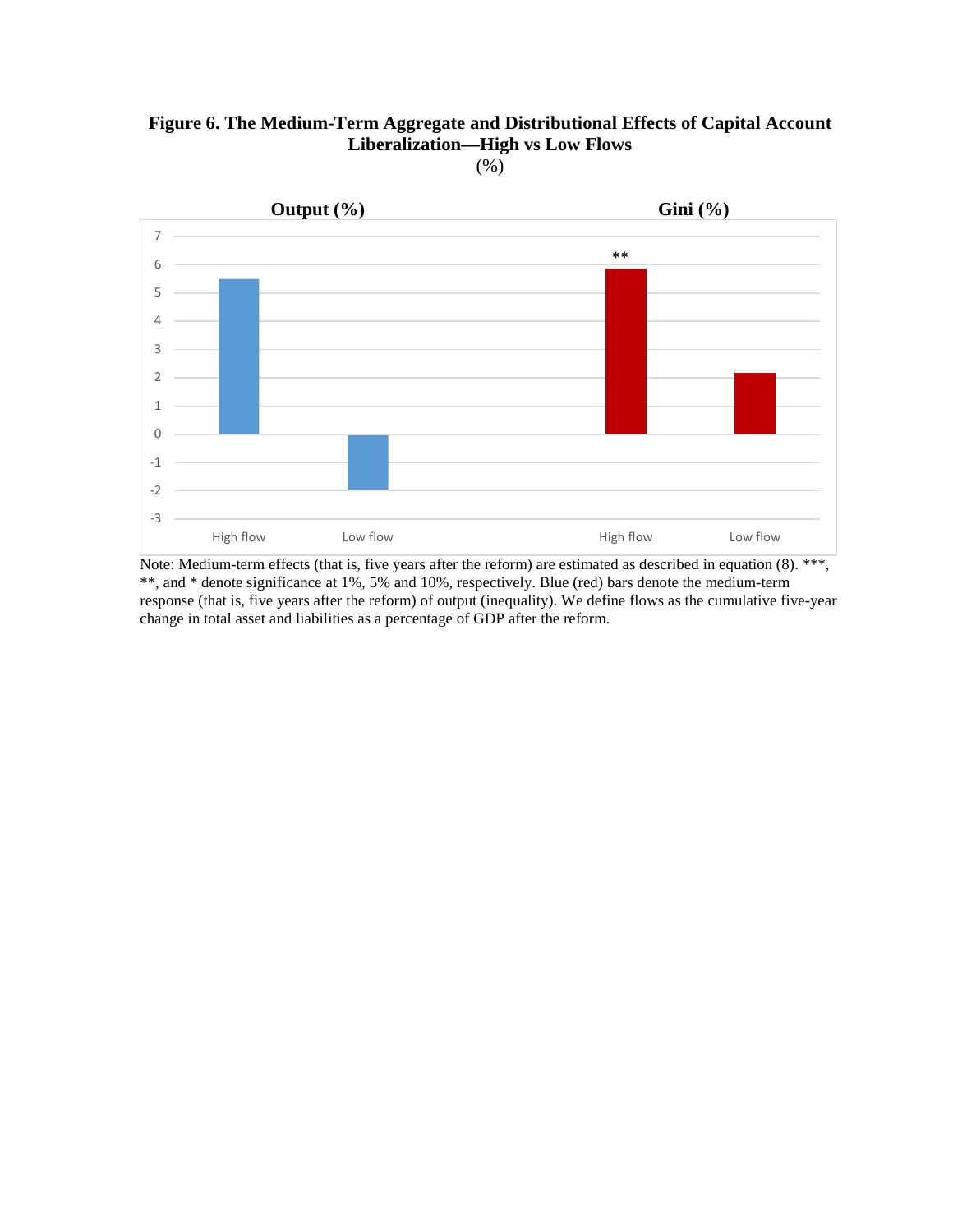## **Figure 7. The Medium-Term Aggregate and Distributional Effects of Capital Account Liberalization—The Role of Institutions and Crises**









Note: We estimate medium-term effects (that is, five years after the reform) as described in equation (8). \*\*\*, \*\*, and \* denote significance at 1%, 5%, and 10%, respectively.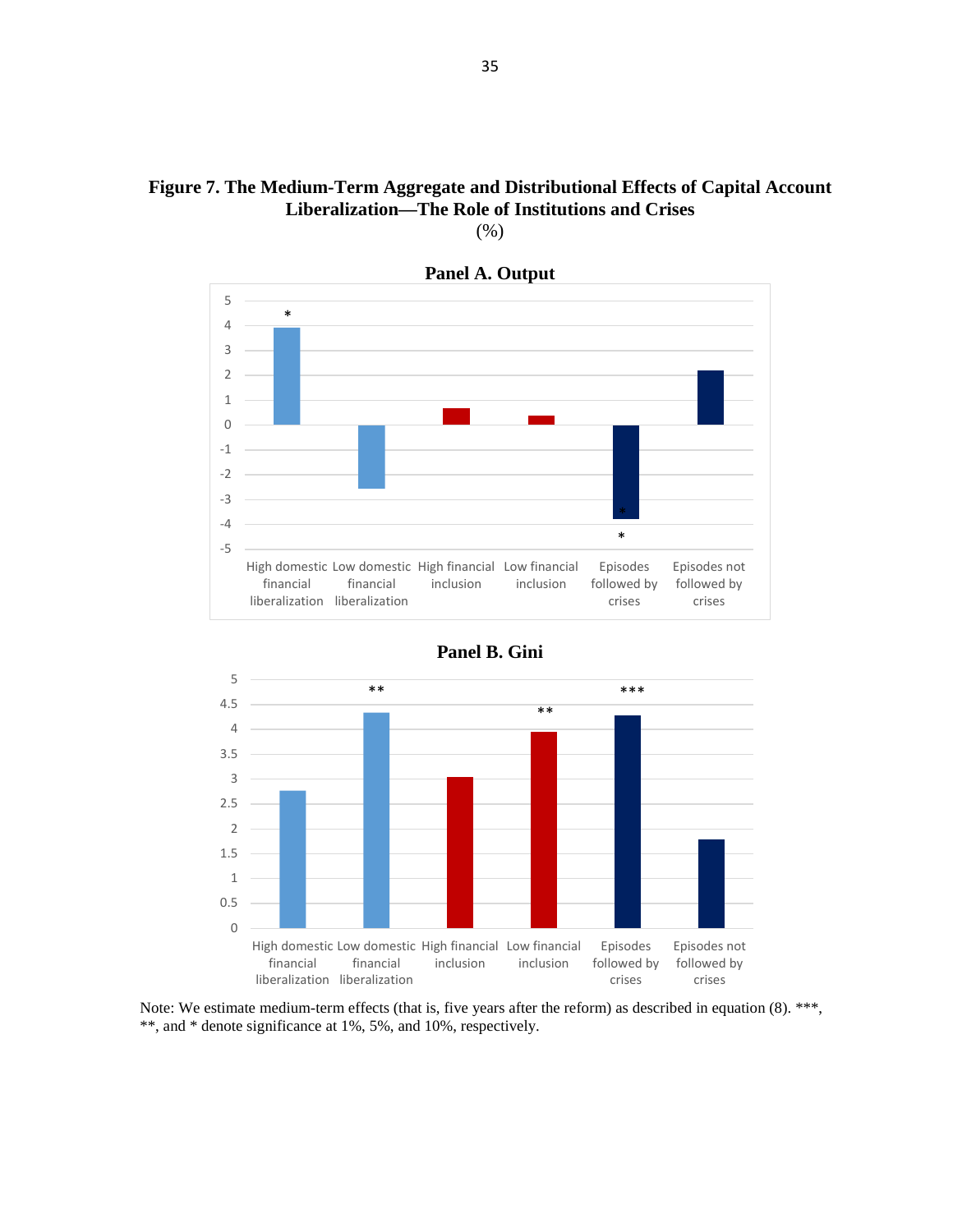

**Figure 8. The Differential Effect of Capital Account Liberalization Episodes on Sectoral Output and its Components** 

Note: The estimates are based on equation (9). The solid line denotes the differential effect of capital account liberalization episodes between a sector with high external financial dependence (at the 75<sup>th</sup> percentile of the distribution) and a sector with low external financial dependence (at the 25<sup>th</sup> percentile of the distribution). The dotted lines indicate the 90% confidence interval based on standard errors clustered at the country–sector level.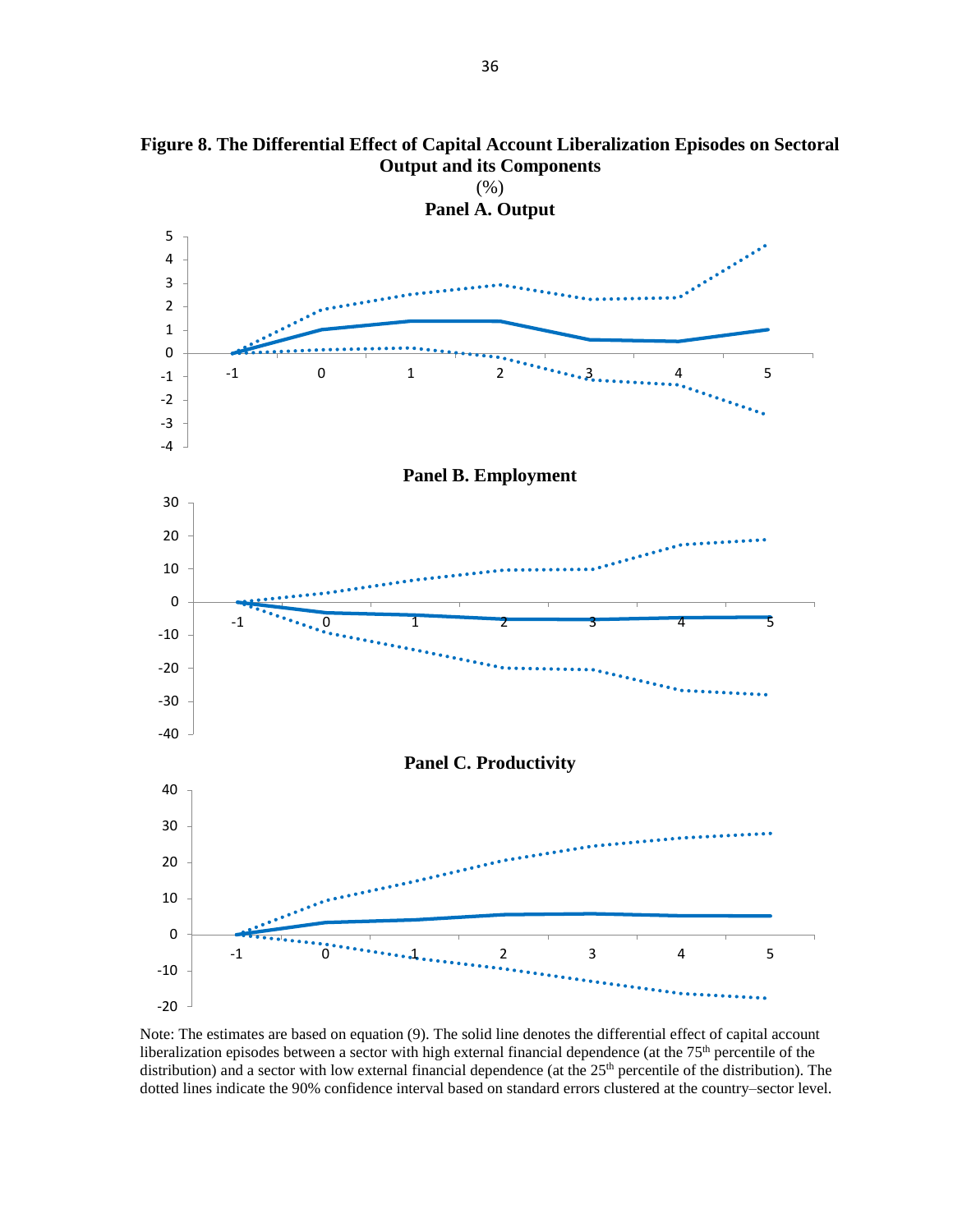

liberalization episodes between a sector with high external financial dependence (at the 75<sup>th</sup> percentile of the distribution) and a sector with low external financial dependence (at the 25<sup>th</sup> percentile of the distribution). The dotted lines indicate the 90% confidence interval based on standard errors clustered at the country–sector level.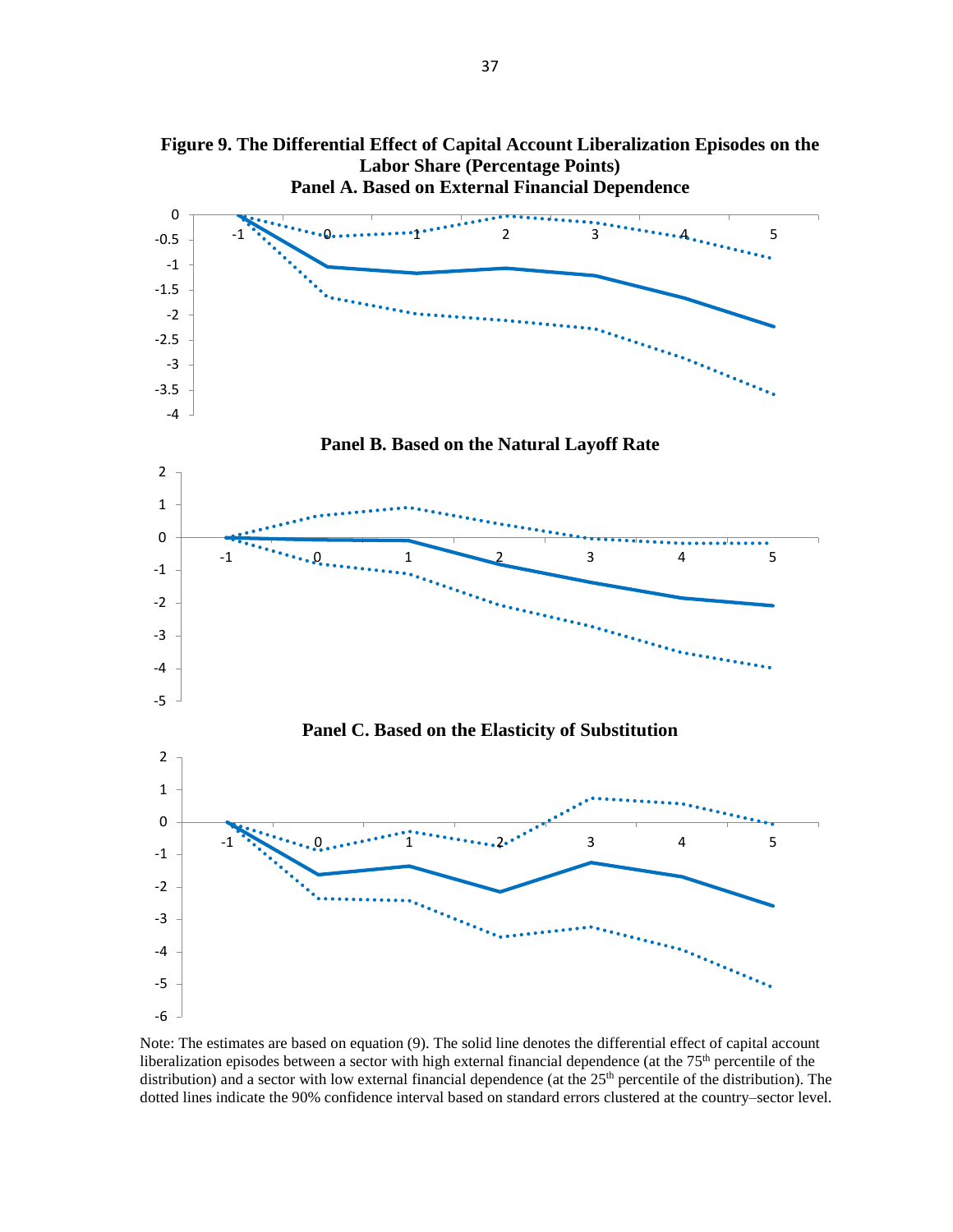## **Figure 9. The Differential Effect of Capital Account Liberalization Episodes on the Labor Share (Percentage Points)—Continued**

**Panel C1. Based on the Elasticity of Substitution for Sectors with Elasticity Higher than** 



**Panel C2. Based on the Elasticity of Substitution for Sectors with Elasticity Lower than** 



Note: The estimates are based on equation (9). The solid line denotes the differential effect of capital account liberalization episodes between a sector with high external financial dependence/layoff rate/elasticity of substitution (at the 75<sup>th</sup> percentile of the distribution) and a sector with low external financial dependence/layoff rate/elasticity of substitution (at the 25<sup>th</sup> percentile of the distribution). Dotted lines indicate the 90% confidence interval based on standard errors clustered at the country-sector level.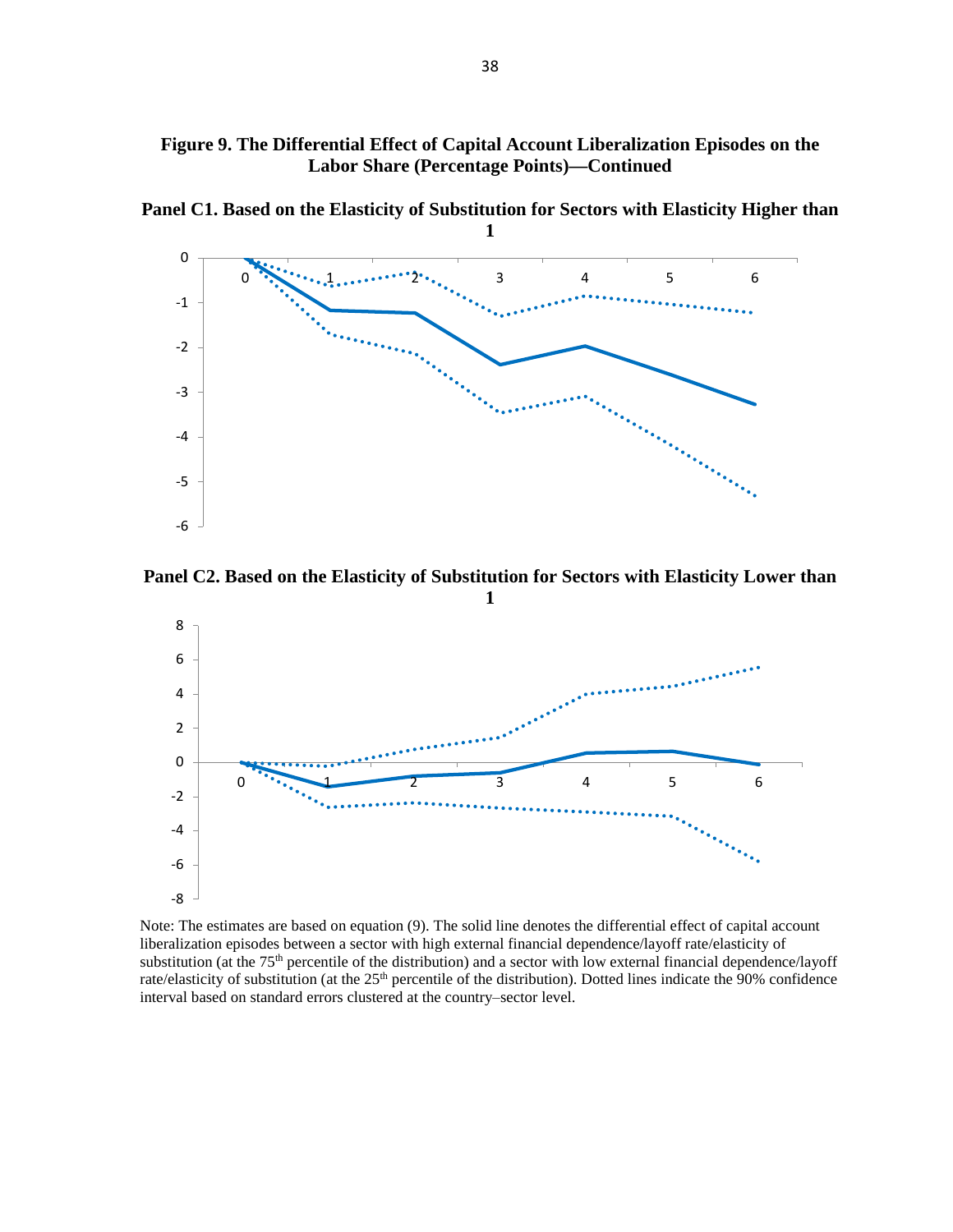**Figure 10. The Differential Effect of Capital Account Liberalization Episodes on Sectoral Output (%) and Labor Share (Percentage Points)—Controlling for Trade Reforms**





Note: The estimates are based on equation (9). The solid line denotes the differential effect of capital account liberalization episodes between a sector with high external financial dependence (at the 75<sup>th</sup> percentile of the distribution) and a sector with low external financial dependence (at the 25<sup>th</sup> percentile of the distribution). The dotted lines indicate the 90% confidence interval based on standard errors clustered at the country–sector level. Black lines denote the baseline effects reported in Figures 7 and 8.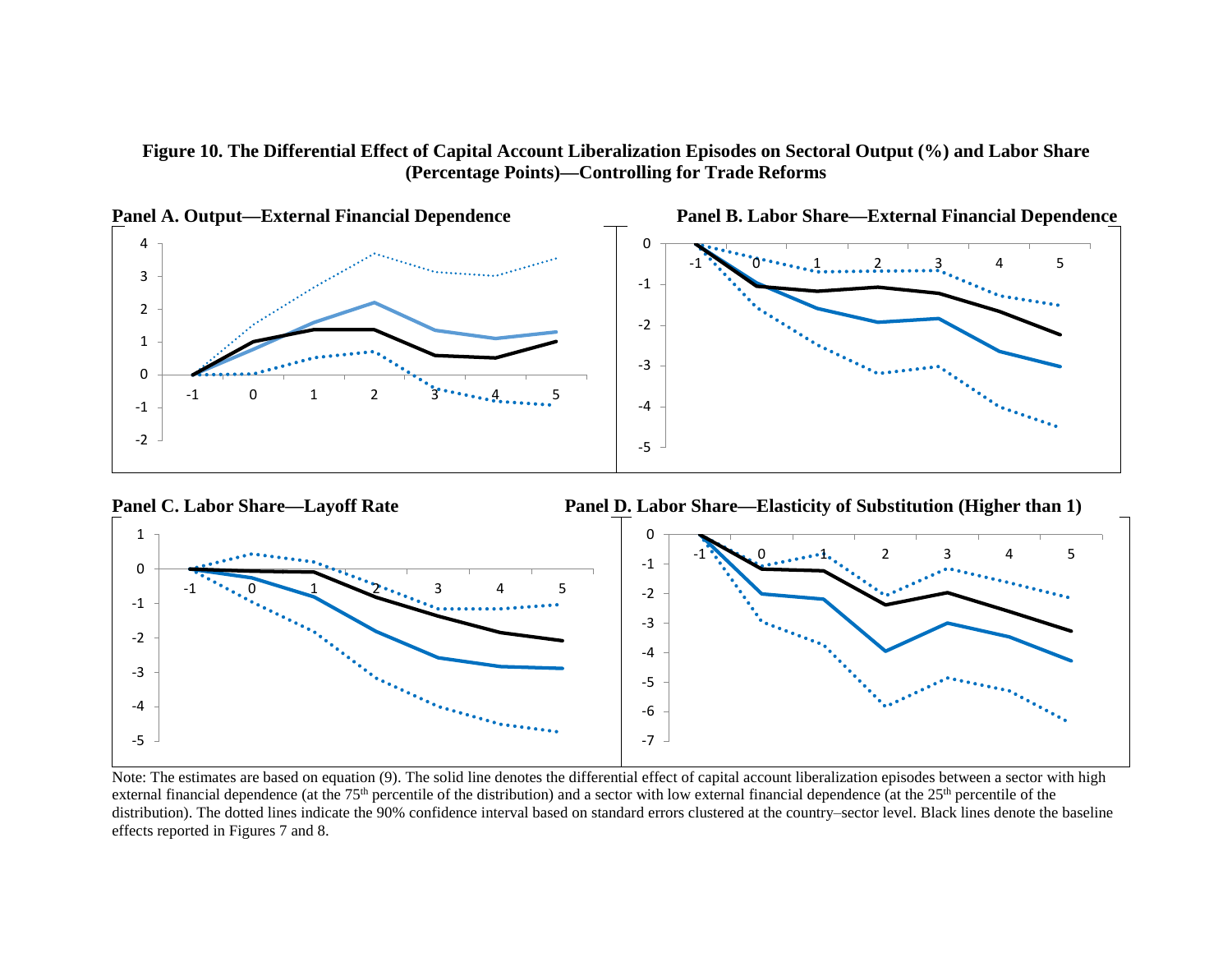





Note: The estimates are based on equation (9). The solid line denotes the differential effect of capital account liberalization episodes between a sector with high external financial dependence (at the  $75<sup>th</sup>$  percentile of the distribution) and a sector with low external financial dependence (at the  $25<sup>th</sup>$  percentile of the distribution). The dotted lines indicate the 90% confidence interval based on standard errors clustered at the country–sector level. The black lines denote the baseline effects reported in Figures 7 and 8.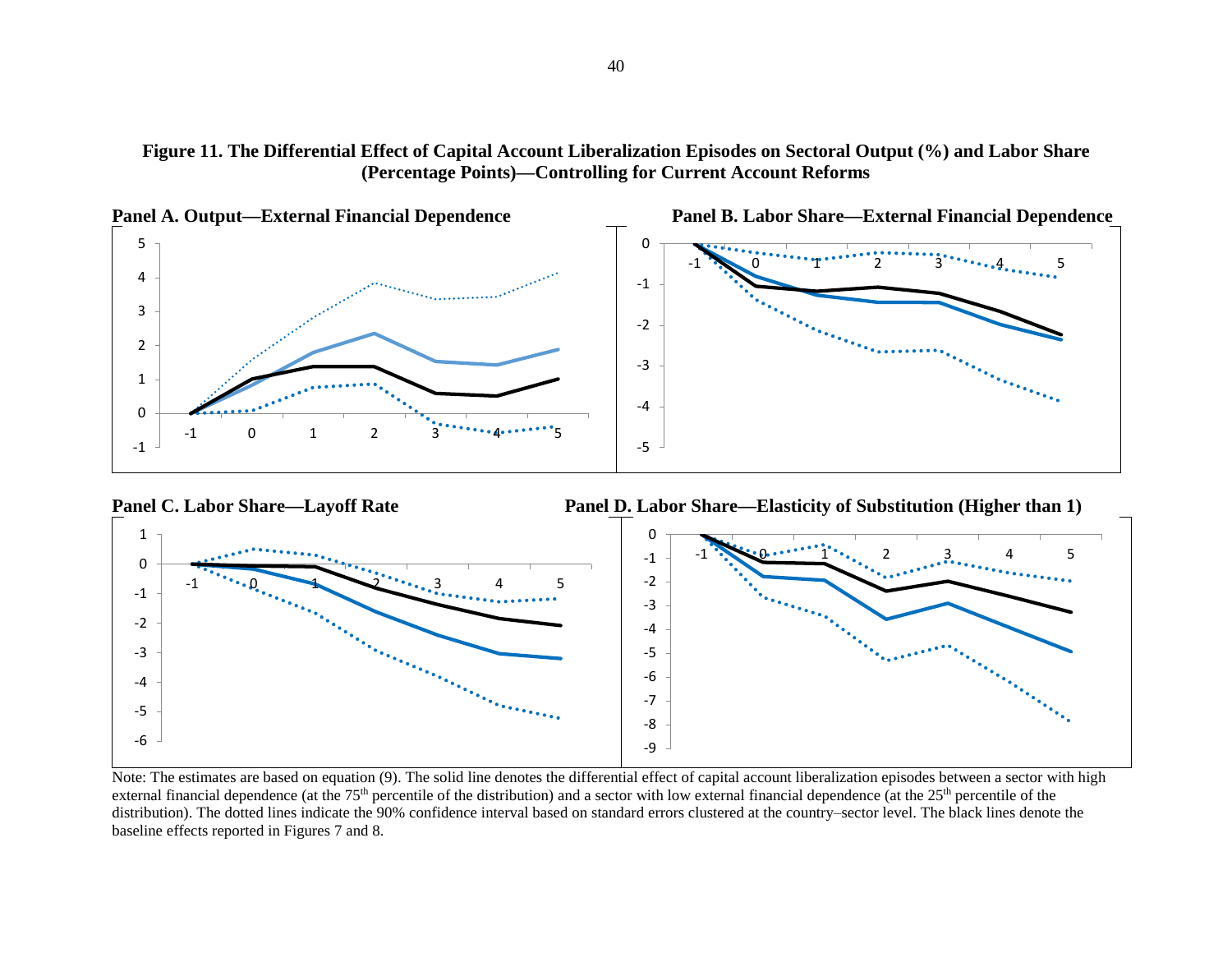





Note: The estimates are based on equation (9). The solid line denotes the differential effect of capital account liberalization episodes between a sector with high external financial dependence (at the  $75<sup>th</sup>$  percentile of the distribution) and a sector with low external financial dependence (at the  $25<sup>th</sup>$  percentile of the distribution). The dotted lines indicate the 90% confidence interval based on standard errors clustered at the country-sector level. The black lines denote the baseline effects reported in Figures 7 and 8.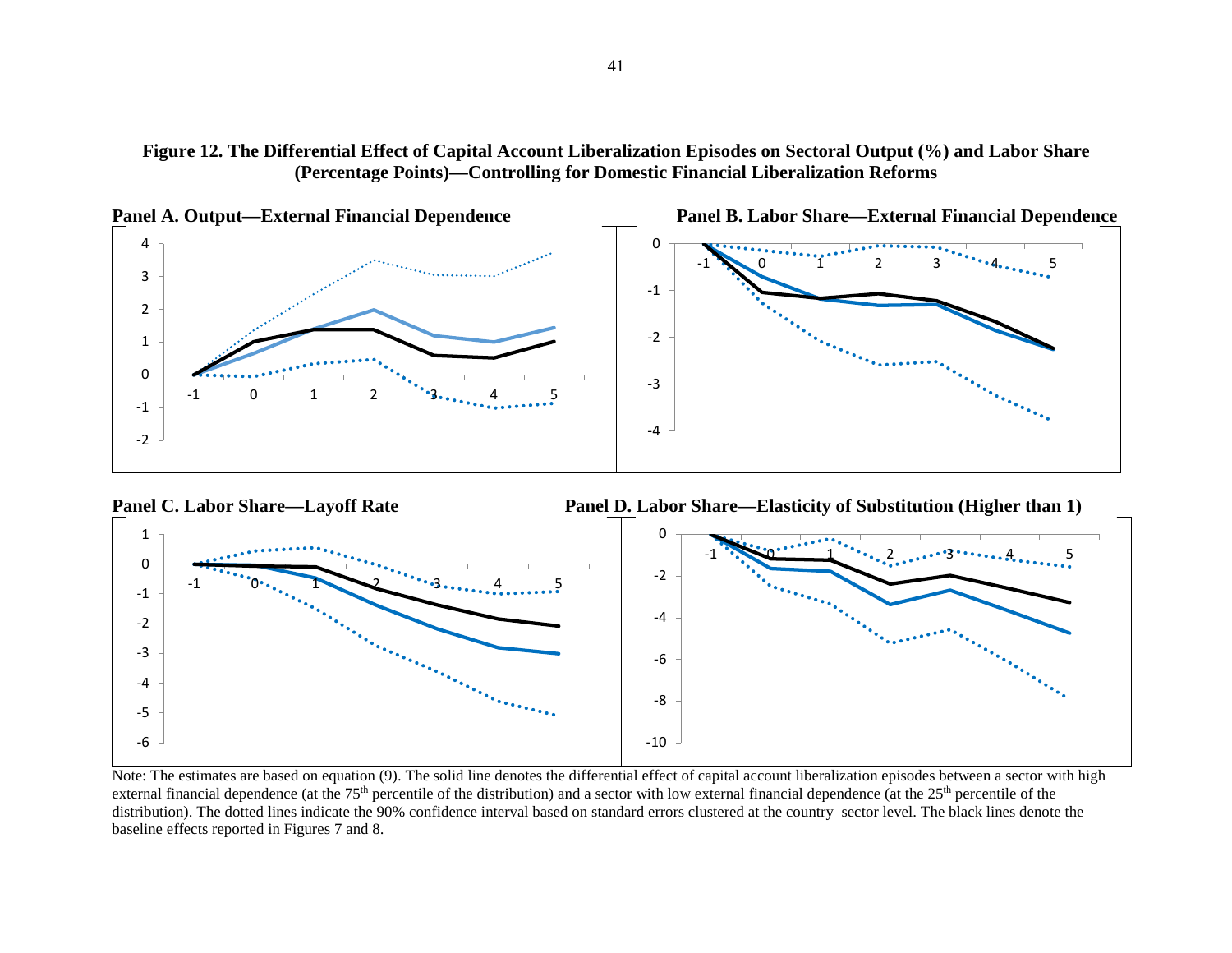





Note: The estimates are based on equation (9). The solid line denotes the differential effect of capital account liberalization episodes between a sector with high external financial dependence (at the  $75<sup>th</sup>$  percentile of the distribution) and a sector with low external financial dependence (at the  $25<sup>th</sup>$  percentile of the distribution). The dotted lines indicate the 90% confidence interval based on standard errors clustered at the country–sector level. The black lines denote the baseline effects reported in Figures 7 and 8.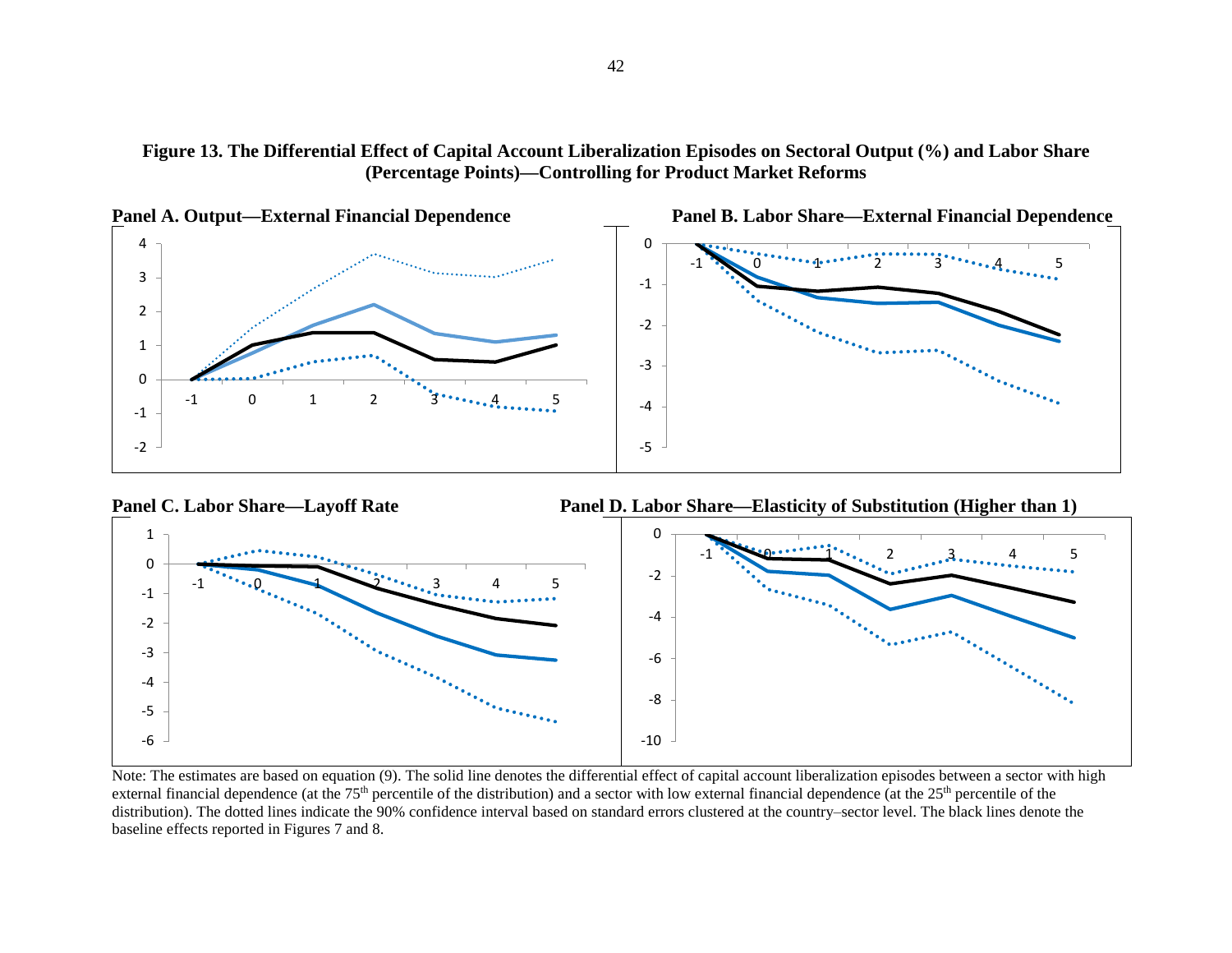





Note: The estimates are based on equation (9). The solid line denotes the differential effect of capital account liberalization episodes between a sector with high external financial dependence (at the  $75<sup>th</sup>$  percentile of the distribution) and a sector with low external financial dependence (at the  $25<sup>th</sup>$  percentile of the distribution). The dotted lines indicate the 90% confidence interval based on standard errors clustered at the country–sector level. The black lines denote the baseline effects reported in Figures 7 and 8.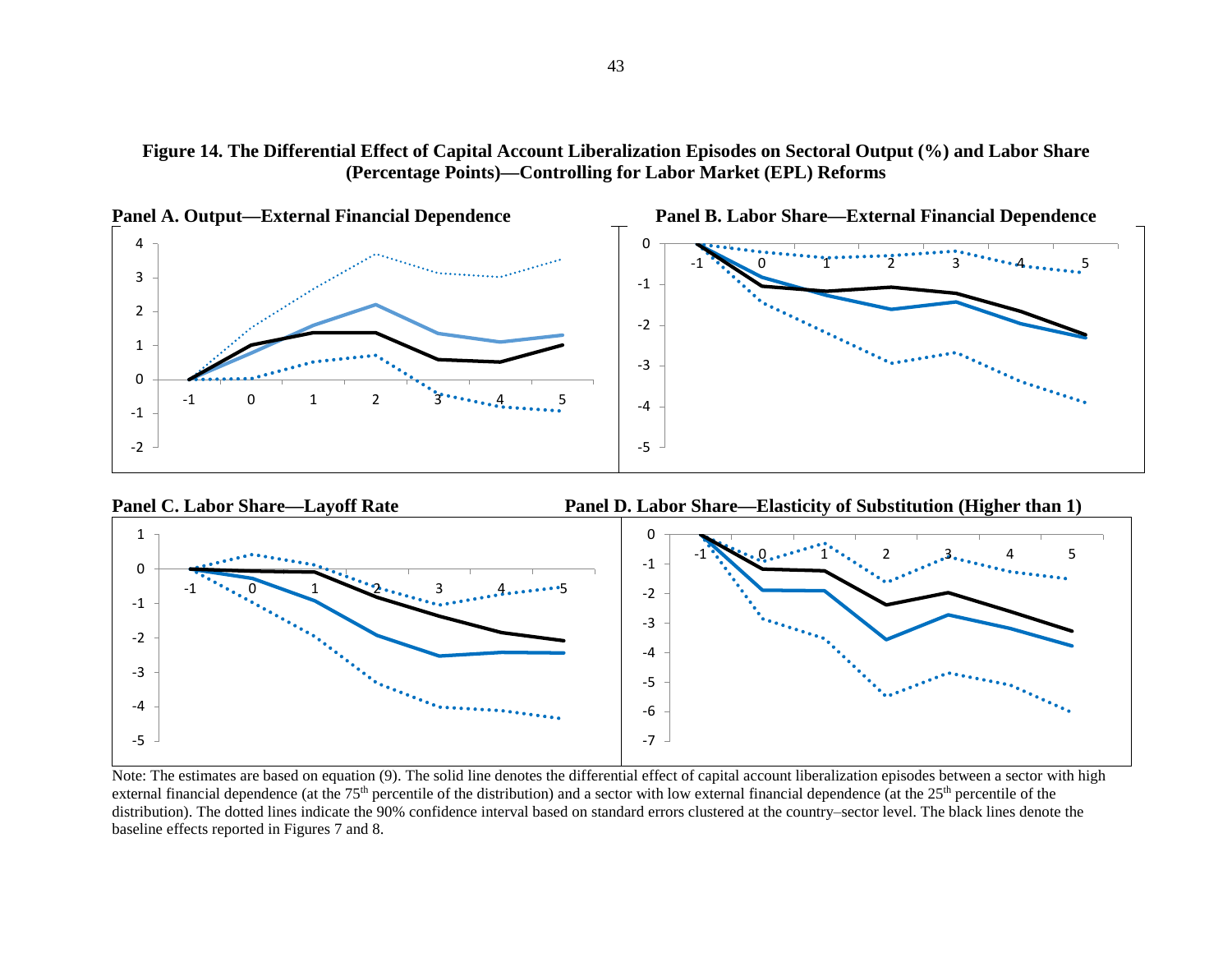





Note: The estimates are based on equation (9). The solid line denotes the differential effect of capital account liberalization episodes between a sector with high external financial dependence (at the  $75<sup>th</sup>$  percentile of the distribution) and a sector with low external financial dependence (at the  $25<sup>th</sup>$  percentile of the distribution). The dotted lines indicate the 90% confidence interval based on standard errors clustered at the country–sector level. The black lines denote the baseline effects reported in Figures 7 and 8.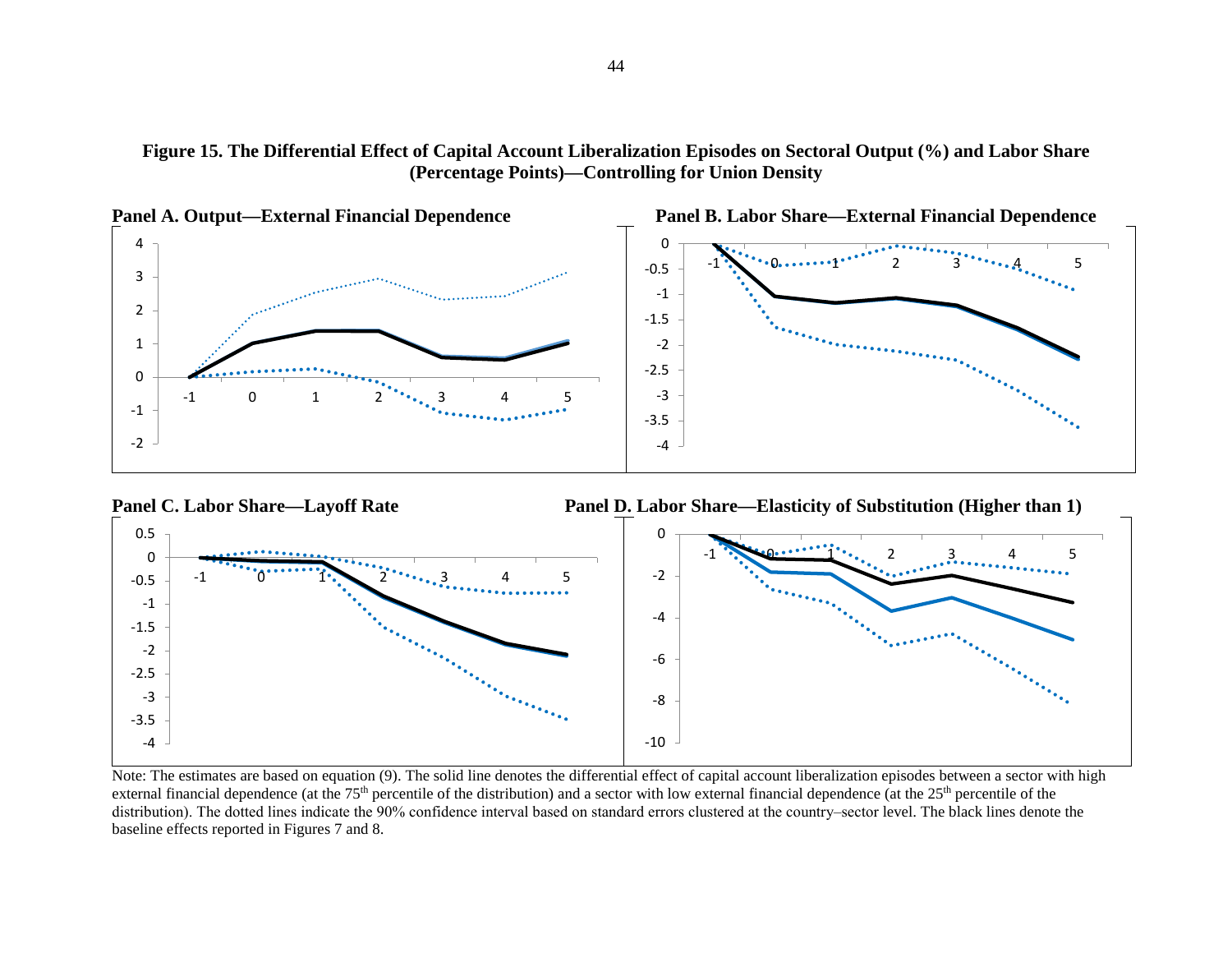





Note: The estimates are based on equation (9). The solid line denotes the differential effect of capital account liberalization episodes between a sector with high external financial dependence (at the  $75<sup>th</sup>$  percentile of the distribution) and a sector with low external financial dependence (at the  $25<sup>th</sup>$  percentile of the distribution). The dotted lines indicate the 90% confidence interval based on standard errors clustered at the country–sector level. The black lines denote the baseline effects reported in Figures 7 and 8.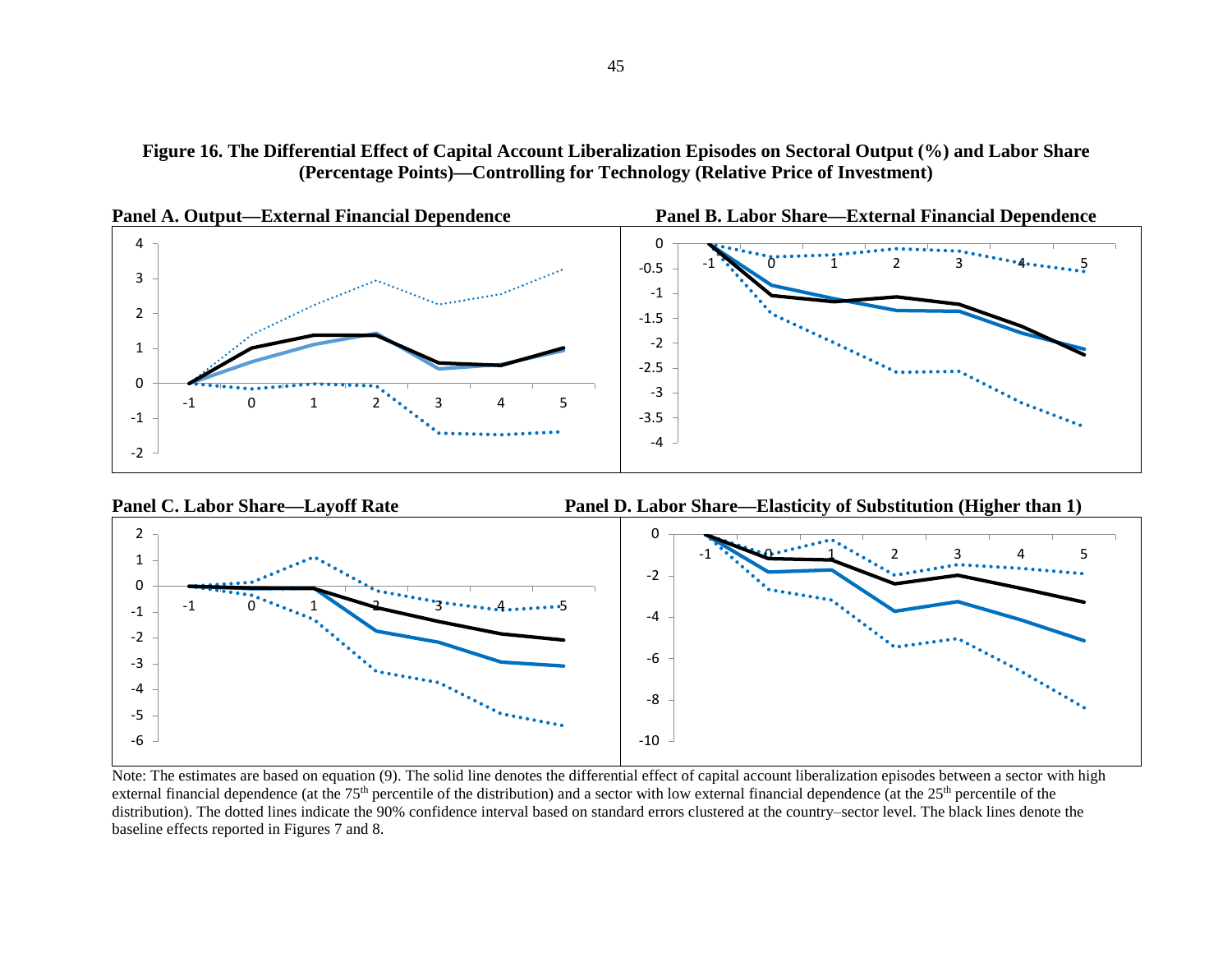



Note: The estimates are based on equation (9). The solid line denotes the differential effect of capital account liberalization episodes between a sector with high external financial dependence (at the 75<sup>th</sup> percentile of the distribution) and a sector with low external financial dependence (at the 25<sup>th</sup> percentile of the distribution). The dotted lines indicate the 90% confidence interval based on standard errors clustered at the country-sector level.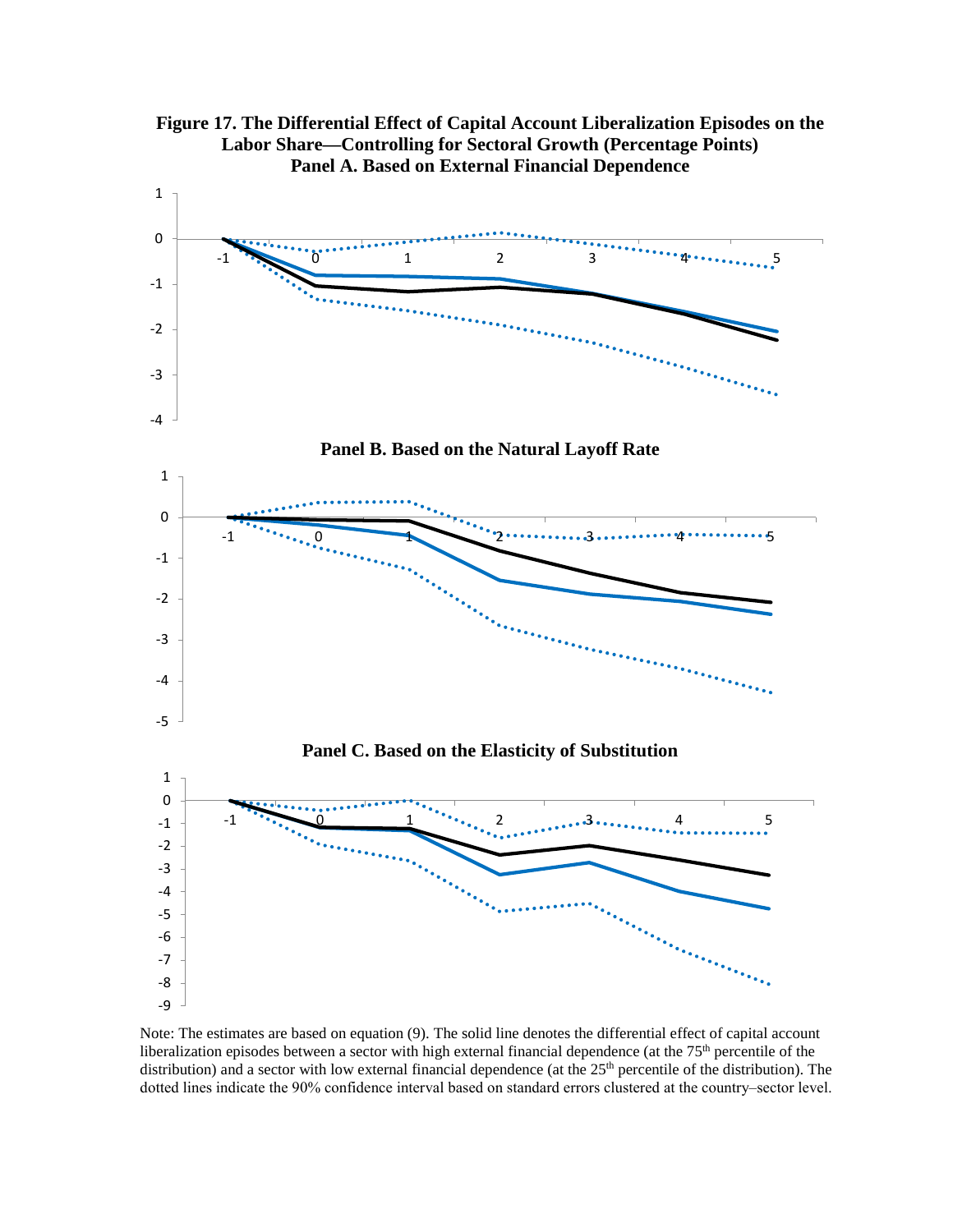## **Appendix**

## **Table A1. Descriptive Statistics by Income Groups Panel A. All Countries**

|          | N           | Average                             | <b>SD</b> | Min.     | Max.  |
|----------|-------------|-------------------------------------|-----------|----------|-------|
| Kaopen   | 6023        | $-0.002$                            | 1.529     | $-1.856$ | 2.456 |
| D.Kaopen | 5829        | 0.024                               | 0.370     | $-3.253$ | 3.253 |
|          |             | <b>Panel B. High Income</b>         |           |          |       |
|          | N           | Average                             | <b>SD</b> | Min.     | Max.  |
| Kaopen   | 1667        | 1.036                               | 1.516     | $-1.856$ | 2.456 |
| D.Kaopen | 1618        | 0.044                               | 0.299     | $-2.292$ | 2.292 |
|          |             | <b>Panel C. Upper-Middle Income</b> |           |          |       |
|          | N           | Average                             | <b>SD</b> | Min.     | Max.  |
| Kaopen   | 1538        | $-0.138$                            | 1.470     | $-1.856$ | 2.456 |
| D.Kaopen | 1488        | 0.023                               | 0.449     | $-3.253$ | 2.556 |
|          |             | <b>Panel D. Lower-Middle Income</b> |           |          |       |
|          | N           | Average                             | <b>SD</b> | Min.     | Max.  |
| Kaopen   | 1606        | $-0.352$                            | 1.342     | $-1.856$ | 2.456 |
| D.Kaopen | 1551        | 0.014                               | 0.384     | $-3.253$ | 3.253 |
|          |             | <b>Panel D. Low Income</b>          |           |          |       |
|          | $\mathbf N$ | Average                             | <b>SD</b> | Min.     | Max.  |
| Kaopen   | 1212        | $-0.793$                            | 1.017     | $-1.856$ | 2.456 |
| D.Kaopen | 1172        | 0.011                               | 0.323     | $-1.935$ | 2.988 |

Note: The income groups are based on the World Bank classification.

| <b>Table A2. Number of Capital Account Liberalization Reforms</b> |       |       |       |       |           |
|-------------------------------------------------------------------|-------|-------|-------|-------|-----------|
|                                                                   | 1970s | 1980s | 1990s | 2000s | 1970-2010 |
|                                                                   | 38    | 25    | 100   | 6 I   | 224       |
| High income                                                       |       |       | 23    | 14    | 58        |
| Upper-middle income                                               |       |       | 28    | 31    | 79        |
| Lower-middle income                                               |       |       |       | 12    | 54        |
| Lower income                                                      |       |       |       |       | 33        |

Note: The income groups are based on the World Bank classification.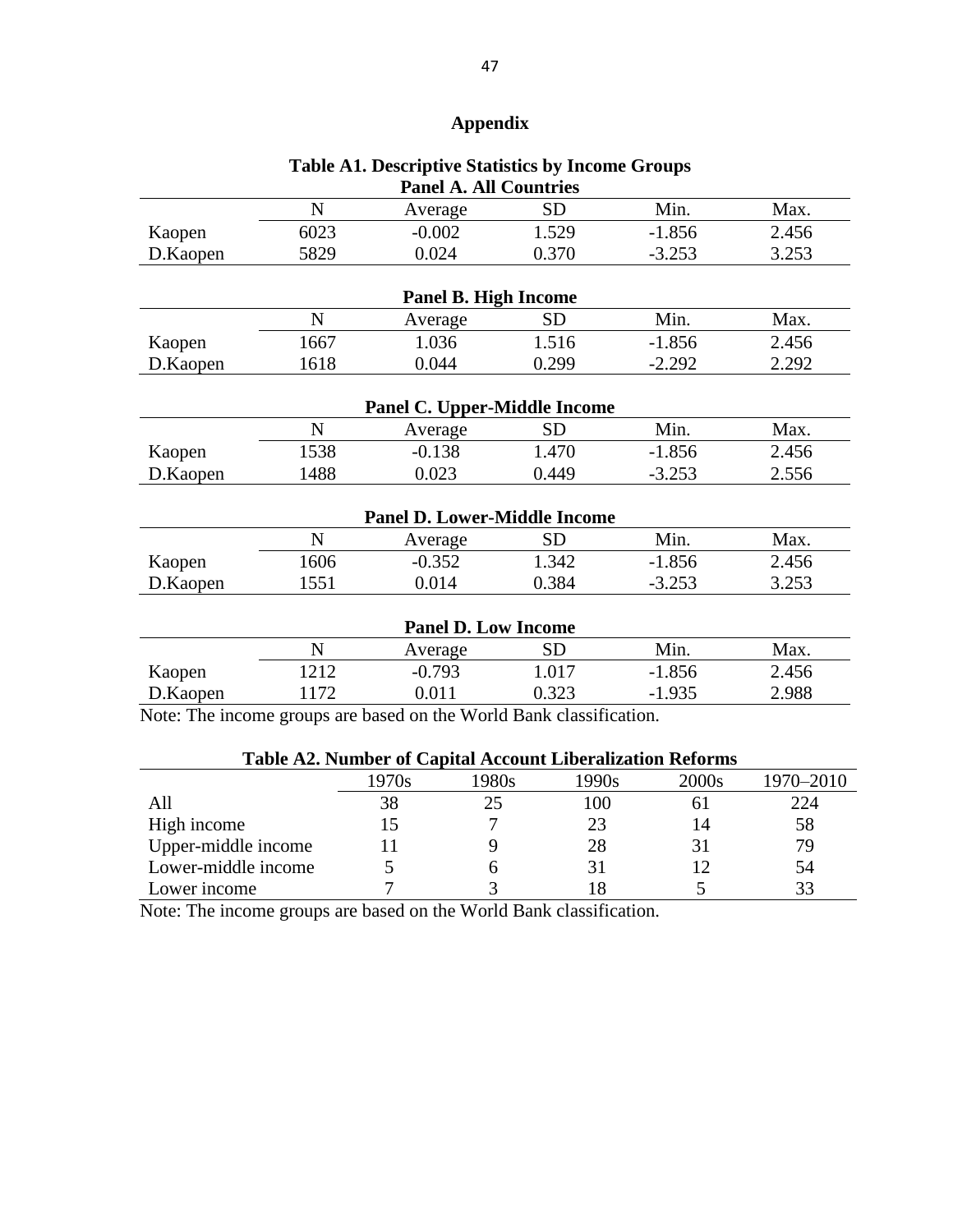| <b>Income Group</b>  | Country<br><b>Kaopen Range</b> |           |
|----------------------|--------------------------------|-----------|
| <b>High Income</b>   | Australia                      | 1970-2010 |
|                      | Austria                        | 1970-2010 |
|                      | Bahamas, The                   | 1977-2010 |
|                      | <b>Barbados</b>                | 1974-2010 |
|                      | Belgium                        | 1970-2010 |
|                      | Canada                         | 1970-2010 |
|                      | Croatia                        | 1996-2010 |
|                      | Cyprus                         | 1970-2010 |
|                      | Czech Republic                 | 1996-2010 |
|                      | Denmark                        | 1970-2010 |
|                      | Estonia                        | 1996-2010 |
|                      | Finland                        | 1970-2010 |
|                      | France                         | 1970-2010 |
|                      | Germany                        | 1970-2010 |
|                      | Greece                         | 1970-2010 |
|                      | Hong Kong SAR, China           | 1970-2010 |
|                      | Hungary                        | 1986-2010 |
|                      | Iceland                        | 1970-2010 |
|                      | Ireland                        | 1970-2010 |
|                      | <b>Israel</b>                  | 1970-2010 |
|                      | Italy                          | 1970-2010 |
|                      | Japan                          | 1970-2010 |
|                      | Korea, Rep.                    | 1970-2010 |
|                      | Malta                          | 1972-2010 |
|                      | Netherlands                    | 1981-2010 |
|                      | New Zealand                    | 1970-2010 |
|                      | Norway                         | 1970-2010 |
|                      | Poland                         | 1986-2010 |
|                      | Portugal                       | 1970-2010 |
|                      | Singapore                      | 1970-2010 |
|                      | Slovak Republic                | 1996-2010 |
|                      | Slovenia                       | 1996-2010 |
|                      | Spain                          | 1970-2010 |
|                      | Sweden                         | 1970-2010 |
|                      | Switzerland                    | 1996-2010 |
|                      | Trinidad and Tobago            | 1970-2010 |
|                      | <b>United Kingdom</b>          | 1970-2010 |
|                      | <b>United States</b>           | 1970-2010 |
| <b>Middle Income</b> | Albania                        | 1995-2010 |
|                      | Algeria                        | 1970-2010 |

**Table A3. Country Coverage**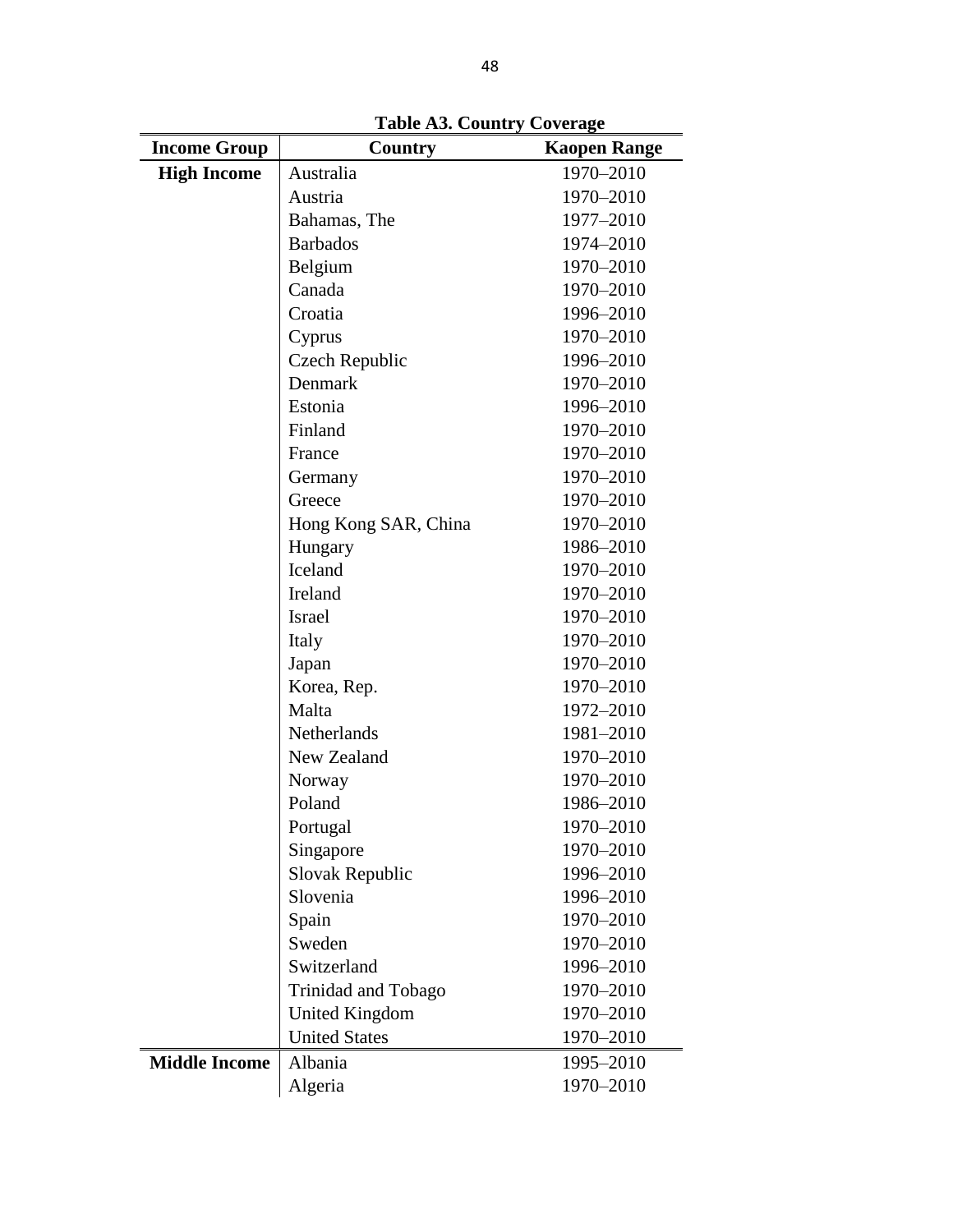| Angola                     | 1993-2010 |
|----------------------------|-----------|
| Argentina                  | 1970-2010 |
| Armenia                    | 1996-2010 |
| Azerbaijan                 | 1996-2010 |
| <b>Belarus</b>             | 1996-2010 |
| <b>Belize</b>              | 1985-2010 |
| <b>Bhutan</b>              | 1985-2010 |
| Bolivia                    | 1970-2010 |
| Bosnia and Herzegovina     | 1999-2010 |
| <b>Botswana</b>            | 1972-2010 |
| <b>Brazil</b>              | 1970-2010 |
| Bulgaria                   | 1994-2010 |
| Cameroon                   | 1970-2010 |
| Cape Verde                 | 1982-2010 |
| Chile                      | 1970-2010 |
| People's Republic of China | 1984-2010 |
| Colombia                   | 1970-2010 |
| Congo, Rep.                | 1970-2010 |
| Costa Rica                 | 1970-2010 |
| Cote d'Ivoire              | 1970-2010 |
| Djibouti                   | 1982-2010 |
| Dominican Republic         | 1970-2010 |
| Ecuador                    | 1970-2010 |
| Egypt, Arab Rep.           | 1970-2010 |
| El Salvador                | 1970-2010 |
| Fiji                       | 1975-2010 |
| Gabon                      | 1970-2010 |
| Georgia                    | 1996-2010 |
| Ghana                      | 1970-2010 |
| Guatemala                  | 1970–2010 |
| Guyana                     | 1970-2010 |
| Honduras                   | 1970-2010 |
| India                      | 1970-2010 |
| Indonesia                  | 1970-2010 |
| Iran, Islamic Rep.         | 1970-2010 |
| Iraq                       | 1970-1994 |
| Jamaica                    | 1970-2010 |
| Jordan                     | 1970-2010 |
| Kazakhstan                 | 1996-2010 |
| Lao PDR                    | 1981-2010 |
| Latvia                     | 1996-2010 |
| Lebanon                    | 1970-2010 |
| Lesotho                    | 1972–2010 |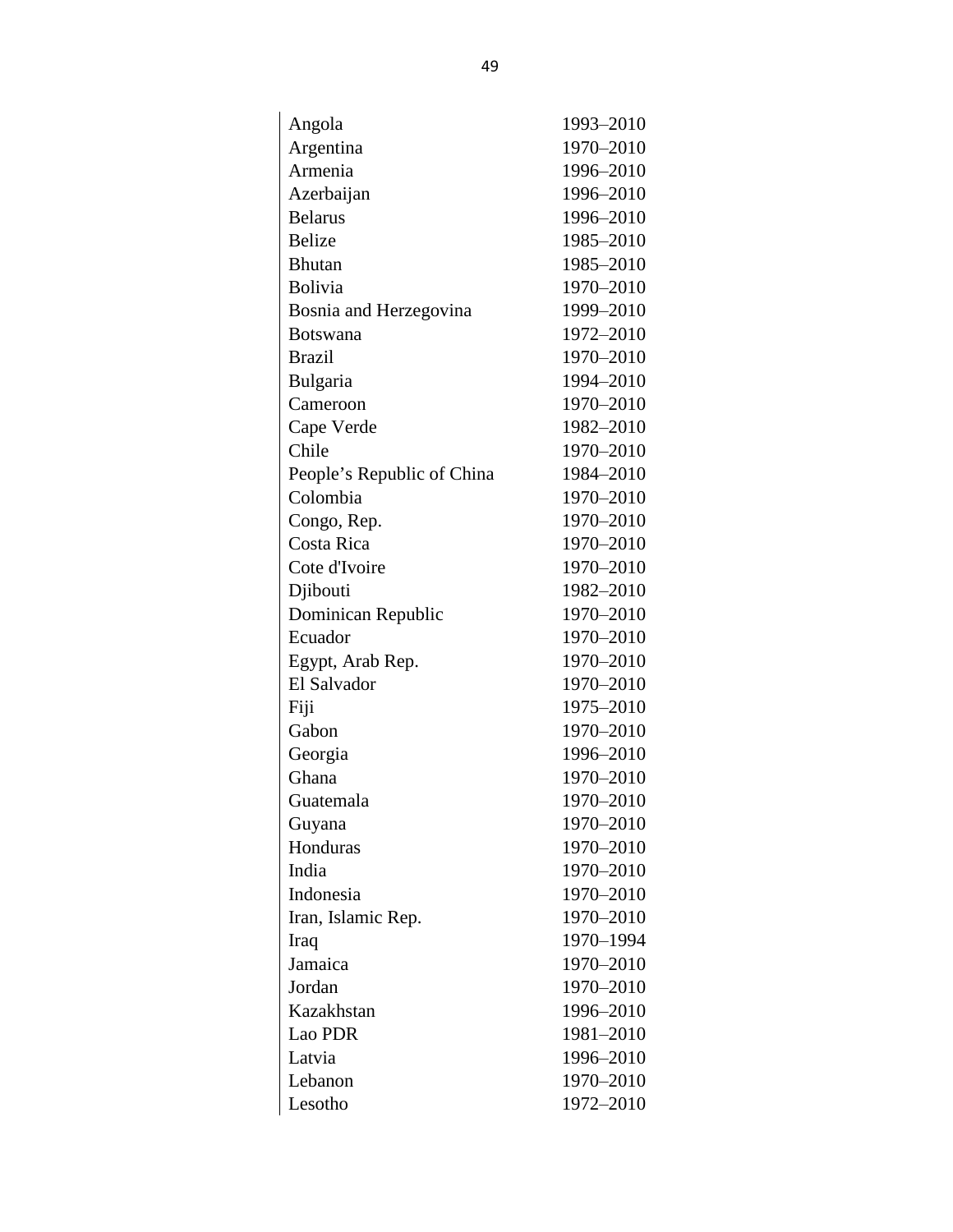|                   | Lithuania                 | 1996-2010 |
|-------------------|---------------------------|-----------|
|                   | Macedonia, FYR            | 1997-2010 |
|                   | Malaysia                  | 1970-2010 |
|                   | Mauritius                 | 1972-2010 |
|                   | Mexico                    | 1970-2010 |
|                   | Moldova                   | 1996-2010 |
|                   | Mongolia                  | 1995-2010 |
|                   | Morocco                   | 1970-2010 |
|                   | Namibia                   | 1994-2010 |
|                   | Nicaragua                 | 1970-2010 |
|                   | Nigeria                   | 1970-2010 |
|                   | Pakistan                  | 1970-2010 |
|                   | Panama                    | 1970-2010 |
|                   | Papua New Guinea          | 1979-2010 |
|                   | Paraguay                  | 1970-2010 |
|                   | Peru                      | 1970-2010 |
|                   | Philippines               | 1970-2010 |
|                   | Romania                   | 1976-2010 |
|                   | <b>Russian Federation</b> | 1996-2010 |
|                   | Senegal                   | 1970-2010 |
|                   | South Africa              | 1970-2010 |
|                   | Sri Lanka                 | 1970-2010 |
|                   | St. Lucia                 | 1983-2010 |
|                   | Sudan                     | 1970-2007 |
|                   | Suriname                  | 1982-2010 |
|                   | Swaziland                 | 1973-2010 |
|                   | Thailand                  | 1970-2010 |
|                   | Tunisia                   | 1970-2010 |
|                   | Turkey                    | 1970-2010 |
|                   | Turkmenistan              | 1996-2010 |
|                   | Ukraine                   | 1996-2010 |
|                   | Uruguay                   | 1970-2010 |
|                   | Uzbekistan                | 1996-2010 |
|                   | Venezuela, RB             | 1970-2010 |
|                   | Viet Nam                  | 1980-2010 |
|                   | Yemen, Rep.               | 2002-2010 |
|                   | Zambia                    | 1970-2010 |
| <b>Low Income</b> | Bangladesh                | 1976-2010 |
|                   | Benin                     | 1979-2010 |
|                   | <b>Burkina Faso</b>       | 1988-2010 |
|                   | Burundi                   | 1970-2010 |
|                   | Cambodia                  | 1995-2010 |
|                   | Central African Republic  | 1970-2010 |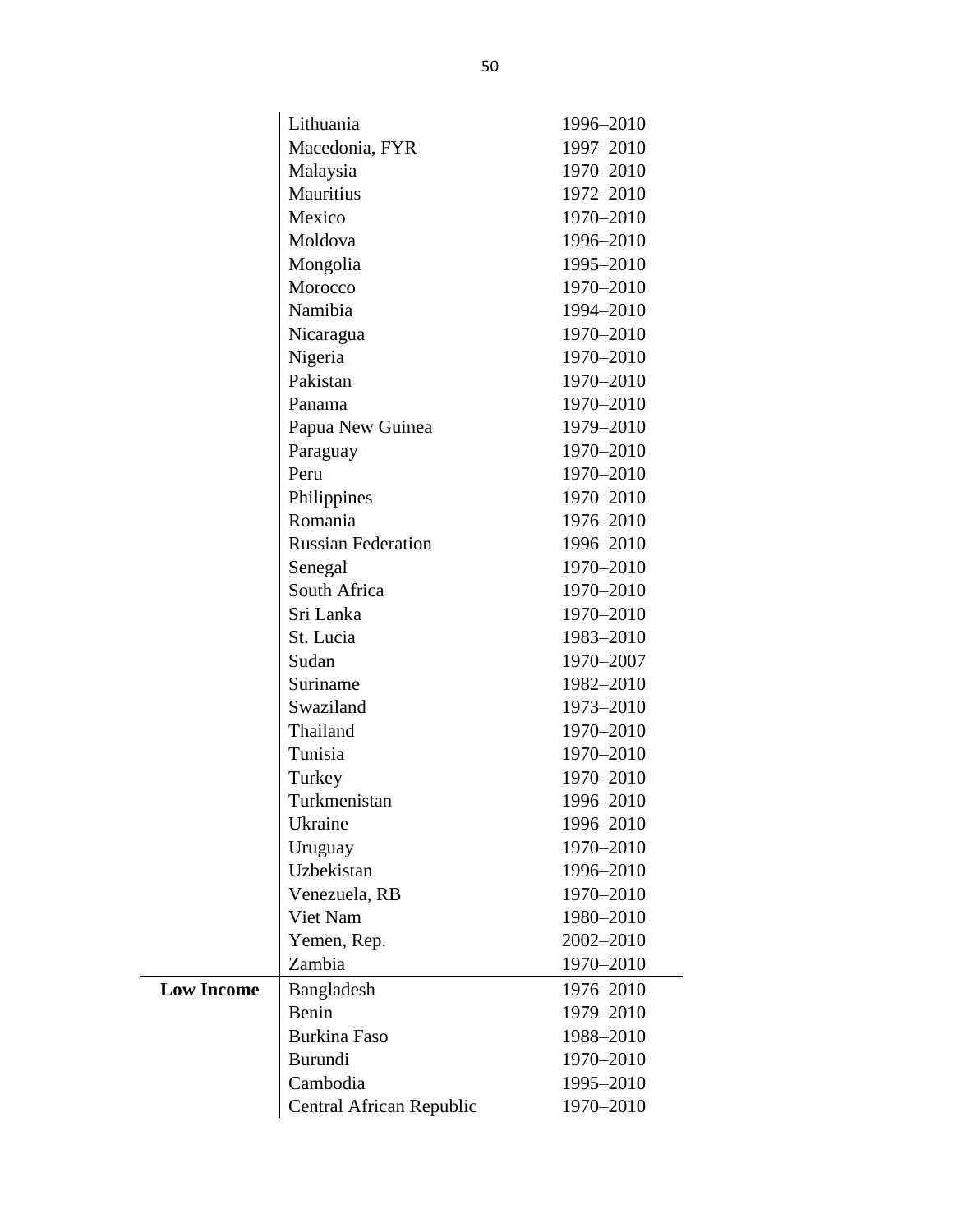| Chad             | 1970-2010 |
|------------------|-----------|
| Comoros          | 1981-2010 |
| Congo, Dem. Rep. | 1970-2000 |
| Ethiopia         | 1970-2010 |
| Gambia, The      | 1971-2010 |
| Guinea           | 1970-2010 |
| Guinea-Bissau    | 1981-2010 |
| Haiti            | 1984-2010 |
| Kenya            | 1970-2010 |
| Kyrgyz Republic  | 1997-2010 |
| Liberia          | 1970-2010 |
| Madagascar       | 1970-2010 |
| Malawi           | 1970-2010 |
| Mali             | 1970-2010 |
| Mauritania       | 1970-2010 |
| Mozambique       | 1988-2010 |
| Nepal            | 1970-2010 |
| Niger            | 1970-2010 |
| Rwanda           | 1970-2010 |
| Sierra Leone     | 1970-2010 |
| Tajikistan       | 1997-2010 |
| Tanzania         | 1970-2010 |
| Togo             | 1970-2010 |
| Uganda           | 1970-2010 |
| Zimbabwe         | 1984-2010 |

Note: The income groups are based on the World Bank classification.

# **Table A4. Correlation Between the Industry-Specific Factors**

|                           | <b>External Financial</b> | <b>Layoff Rate</b> | <b>Elasticity of</b> |
|---------------------------|---------------------------|--------------------|----------------------|
|                           | <b>Dependence</b>         |                    | <b>Substitution</b>  |
| <b>External Financial</b> |                           |                    |                      |
| <b>Dependence</b>         |                           |                    |                      |
| <b>Layoff Rate</b>        | 0.08                      |                    |                      |
| <b>Elasticity of</b>      | 0.00                      | $-0.36$            |                      |
| <b>Substitution</b>       |                           |                    |                      |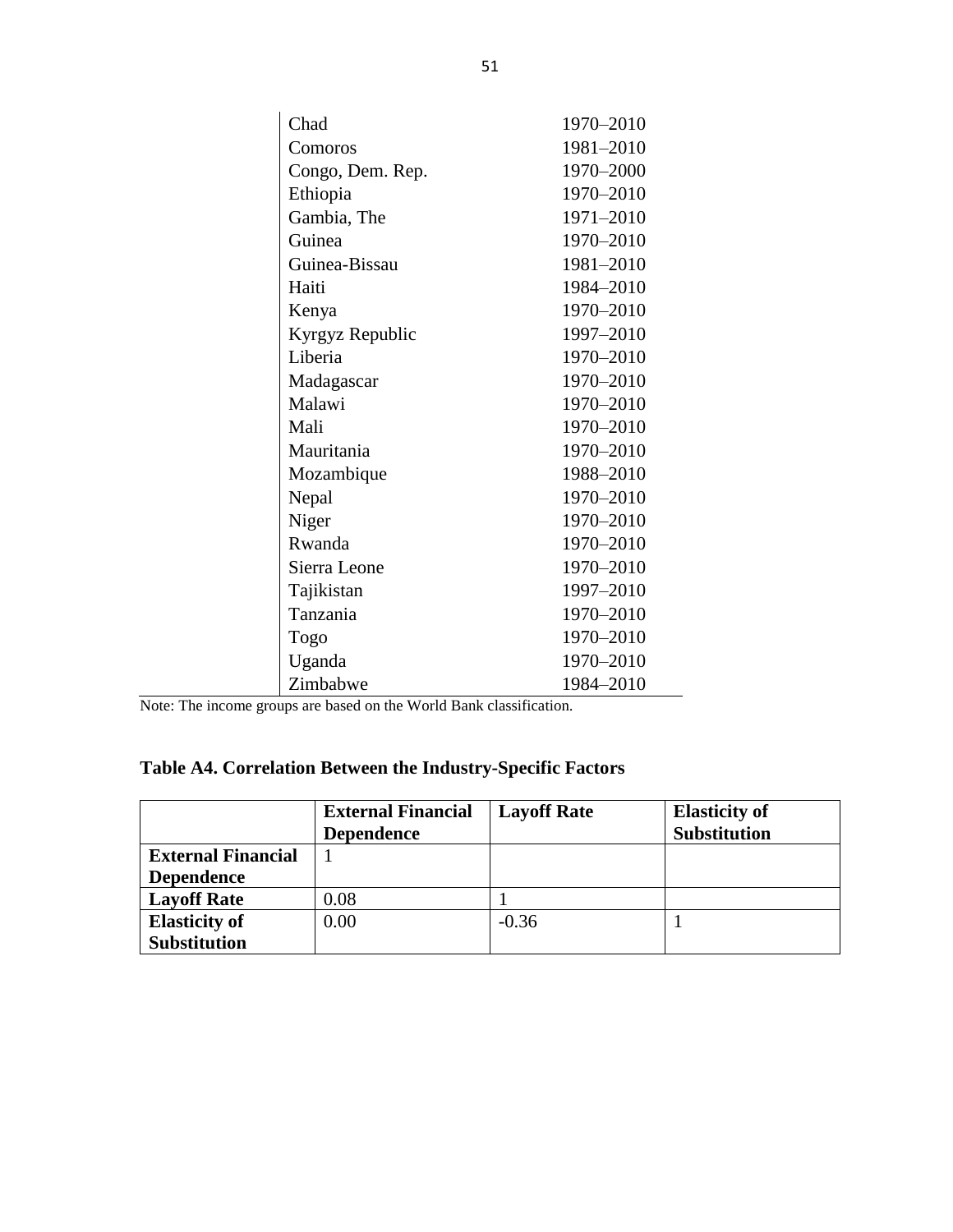

Notes:  $1 =$  Transport Equipment;  $2 =$  Food Products, Beverages, and Tobacco;  $3 =$  Chemicals and Chemical Products; 4 = Textiles, Wearing Apparel, Leather, and Related Products; 5 = Wood and Paper Products; Printing and Reproduction of Recorded Media;  $6 =$  Education;  $7 =$  Financial and Insurance Activities;  $8 =$ Rubber and Plastic Products and Mineral Products; 9 = Basic Metals and Fabricated Metal Products, Except Machinery and Equipment;  $10 =$  Electrical and Optical Equipment;  $11 =$  Agriculture, Forestry, and Fishing; 12 = Machinery and Equipment N.E.C.; 13 = Electricity, Gas, and Water Supply; 14 = Accommodation and Food Service Activities; 15 = Professional, Scientific, Technical, Administrative, and Support Service Activities; 16  $=$  Transport and Storage; 17  $=$  Retail Trade, Except of Motor Vehicles and Motorcycles; 18  $=$  Arts, Entertainment, Recreation, and Other Service Activities; 19 = Wholesale and Retail Trade and Repair of Motor Vehicles and Motorcycles; 20 = Wholesale Trade, Except of Motor Vehicles and Motorcycles; 21 = Health and Social Work;  $22 =$  Real Estate Activities;  $23 =$  Construction;  $24 =$  Mining and Quarrying; and  $25 =$  Postal and Courier Activities.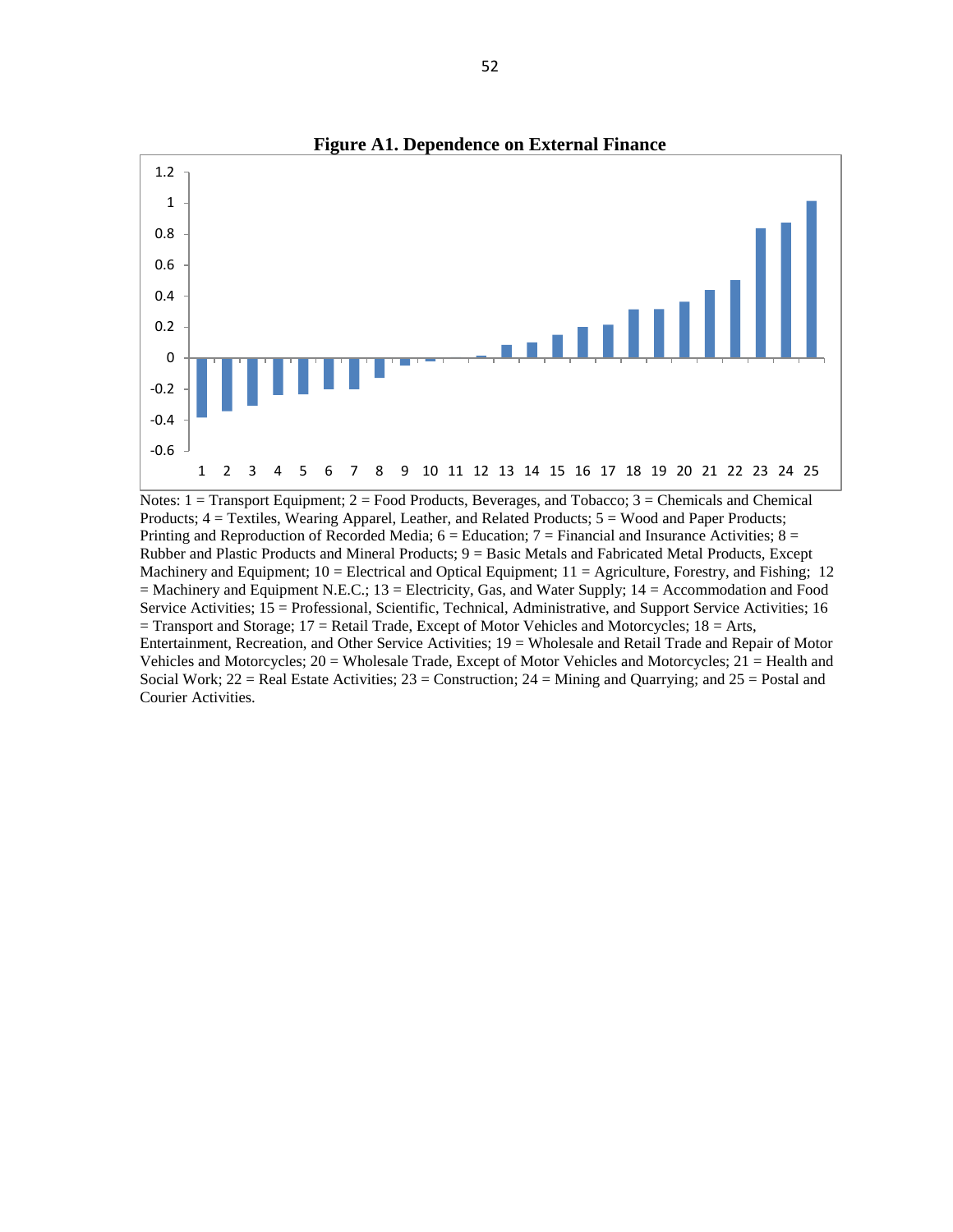

**Figure A2. Dependence on Layoff Rates**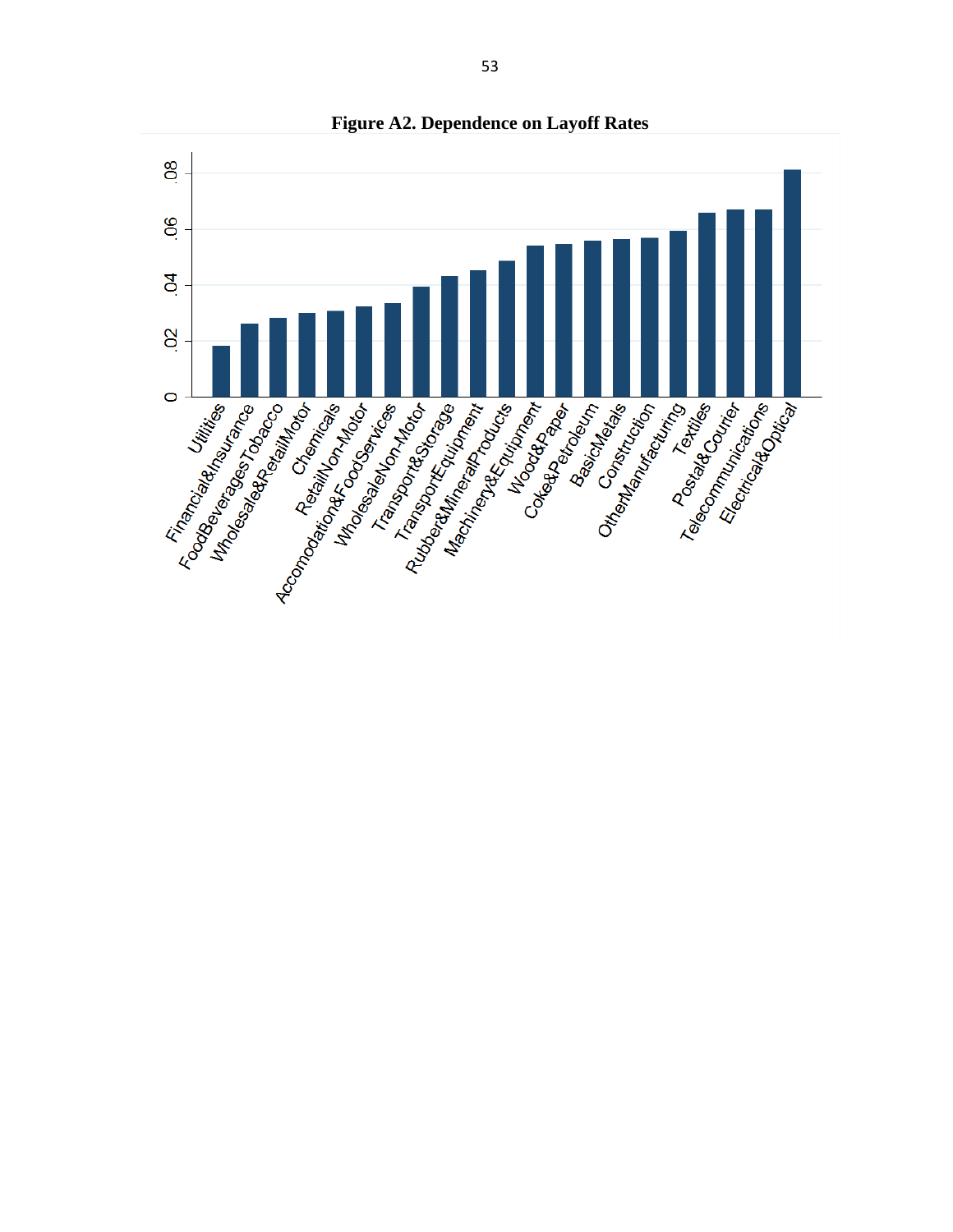

**Figure A3. Dependence on the Elasticity of Substitution**

**Figure B. The Evolution of Union Density following Major Capital Account Liberalization Episodes (%)**



Note: The solid lines indicate the response of output (inequality) to a capital account liberalization episode; the dotted lines correspond to 90% confidence bands. The x-axis denotes time. t=0 is the year of the reform. The estimates are based on equation (7), using as dependent variable union density—taken from the OECD labor market database.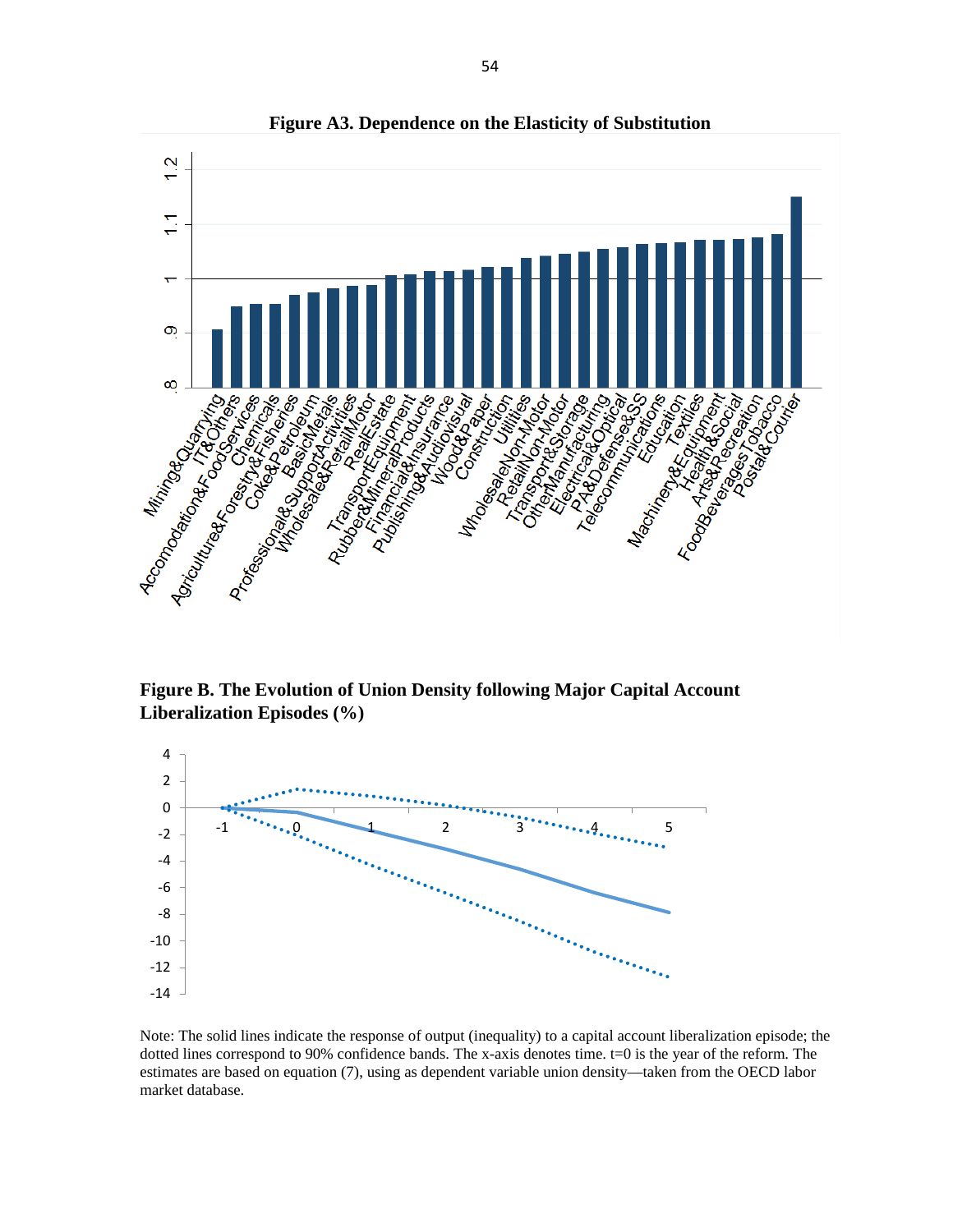## **REFERENCES**

Acemoglu, Daron and Pascual Restrepo. 2016. "The Race Between Machine and Man: Implications of Technology for Growth, Factor Shares and Employment." NBER Working Paper, May, No. 22252.

Alfaro, Laura, Sebnem Kalemli-Ozcan, and Vadym Volosovych. 2008. "Why Doesn't Capital Flow from Rich to Peer Countries? An Empirical Investigation." *Review of Economics and Statistics* 90, no. 2 (May): 347–68.

Alvarez-Cuadrado, Francisco, Ngo Van Long and Markus Poschke. 2015. "Capital-Labor Substitution, Structural Change and the Labor Income Share." IZA Discussion Paper, No. 8941, March.

Autor, David, David Dorn, Lawrence F. Katz, Christina Patterson and John Van Reenen. 2017b. "The Fall of the Labor Share and the Rise of Superstar Firms." NBER Working Paper, No. 23396, May.

Barkai, Simcha. 2017 "Declining Labor and Capital Shares." Working Paper.

Bassanini, Andrea, Luca Nunziata, and Danielle Venn. 2009. "Job Protection Legislation and Productivity Growth in OECD Countries." *Economic Policy* 24 (April): 349–402.

Bentolila, Samuel, and Saint-Paul Gilles. 2003. ["Explaining Movements in the Labor Share.](https://ideas.repec.org/a/bpj/bejmac/vcontributions.3y2003i1n9.html)" *[B.E. Journal of Macroeconomics](https://ideas.repec.org/s/bpj/bejmac.html)*, De Gruyter, 3, no. 1 (October): 1–33.

Boehm, Cristoph E., Aaron Flaaen and Nitya Pandalai-Nayar. 2017. "Multinationals, Offshoring, and the Decline of U.S. Manufacturing." Center for Economic Studies Research Paper, No. 17-22, February.

Bridgman, Benjamin. 2017. "Is Labor's Loss Capital's Gain? Gross versus Net Labor Shares." *Macroeconomic Dynamics*. July.

Chinn, M., and H. Ito. 2008. "A New Measure of Financial Openness." *Journal of Comparative Policy Analysis* 10, no. 3 (September): 309–22.

Ciminelli, Gabriele, Romain Duval and Davide Furceri. (forthcoming). "Employment Protection Deregulation and Labor Shares in Advanced Economies" *IMF Working Pape*r.

Collins, S. M. 2007. "Comments on 'Financial Globalization, Growth, and Volatility in Developing Countries' by Eswar Prasad, Kenneth Rogoff, Shang-Jin Wei, and M. Ayhan Kose." In *Globalization and Poverty*, edited by A. Harrison. National Bureau of Economic Research Conference Report. Chicago: University of Chicago Press.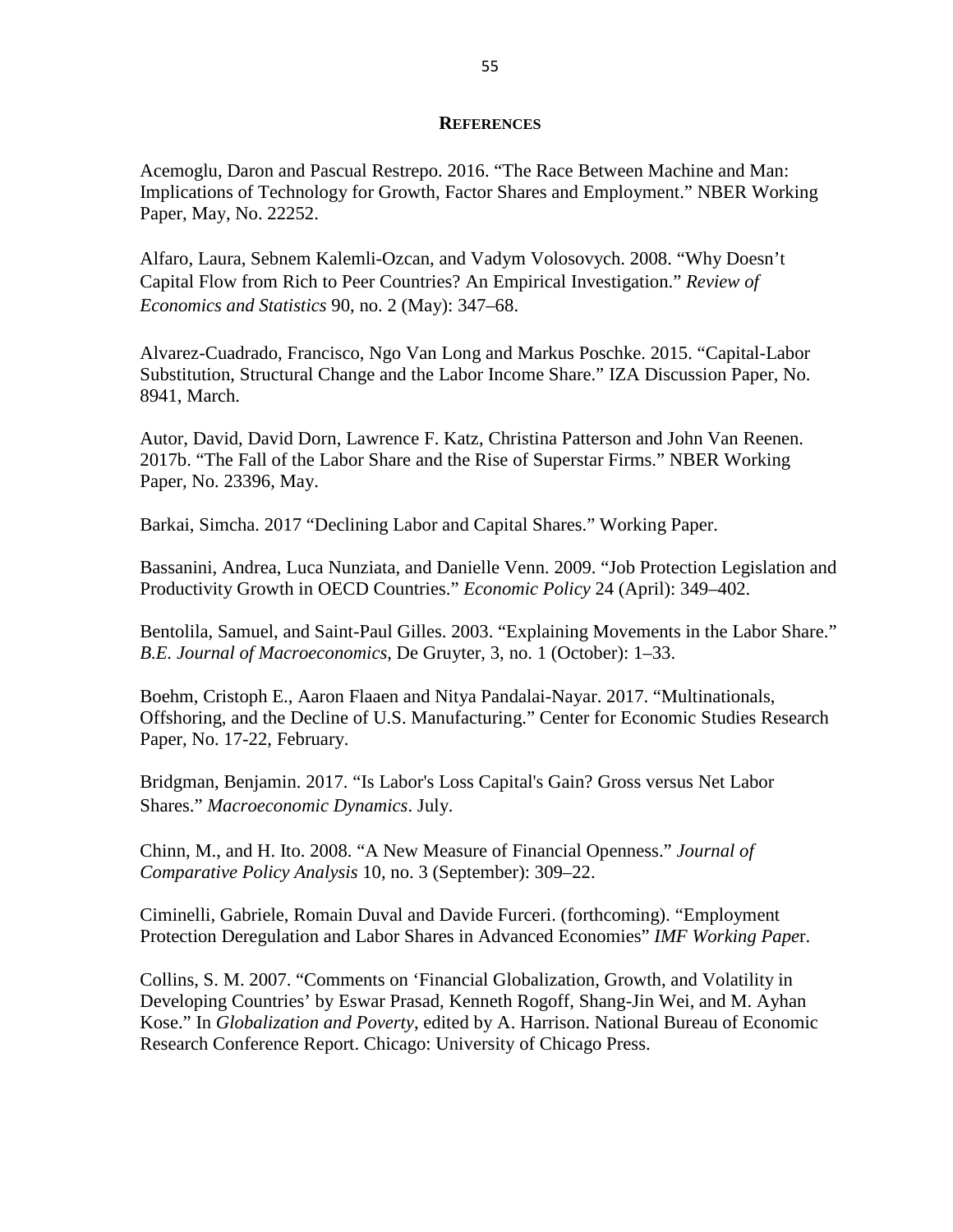Dao, Mai Chi, Mitali Das, Zsoka Koczan, Weicheng Lian. 2017. "Why is Labor Receiving a Smaller Share of Global Income? Theory and Empirical Evidence." IMF Working Paper, No. 17/169, July. Washington.

Das, M., and S. Mohapatra. 2003. "Income Inequality: The Aftermath of Stock Market Liberalization in Emerging Markets." *Journal of Empirical Finance* 10: 217–48.

De Haan, J., and J. E. Sturm. Forthcoming. "Finance and Income Inequality: A Review and New Evidence." *European Journal of Political Economy* [http://dx.doi.org/10.1016/j.ejpoleco.2017.04.007.](http://dx.doi.org/10.1016/j.ejpoleco.2017.04.007)

Demirguc-Kunt, Asli, Leora Klapper, Dorothe Singer, and Peter Van Oudheusden. 2015. "The Global Findex Database 2014: Measuring Financial Inclusion around the World." Policy Research Working Paper 7255. Washington, DC: World Bank.

Eden, Maya and Paul Gaggl. 2015 "On the Welfare Implications of Automation." World Bank Policy Research Working Paper, No. 7487, November.

Edison, H. J., M. W. Klein, L. Ricci, and T. Slok. 2004. "Capital Account Liberalization and Economic Performance: Survey and Synthesis." International Monetary Staff Paper, 02/120.

Eichengreen, Barry J. 2001. "Capital Account Liberalization: What Do the Cross-Country Studies Tell Us?" *World Bank Economic Review* 15: 341–66.

Elsby, Michael W. L., Bart Hobijn and Aysegul Sahin. 2013. "The Decline of the U.S. Labor Share." *Brookings Papers on Economic Activity*, Fall: 1-63.

Furceri, Davide, and Prakash Loungani. Forthcoming. "Capital Account Liberalization and Inequality." *Journal of Development Economics.*

Ghosh, Atish R., Jonathan Ostry, and Mahvash S. Qureshi. 2016. "When Do Capital Inflow Surges End in Tears?" *American Economic Review* 106, no. 5 (May): 581–85. doi:10.1257/aer.p20161015.

Granger, Clive W. J., and Timo Teräsvirta. 1993. *Modelling Nonlinear Economic Relationships*. New York: Oxford University Press.

Gupta, N., and K. Yuan. 2009. "On the Growth Effect of Stock Market Liberalizations." *Review of Financial Studies* 22: 4715–52.

Henry, P. B. 2007. "Capital Account Liberalization: Theory, Evidence, and Speculation." *Journal of Economic Literature* XLV (December): 887–935.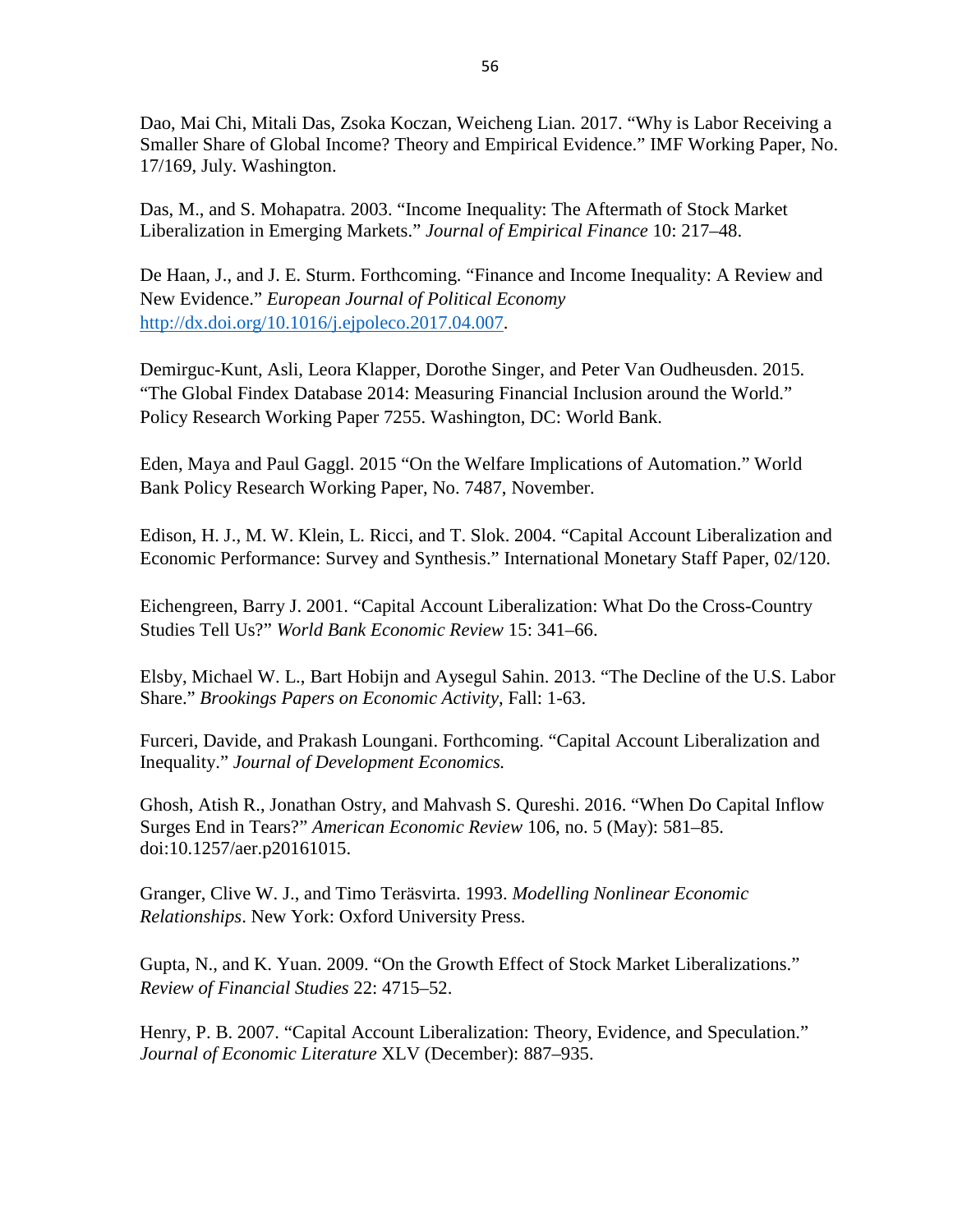IMF. 2012. "The Liberalization and Management of Capital Flows: An Institutional View." IMF Policy Paper.

Jayadev, Arjun. 2007. "Capital Account Openness and the Labour Share of Income." *Cambridge Journal of Economics*, Oxford University Press, 31, no. 3 (May): 423–43.

Karabarbounis, Loukas and Brent Neiman. 2014. "The Global Decline of the Labor Share." *The Quarterly Journal of Economics*, Vol. 129, Issue 1: 61-103.

Koh, Dongya, Raul Santaeulalia-Llopis and Yu Zheng. 2016. "Labor Share Decline and Intellectual Property Products Capital." Working Paper

Kose, Ayhan M., E. Prasad, K. Rogoff, and S. J. Wei. 2009. "Financial Globalization: A Reappraisal." *IMF Staff Papers* 56: 8–62. doi:10.1057/imfsp.2008.36

Kose, Ayhan M., Eswar S. Prasad, and Ashley D. Taylor. 2011. "Thresholds in the Process of International Financial Integration." *Journal of International Money and Finance*, Elsevier, 30, no. 1 (February): 147–79.

Larrain, Mauricio. 2015. "Capital Account Opening and Wage Inequality." *Review of Financial Studies*, Society for Financial Studies, 28, no. 6: 1555–87.

Obstfeld, Maurice. 1998. "The Global Capital Market: Benefactor or Menace?" *Journal of Economic Perspectives* 12, no. 4: 9–30.

O'Mahony, M., and M. P. Timmer. 2009. "Output, Input and Productivity Measures at the Industry Level: The EU KLEMS Database." *Economic Journal* 119, no. 538: F374–403.

Ostry, Jonathan D., Alessandro Prati, and Antonio Spilimbergo. 2009. "Structural Reforms and Economic Performance in Advanced and Developing Countries." IMF Occasional Paper 268. Washington: International Monetary Fund.

Ostry, Jonathan D., Atish Ghosh, Marcos Chamon, and Mahvash Qureshi. 2012. "Tools for Managing Financial-Stability Risks from Capital Inflows." Journal of International Economics 88(2): 407-21.

Ostry, Jonathan D., Andrew Berg and Haris Tsangarides. 2014. "Redistribution, Inequality and Growth." IMF Staff Discussion Note 14/02. Washington: International Monetary Fund. Forthcoming, *Journal of Economic Growth*, 2018.